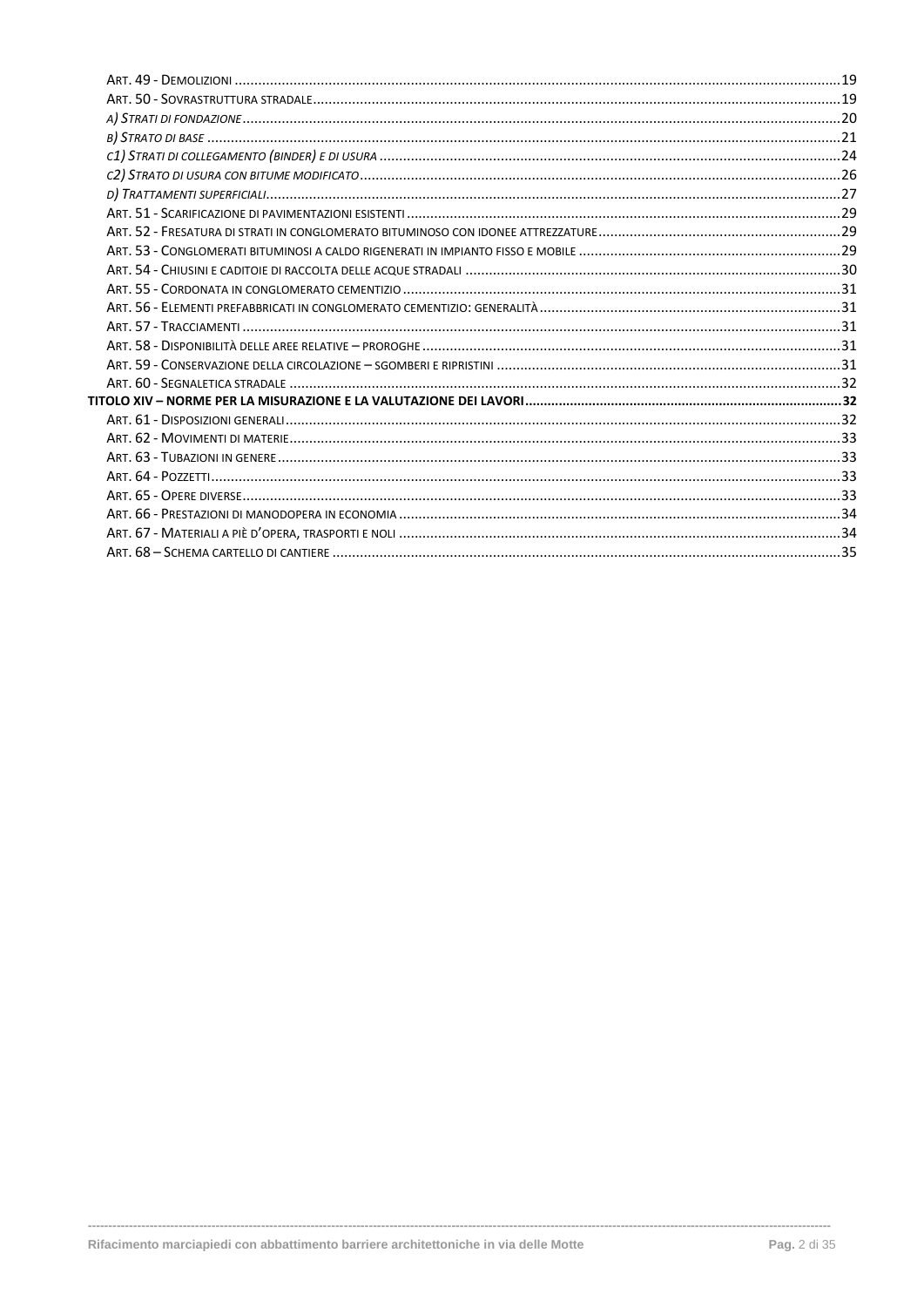### **CAPITOLATO SPECIALE D'APPALTO**

### **PARTE AMMINISTRATIVA**

### <span id="page-3-2"></span><span id="page-3-1"></span><span id="page-3-0"></span>**TITOLO I - CONTENUTO DELL'APPALTO**

#### <span id="page-3-3"></span>**Art. 1 - Oggetto dell'appalto**

L'appalto comprende tutti i lavori, le prestazioni, le forniture e le provviste necessarie per dare il lavoro completamente compiuto secondo le condizioni stabilite dal presente Capitolato Speciale d'Appalto e dal medesimo contratto, con le caratteristiche tecniche, qualitative e quantitative previste dal progetto esecutivo con i relativi allegati dei quali l'appaltatore dichiara di aver preso completa ed esatta conoscenza.

L'esecuzione dei lavori è sempre e comunque effettuata nel rispetto della vigente normativa in materia e secondo le regole dell'arte. L'appaltatore deve conformarsi alla massima diligenza nell'adempimento dei propri obblighi.

Le opere saranno eseguite a perfetta regola d'arte, saranno finite in ogni parte e dovranno risultare atte allo scopo cui sono destinate, scopo del quale l'Appaltatore dichiara di essere a perfetta conoscenza.

Fanno inoltre parte dell'Appalto il coordinamento delle procedure esecutive e la fornitura degli apprestamenti e delle attrezzature atti a garantire, durante le fasi lavorative, la conformità a tutte le norme di prevenzione degli infortuni e di tutela della salute dei lavoratori, nel rispetto dell'art. 15 (Misure generali di tutela), D.Lgs. n. 81/2008 e dei documenti allegati.

### <span id="page-3-4"></span>**Art. 2 - Corrispettivo dell'appalto**

L'importo dei lavori posti a base dell'affidamento è definito come segue:

|         | Importi in Euro        | Colonna a)          | Colonna b)       |
|---------|------------------------|---------------------|------------------|
|         |                        | Importo             | <b>CATEGORIA</b> |
| 1.1     | A corpo                | € 67.486,00         | OG <sub>3</sub>  |
| റ       | A misura               |                     |                  |
| 3       | Oneri per la sicurezza | $\epsilon$ 2.000,00 |                  |
| $1 + 2$ | Importo totale         | € 69.486,00         |                  |

L'importo contrattuale corrisponde all'importo dei lavori di cui al 1° comma, colonna a) rigo 1 e rigo 2, al quale deve essere applicato il ribasso percentuale sui prezzi unitari offerto dall'aggiudicatario in sede di gara, aumentato dell'importo degli oneri per la sicurezza e la salute nel cantiere, sopra definito al comma 1, colonna a) rigo 3, non soggetto ad alcun ribasso, di cui all'art. 100, 1° c. e al punto 4.1.4. dell'Allegato XV, D.Lgs. n. 81/2008.

### <span id="page-3-5"></span>**Art. 3 - Modalità di stipulazione del contratto (a corpo)**

**Il contratto è stipulato interamente "a corpo"** ai sensi dell'art. 59, comma 5-bis), D.Lgs n. 50/2016 e ss.mm.ii.;

L'importo del contratto può variare, in aumento o in diminuzione, in base alle quantità effettivamente eseguite, fermi restando i limiti di cui all'art. 106, D.Lgs n. 50/2016 e ss.mm.ii..e le condizioni previste dal presente Capitolato Speciale.

Il ribasso percentuale offerto dall'aggiudicatario in sede di gara si intende offerto e applicato a tutti i prezzi unitari in elenco i quali, così ribassati, costituiscono i prezzi contrattuali da applicare alle singole quantità eseguite.

I prezzi contrattuali sono vincolanti anche per la definizione, valutazione e contabilizzazione di eventuali varianti, addizioni o detrazioni in corso d'opera, qualora ammissibili ed ordinate o autorizzate ai sensi dell'art. 106, D.Lgs n. 50/2016 e ss.mm.ii..

### <span id="page-3-6"></span>**Art. 4 - Gruppi di lavorazioni omogenee, categorie**

I gruppi di lavorazioni omogenee sono indicati nella seguente tabella:

| lavorazione                                                                                                                  | <i>Categoria</i> | $classifica$ Qualificazi<br>one<br>obbligatori<br>$a\ (si/no)$ | <i>Importo</i> | $\%$ |                                     | indicazioni speciali ai fini<br>dell'offerta |
|------------------------------------------------------------------------------------------------------------------------------|------------------|----------------------------------------------------------------|----------------|------|-------------------------------------|----------------------------------------------|
| Rifacimento marciapiedi<br>con abbattimento barriere<br>architettoniche in via delle<br>Motte fra via Roma e via<br>P. Berna |                  |                                                                |                |      | <i>prevalente o</i><br>scorporabile | subappaltabile                               |
| Strade, autostrade, ponti,<br>viadotti, ferrovie,<br>metropolitane                                                           | OG3              | si                                                             | 69.486,00      | 100% | prevalente                          | SI(30%)                                      |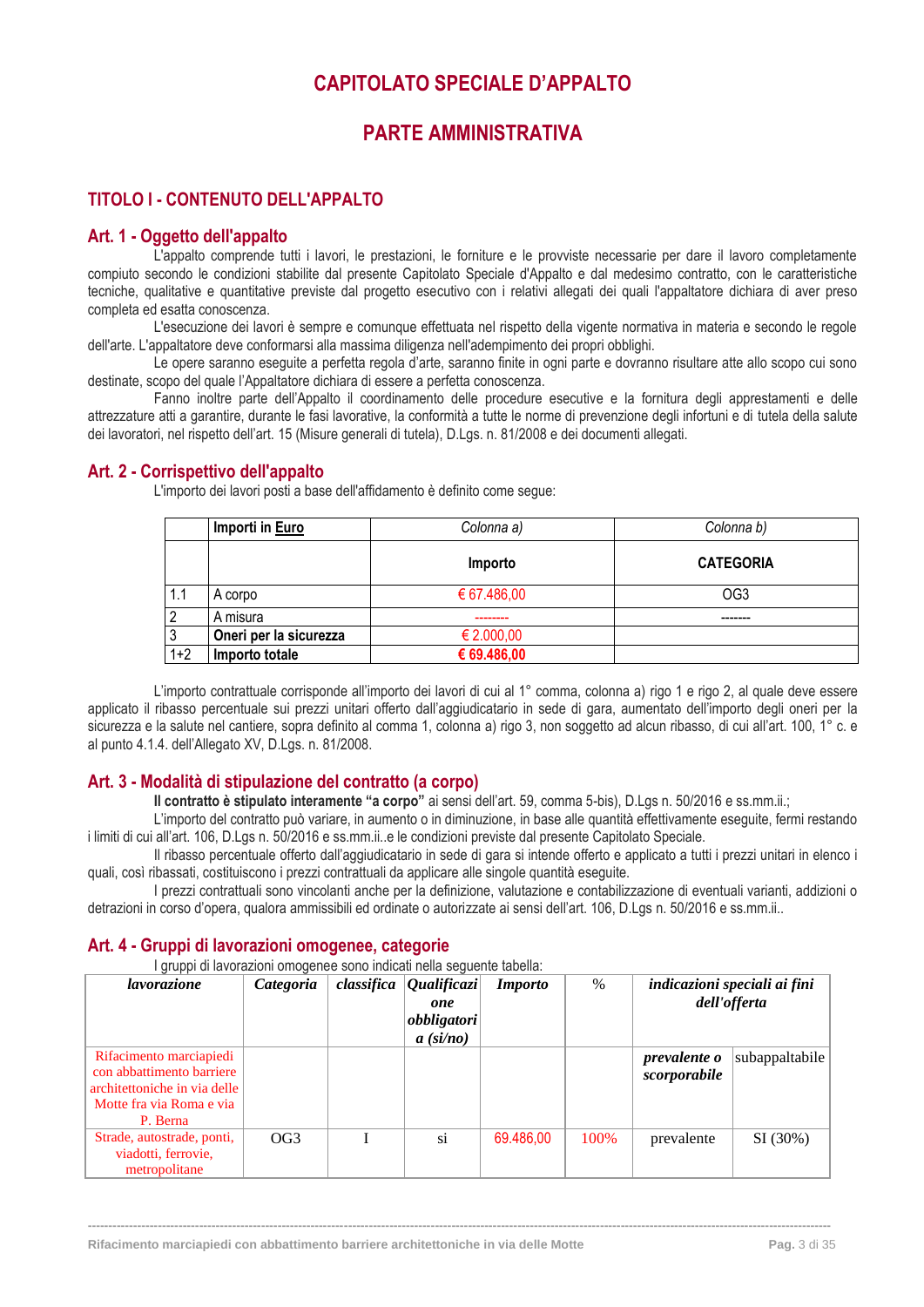### <span id="page-4-0"></span>**TITOLO II - DISCIPLINA CONTRATTUALE**

#### <span id="page-4-1"></span>**Art. 5 - Interpretazione**

In caso di discordanza tra i vari elaborati di progetto, o fra i citati elaborati e le norme del capitolato speciale, o di norme del detto Capitolato Speciale tra loro non compatibili o non compatibili con il contratto, o apparentemente non compatibili e, in genere, in tutti i casi nei quali sia necessaria l'interpretazione delle clausole contrattuali e delle disposizioni del capitolato speciale d'appalto e degli elaborati si procede applicando gli articoli in materia contenuti nel codice civile (1362 e ss.).

### <span id="page-4-2"></span>**Art. 6 - Documenti contrattuali**

L'appalto viene affidato sotto l'osservanza delle norme, condizioni, patti, obblighi, oneri e modalità dedotti e risultanti dal Capitolato Speciale d'appalto, integrante il progetto, nonché delle previsioni delle tavole grafiche progettuali che l'impresa dichiara di conoscere e di accettare e che qui si intendono integralmente riportate, trascritte ed accettate.

Fanno parte del contratto, e si intendono allegati allo stesso, ancorché non materialmente e fisicamente uniti al medesimo ma depositati agli atti della stazione appaltante, i seguenti documenti:

- il capitolato generale d'appalto approvato con D.M. 19/04/2000, n. 145;
- il capitolato speciale d'appalto comprese le tabelle allegate allo stesso, con i limiti, per queste ultime, descritti in relazione al loro valore indicativo;
- tutti gli elaborati grafici del progetto esecutivo, ivi compresi i particolari costruttivi, i progetti delle strutture e degli impianti, le relative relazioni di calcolo, etc.;
- **·** il cronoprogramma;
- l'elenco dei prezzi unitari.
- il programma esecutivo dei lavori, per quanto previsto all'art. 43, 10° c., D.P.R. n. 207/2010, anche indipendentemente dall'obbligo di produrre il cronoprogramma di cui all'articolo 40, 1°c. del citato D.P.R., finalizzato all'applicazione del "prezzo chiuso".

Sono contrattualmente vincolanti tutte le leggi e le norme attualmente vigenti in materia di lavori pubblici, in particolare il Dlgs n. 50/2016, il DPR n. 207/2010 il D.Lgs 81/2008 e il Capitolato generale L. 145/00, per quanto ancora applicabili".

### <span id="page-4-3"></span>**Art. 7 - Conoscenza delle condizioni d'appalto**

L'assunzione dell'appalto di cui al presente Capitolato implica da parte dell'appaltatore la conoscenza degli elaborati progettuali, compreso il computo metrico e lo schema di contratto, delle condizioni locali, per essersi recato sul luogo di esecuzione dei lavori, del suolo e del sottosuolo (scavi, condotte, etc.), della viabilità d'accesso, delle cave eventualmente necessarie e delle discariche autorizzate, degli oneri relativi alla raccolta, trasporto e smaltimento dei rifiuti e/o residui di lavorazione nonché degli obblighi e degli oneri relativi alle disposizioni in materia di sicurezza, di assicurazione, di condizioni di lavoro e di previdenza e assistenza in vigore nel luogo dove devono essere eseguiti i lavori nonché di tutte le circostanze generali, particolari e locali, nessuna esclusa ed eccettuata, suscettibili di influire sulla determinazione dei prezzi, sulle condizioni contrattuali e sull'esecuzione dei lavori e di aver giudicato i lavori stessi realizzabili, gli elaborati progettuali adeguati ed i prezzi nel loro complesso remunerativi.

L'appaltatore dà atto, senza riserva alcuna, della piena conoscenza e disponibilità degli atti progettuali e della documentazione, della disponibilità dei siti, dello stato dei luoghi, delle condizioni pattuite in sede di offerta e ogni altra circostanza che interessi i lavori, che, come da apposito verbale sottoscritto col Responsabile del procedimento, consentono l'immediata esecuzione dei lavori.

#### <span id="page-4-4"></span>**Art. 8 - Fallimento**

In caso di fallimento dell'appaltatore l'Amministrazione si avvale, salvi ogni altro diritto ed azione a tutela dei propri interessi, della procedura prevista dagli artt. 340 e 341, L. n. 2248/1865 e all'art. 110, D.Lgs n. 50/2016 e ss.mm.ii..

Qualora l'esecutore sia un'associazione temporanea, in caso di fallimento dell'impresa mandataria o di una impresa mandante trovano applicazione, rispettivamente, i commi 18 e 19 dell'art. 48, D.Lgs n. 50/2016.

### <span id="page-4-5"></span>**Art. 9 - Rappresentante dell'appaltatore a domicilio**

Per quanto previsto all'art. 2 del Capitolato Generale d'appalto approvato con D.M. n. 145/2000, l'appaltatore, come pure l'Ufficio di Direzione Lavori, deve eleggere domicilio nel Comune di Martellago e ciò per tutta la durata e per tutti gli effetti del contratto, indicando l'esatto indirizzo sin dal momento in cui sorge il rapporto contrattuale.

E' possibile eleggere domicilio presso gli uffici comunali.

A tale domicilio, oppure a mani proprie dell'appaltatore o di colui che lo rappresenta nella condotta dei lavori, vengono effettuare tutte le intimazioni, assegnazioni di termini e ogni altra notificazione o comunicazione dipendente dal contratto di appalto.

L'appaltatore deve, altresì, comunicare, ai sensi e nei modi di cui all'art. 3 del Capitolato Generale d'appalto, le generalità delle persone autorizzate a riscuotere e a quietanzare.

Ogni variazione del domicilio deve essere tempestivamente comunicata al Responsabile del procedimento.

#### <span id="page-4-6"></span>**Art. 10 - Norme generali su materiali, componenti, sistemi ed esecuzione**

Nell'esecuzione di tutte le lavorazioni, le opere, le forniture, i componenti, anche relativamente a sistemi e subsistemi di impianti tecnologici oggetto dell'appalto, devono essere rispettate tutte le prescrizioni di legge, regolamento e normative in genere in materia di qualità, provenienza e accettazione dei materiali e componenti nonché, per quanto concerne la descrizione, i requisiti di prestazione e le modalità di esecuzione di ogni categoria di lavoro, tutte le indicazioni contenute o richiamate contrattualmente nel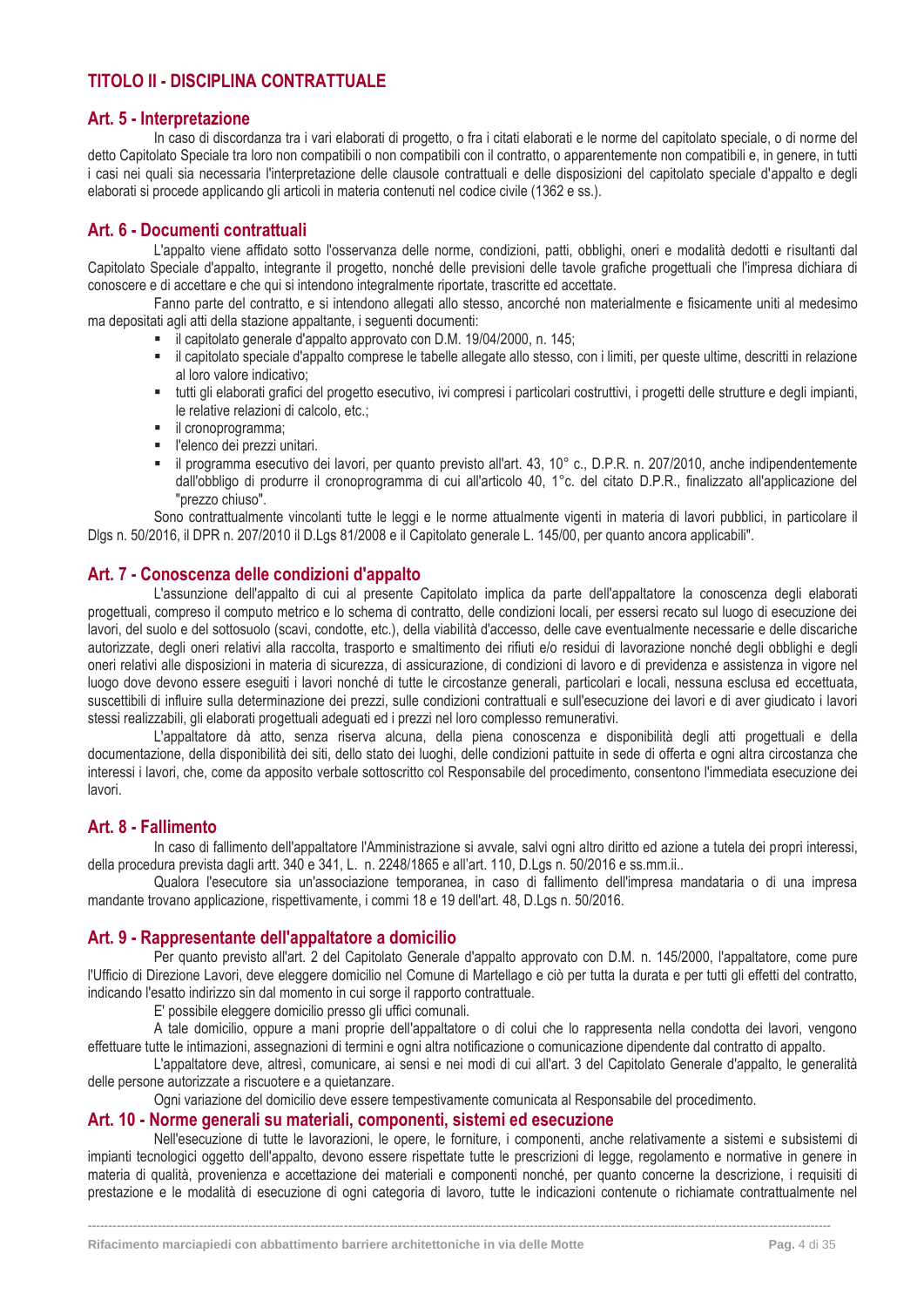Capitolato Speciale di appalto, negli elaborati grafici del progetto esecutivo e nella descrizione delle singole voci allegata allo stesso Capitolato.

Per quanto riguarda l'accettazione, la qualità e l'impiego dei materiali, la loro provvista, il luogo della loro provenienza e l'eventuale sostituzione di quest'ultimo, si applicano gli artt. 16 e 17 del Capitolato Generale d'appalto.

### <span id="page-5-0"></span>**TITOLO III - TERMINI DI ESECUZIONE**

#### <span id="page-5-1"></span>**Art. 11 - Consegna e inizio lavori**

L'esecuzione dei lavori ha inizio dopo la stipula del formale contratto, qualora il verbale di gara non tenga luogo di contratto, in seguito a consegna, risultante da apposito verbale, da effettuarsi non oltre 45 giorni dalla predetta stipula, previa convocazione dell'esecutore.

È facoltà dell'Amministrazione procedere in via d'urgenza, alla consegna dei lavori, anche nelle more della stipulazione formale del contratto, ai sensi degli artt. 337, 2° c. e 338, L. n. 2248/1865, in tal caso il direttore dei lavori indica espressamente sul verbale le lavorazioni da iniziare immediatamente.

Se, nel giorno fissato e comunicato, l'appaltatore non si presenta a ricevere la consegna dei lavori, il direttore dei lavori fissa un nuovo termine perentorio, non inferiore a 5 giorni e non superiore a 15; i termini per l'esecuzione decorrono comunque dalla data della prima convocazione. Decorso inutilmente il termine anzidetto è facoltà della Stazione appaltante di risolvere il contratto e incamerare la cauzione, ferma restando la possibilità di avvalersi della garanzia fidejussoria al fine del risarcimento del danno, senza che ciò possa costituire motivo di pretese o eccezioni di sorta. Qualora sia indetta una nuova procedura per l'affidamento del completamento dei lavori, l'aggiudicatario è comunque escluso dalla partecipazione in quanto l'inadempimento è considerato grave negligenza accertata.

L'appaltatore deve trasmettere all'Amministrazione, prima dell'inizio dei lavori, la documentazione di avvenuta denunzia di inizio lavori effettuata agli enti previdenziali, assicurativi ed antinfortunistici, inclusa la Cassa edile ove dovuta; egli trasmette altresì, a scadenza quadrimestrale, copia dei versamenti contributivi, previdenziali, assicurativi nonché di quelli dovuti agli organismi paritetici previsti dalla contrattazione collettiva, relativi sia al proprio personale sia a quello delle imprese subappaltatrici.

Il Direttore dei Lavori comunica all'Appaltatore il giorno ed il luogo in cui deve presentarsi per ricevere la consegna dei lavori, munito del personale idoneo nonché delle attrezzature e dei materiali necessari per eseguire, ove occorra, il tracciamento dei lavori secondo i piani, profili e disegni di progetto. Su indicazione del Direttore dei Lavori devono essere collocati a cura dell'Appaltatore, picchetti, capisaldi, sagome, termini, ovunque si riconoscano necessari. Sono a carico dell'Appaltatore gli oneri per le spese relative alla consegna, alla verifica ed al completamento del tracciamento.

Il Direttore dei Lavori procederà alla consegna dell'area, redigendo un verbale in contraddittorio con l'Appaltatore in duplice copia firmato dal Direttore dei Lavori e dall'Appaltatore. Dalla data del verbale di consegna decorre il termine utile per il compimento dei lavori. Il verbale deve essere redatto nel rispetto delle procedure, delle condizioni e contenere gli elementi richiamati. Il verbale di consegna contiene l'indicazione delle condizioni e delle circostanze speciali locali riconosciute e le operazioni eseguite, come i tracciamenti, gli accertamenti di misura, i collocamenti di sagome e capisaldi. Contiene inoltre l'indicazione delle aree, delle eventuali cave, dei locali e quant'altro concesso all'Appaltatore per l'esecuzione dei lavori oltre alla dichiarazione che l'area oggetto dei lavori è libera da persone e cose e che lo stato attuale è tale da non impedire l'avvio e la prosecuzione dei lavori.

Il Direttore dei Lavori è responsabile della corrispondenza del verbale di consegna dei lavori all'effettivo stato dei luoghi. Qualora l'appaltatore intenda far valere pretese derivanti dalla riscontrata difformità dello stato dei luoghi rispetto a quello previsto in progetto, deve formulare riserva sul verbale di consegna all'atto della sua redazione.

Nel caso di subentro di un Appaltatore ad un altro nell'esecuzione dell'appalto, il Direttore dei Lavori redige apposito verbale in contraddittorio con entrambi gli appaltatori per accertare la reale consistenza dei materiali, dei mezzi d'opera e di quant'altro il nuovo Appaltatore deve assumere dal precedente, oltre ad indicare eventuali indennità da corrispondersi.

Subito dopo la consegna dei lavori l'Appaltatore darà inizio alle opere, che dovranno essere ultimate entro i tempi precisati nel programma dei lavori a partire dalla data indicata nel verbale di consegna.

#### <span id="page-5-2"></span>**Art. 12 - Termini per l'ultimazione dei lavori**

Il tempo utile per ultimare tutti i lavori compresi nell'appalto è fissato in giorni **60 (sessanta) naturali consecutivi** decorrenti dalla data del verbale di consegna dei lavori.

L'appaltatore si obbliga alla rigorosa ottemperanza del cronoprogramma dei lavori che potrà fissare scadenze inderogabili per l'approntamento delle opere necessarie all'inizio di forniture e lavori da effettuarsi da altre ditte per conto della Stazione appaltante ovvero necessarie all'utilizzazione, prima della fine dei lavori e previo certificato di collaudo o certificato di regolare esecuzione, riferito alla sola parte funzionale delle opere.

#### <span id="page-5-3"></span>**Art. 13 - Sospensioni e proroghe**

Qualora cause di forza maggiore, condizioni climatologiche od altre circostanze speciali che impediscano in via temporanea che i lavori procedano utilmente a regola d'arte, la Direzione dei Lavori, d'ufficio o su segnalazione dell'appaltatore, può ordinare la sospensione dei lavori redigendo apposito verbale. Sono circostanze speciali le situazioni che determinano la necessità di procedere alla redazione di una variante in corso d'opera nei casi previsti dagli artt. 106 e 107D.Lgs n. 50/2016 e ss.mm.ii..

Qualora l'appaltatore, per cause ad esso non imputabili, non sia in grado di ultimare i lavori nei termini fissati, può chiedere, con domanda motivata, proroghe che, se riconosciute giustificate, sono concesse dalla Direzione dei Lavori purché le domande pervengano prima della scadenza del termine anzidetto.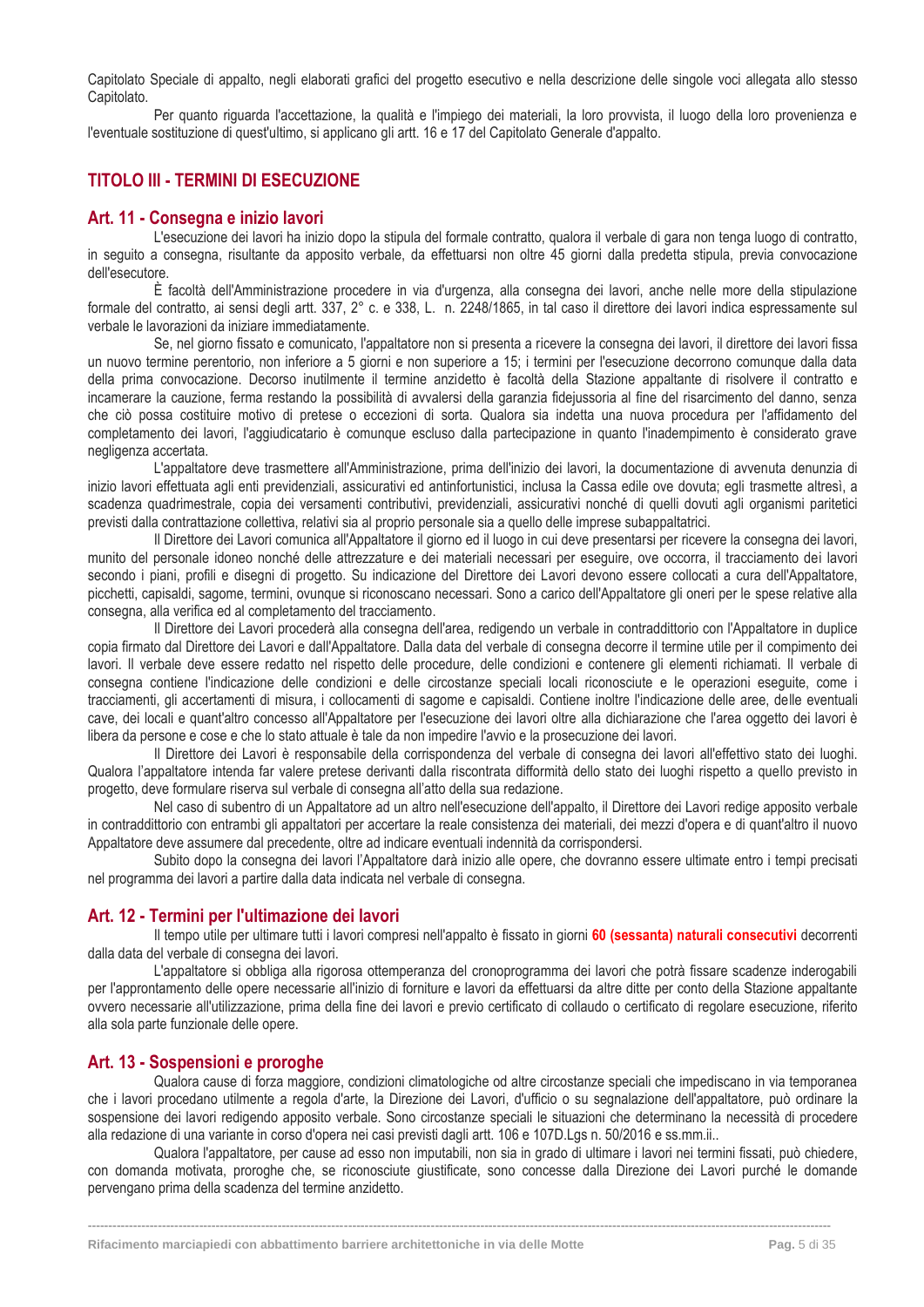Non costituiscono motivo di proroga dell'inizio dei lavori, della loro mancata regolare o continuativa conduzione secondo il relativo programma o della loro ritardata ultimazione:

- il ritardo nell'installazione del cantiere e nell'allacciamento alle reti tecnologiche necessarie al suo funzionamento, per l'approvvigionamento dell'energia elettrica e dell'acqua;
- l'adempimento di prescrizioni o il rimedio a inconvenienti o infrazioni riscontrate dal Direttore dei Lavori, dal Coordinatore per l'esecuzione dei lavori ove nominato o dagli Organi di vigilanza in materia sanitaria e di sicurezza;
- l'esecuzione di accertamenti integrativi che l'appaltatore ritenesse di dover effettuare per l'esecuzione delle opere di fondazione, delle strutture e degli impianti, salvo che siano ordinati dalla Direzione dei Lavori o espressamente approvati da questa;
- il tempo necessario per l'esecuzione di prove sui campioni, di sondaggi, analisi e altre prove assimilabili;
- la mancanza dei materiali occorrenti o la ritardata consegna degli stessi da parte delle ditte fornitrici;
- le eventuali controversie tra l'appaltatore, i fornitori, i sub-affidatari ed altri incaricati nonché le eventuali vertenze a carattere aziendale tra l'appaltatore e il proprio personale dipendente.

Qualora l'appaltatore, per cause ad esso non imputabili, non sia in grado di ultimare i lavori nei termini fissati, può chiedere, con domanda motivata, proroghe che, se riconosciute giustificate, sono concesse dalla direzione dei lavori purché le domande pervengano prima della scadenza del termine anzidetto.

A giustificazione del ritardo nell'ultimazione dei lavori o nel rispetto delle scadenze fissate dal programma temporale l'appaltatore non può mai attribuirne la causa, in tutto o in parte, ad altre ditte o imprese o forniture, se egli non abbia tempestivamente per iscritto denunciato all'Amministrazione il ritardo imputabile a dette ditte, imprese o fornitori.

I verbali per la concessione di sospensioni o proroghe, redatti con adeguata motivazione a cura della direzione dei lavori e controfirmati dall'appaltatore e recanti l'indicazione dello stato di avanzamento dei lavori, devono pervenire al responsabile del procedimento entro il quinto giorno naturale successivo alla loro redazione e devono essere restituiti controfirmati dallo stesso o dal suo delegato; qualora il responsabile del procedimento non si pronunci entro tre giorni dal ricevimento, i verbali si danno per riconosciuti e accettati dall'Amministrazione.

In ogni caso la sospensione opera dalla data di redazione del relativo verbale, accettato dal responsabile del procedimento o sul quale si sia formata l'accettazione tacita. Non possono essere riconosciute sospensioni, e i relativi verbali non hanno alcuna efficacia, in assenza di adeguate motivazioni o le cui motivazioni non siano riconosciute adeguate da parte del responsabile del procedimento.

Il verbale di sospensione ha efficacia dal quinto giorno antecedente la sua presentazione al responsabile del procedimento, qualora il predetto verbale gli sia stato trasmesso dopo il quinto giorno dalla redazione ovvero rechi una data di decorrenza della sospensione anteriore al quinto giorno precedente la data di trasmissione.

#### <span id="page-6-0"></span>**Art. 14 - Penali in caso di ritardo**

Nel caso di mancato rispetto del termine indicato per l'esecuzione delle opere, per ogni giorno naturale consecutivo di ritardo nell'ultimazione dei lavori viene applicata una penale pari allo 0,5 per mille dell'ammontare netto contrattuale, per i primi 10 giorni, e pari all'1,00 per mille per i giorni successivi.

L'importo complessivo delle penali irrogate ai sensi dei commi precedenti non può superare il 10 per cento dell'importo contrattuale; qualora i ritardi siano tali da comportare una penale di importo superiore alla predetta percentuale trova applicazione l'articolo 18, in materia di risoluzione del contratto.

L'applicazione delle penali di cui al presente articolo non pregiudica il risarcimento di eventuali danni o ulteriori oneri sostenuti dalla Stazione appaltante a causa dei ritardi.

#### <span id="page-6-1"></span>**Art. 15 - Programma esecutivo dei lavori e cronoprogramma**

Entro 30 giorni dalla data del verbale di consegna e, comunque, prima dell'inizio dei lavori, l'appaltatore predispone e consegna alla direzione lavori un proprio programma esecutivo dei lavori, elaborato in relazione alle proprie tecnologie, alle proprie scelte imprenditoriali e alla propria organizzazione lavorativa; tale programma deve riportare per ogni lavorazione le previsioni circa il periodo di esecuzione nonché l'ammontare presunto, parziale e progressivo, dell'avanzamento dei lavori alle date contrattualmente stabilite per la liquidazione dei certificati di pagamento, deve essere coerente con i tempi contrattuali di ultimazione ed approvato dalla direzione lavori, mediante apposizione di un visto, entro cinque giorni dal ricevimento. Trascorso il predetto termine senza che la direzione lavori si sia pronunciata il programma esecutivo dei lavori si intende accettato, fatte salve palesi illogicità o indicazioni erronee palesemente incompatibili con il rispetto dei termini di ultimazione.

Il programma esecutivo dei lavori dell'appaltatore può essere modificato o integrato dall'Amministrazione, mediante ordine di servizio, ogni volta che sia necessario alla miglior esecuzione dei lavori, in particolare:

- per il coordinamento con le prestazioni o le forniture di imprese o altre ditte estranee al contratto;
- per l'intervento o il mancato intervento di società concessionarie di pubblici servizi le cui reti siano coinvolte in qualunque modo con l'andamento dei lavori, purché non imputabile ad inadempimenti o ritardi della Stazione committente;
- per l'intervento o il coordinamento con autorità, enti o altri soggetti diversi dall'Amministrazione, che abbiano giurisdizione, competenze o responsabilità di tutela sugli immobili, i siti e le aree comunque interessate dal cantiere; a tal fine non sono considerati soggetti diversi le società o aziende controllate o partecipate dalla medesima Amministrazione o soggetti titolari di diritti reali sui beni in qualunque modo interessati dai lavori intendendosi, in questi casi, ricondotta la fattispecie alla responsabilità gestionale della citata Amministrazione;
- per la necessità o l'opportunità di eseguire prove sui campioni, prove di carico e di tenuta e funzionamento degli impianti, nonché collaudi parziali o specifici;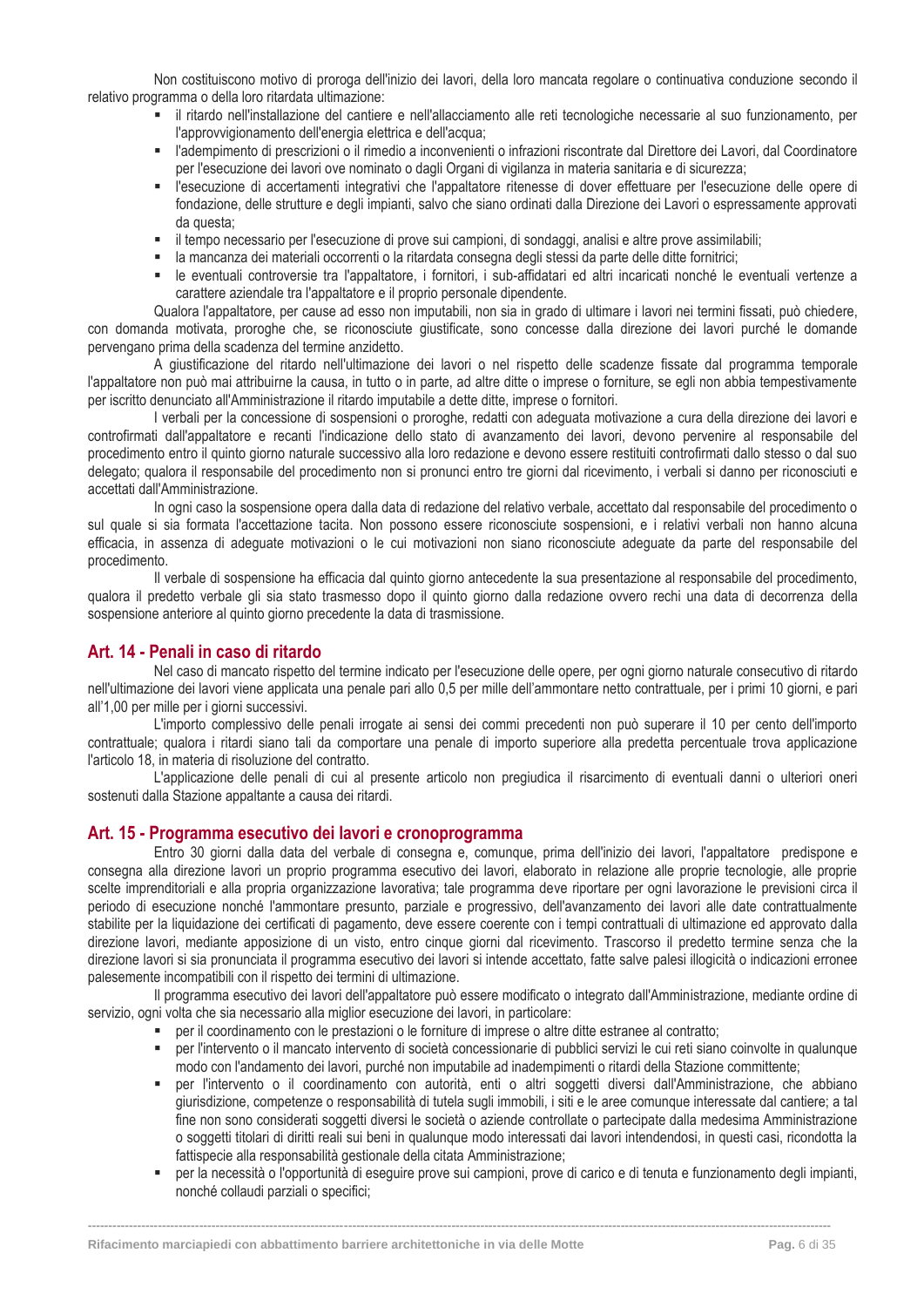▪ qualora sia richiesto dal Coordinatore per l'esecuzione dei lavori, in ottemperanza all'art. 92 del D.Lgs. n. 81/2008. In ogni caso, il programma esecutivo dei lavori deve essere coerente con il Piano di Sicurezza e di Coordinamento del cantiere, eventualmente integrato ed aggiornato.

I lavori sono comunque eseguiti nel rispetto dell'eventuale cronoprogramma predisposto dall'Amministrazione e integrante il progetto esecutivo.

#### <span id="page-7-0"></span>**Art. 16 - Risoluzione del contratto per mancato rispetto dei termini**

L'eventuale ritardo dell'appaltatore rispetto ai termini per l'ultimazione dei lavori o sulle scadenze esplicitamente fissate allo scopo dal programma temporale superiore a 30 (trenta) giorni naturali consecutivi produce la risoluzione del contratto, a discrezione dell'Amministrazione, e senza obbligo di ulteriore motivazione, ai sensi dell'art. 340 L. 2248/1865, dall'art. 108 del D.Lgs n. 50/2016 e ss.mm.ii..

La risoluzione del contratto trova applicazione dopo la formale messa in mora dell'appaltatore e in contraddittorio con il medesimo.

Sono dovuti dall'appaltatore i danni subiti dall'Amministrazione in seguito alla risoluzione del contratto.

### <span id="page-7-1"></span>**TITOLO IV - DISCIPLINA ECONOMICA**

#### <span id="page-7-2"></span>**Art. 17 - Anticipazione**

Ai sensi dell'art. 35, comma 18, del D.Lgs n. 50/2016 sarà erogata l'anticipazione pari al 20% dell'importo contrattuale, entro 15 giorni dall'effettivo inizio dei lavori.

In ogni caso, l'erogazione dell'anticipazione è subordinata alla prestazione, da parte dell'impresa, di apposita garanzia, anche a mezzo di polizza fidejussoria, di un importo pari all'anticipazione, maggiorato del tasso di interesse legale applicato al periodo necessario al recupero dell'anticipazione stessa secondo il crono programma dei lavori.

L'anticipazione, per la parte non ancora recuperata mediante detrazione graduale in occasione dell'emissione dei singoli certificati di pagamento, è revocata qualora l'esecuzione del contratto non prosegua secondo gli obblighi pattuiti e, in tale caso, spettano alla Stazione appaltante anche gli interessi legali sulle somme anticipate.

#### <span id="page-7-3"></span>**Art. 18 - Pagamenti in acconto**

I pagamenti avvengono per stati di avanzamento, mediante emissione di certificato di pagamento ogni qualvolta l'importo corrispondente ai lavori eseguiti abbia raggiunto l'ammontare minimo di € 30.000,00 (trentamila euro). Gli stati di avanzamento determinano la quota effettivamente eseguita e contabilizzata di ciascun gruppo di lavorazioni omogenee in rapporto alla corrispondente aliquota percentuale d'incidenza sul valore totale della parte a corpo, contabilizzati al netto del ribasso d'asta, comprensivi della relativa quota degli oneri per la sicurezza.

A garanzia dell'osservanza delle norme e delle prescrizioni dei contratti collettivi, delle leggi e dei regolamenti sulla tutela, protezione, assicurazione, assistenza e sicurezza fisica dei lavoratori, sull'importo netto progressivo dei lavori è operata una ritenuta dello 0,50 per cento da liquidarsi, se nulla osta, in sede di conto finale.

Entro i 45 giorni successivi all'avvenuto raggiungimento dell'importo dei lavori eseguiti di cui al comma 1, il direttore dei lavori redige la relativa contabilità e il responsabile del procedimento emette, entro i successivi 15 giorni, il conseguente certificato di pagamento il quale deve recare la dicitura: "lavori a tutto il ……………………" con l'indicazione della data.

L'Amministrazione provvede al pagamento del predetto certificato entro i successivi 15 giorni, mediante emissione dell'apposito mandato e l'erogazione a favore dell'appaltatore ai sensi dell'articolo 185, D.Lgs. 18/8/2000, n. 267.

Qualora i lavori rimangano sospesi per un periodo superiore a 60 giorni, per cause non dipendenti dall'appaltatore e, comunque, non imputabili al medesimo, l'appaltatore può chiedere ed ottenere che si provveda alla redazione dello stato di avanzamento e all'emissione del certificato di pagamento, prescindendo dall'importo minimo di cui al 1° comma.

Comunque, qualora i lavori rimangano sospesi per un periodo superiore a 45 giorni per cause non dipendenti dall'appaltatore, si provvede alla redazione dello stato di avanzamento e all'emissione del certificato di pagamento, prescindendo dall'importo minimo di cui al 1° c.

I pagamenti in acconto verranno effettuati fino al raggiungimento di un importo massimo pari al 90% del dell'importo del contratto, comprensivo degli eventuali atti aggiuntivi. L'ultima rata di acconto potrà pertanto avere un importo anche diverso rispetto a quanto indicato al precedente comma 1.

Il pagamento dell'ultima rata di acconto non costituisce, comunque, presunzione di accettazione dell'opera, ai sensi dell'articolo 1666, 2° c. del codice civile.

#### <span id="page-7-4"></span>**Art. 19 - Pagamenti a saldo**

Il conto finale dei lavori è redatto entro 30 giorni dalla data della loro ultimazione, accertata con apposito verbale; redatto il verbale di ultimazione, è accertata e predisposta la liquidazione dell'ultima rata d'acconto qualunque sia l'ammontare della somma.

Il conto finale dei lavori è sottoscritto dall'appaltatore e, per l'Amministrazione, dal responsabile del procedimento entro 30 giorni dalla sua redazione ai sensi del 1° c.

La rata di saldo, unitamente alle ritenute di cui all'art. 21, 2° c., nulla ostando, è pagata entro 90 giorni dopo l'avvenuta emissione del certificato di collaudo provvisorio o del certificato di regolare esecuzione.

Il pagamento della rata di saldo, disposto previa garanzia fidejussoria ai sensi dell'art. 102, D.Lgs. n.50/2016 e ss.mm.ii., non costituisce presunzione di accettazione dell'opera, ai sensi dell'art. 1666, 2° c. del Codice Civile.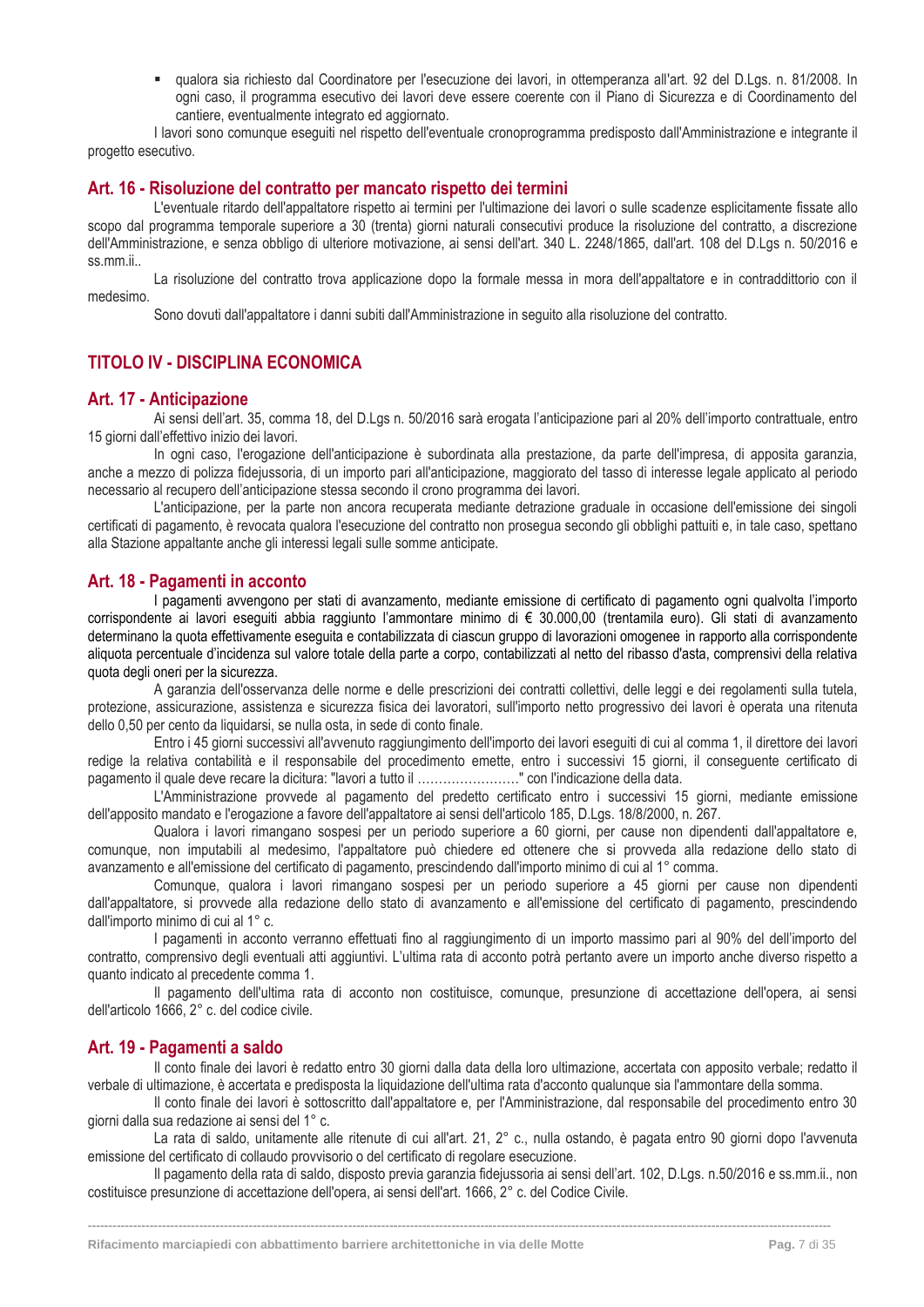La garanzia fideiussoria di cui al 4° c. deve avere validità ed efficacia non inferiore a 32 (trentadue)<sup>i</sup> mesi dalla data di ultimazione dei lavori e può essere prestata, a scelta dell'appaltatore, mediante adeguamento dell'importo garantito o altra estensione avente gli stessi effetti giuridici, della garanzia fidejussoria già depositata a titolo di cauzione definitiva al momento della sottoscrizione del contratto.

Salvo quanto disposto dall'art. 1669 del Codice Civile, l'appaltatore risponde per la difformità ed i vizi dell'opera, ancorché riconoscibili, purché denunciati dal soggetto appaltante prima che il certificato di collaudo o il certificato di regolare esecuzione assuma carattere definitivo.

Qualsiasi altro credito eventualmente spettante all'impresa per l'esecuzione dei lavori è pagato, quale rata di saldo, entro 90 giorni dall'emissione del certificato di collaudo o il certificato di regolare esecuzione.

#### <span id="page-8-0"></span>**Art. 20 - Revisione prezzi**

È esclusa qualsiasi revisione dei prezzi e non trova applicazione l'articolo 1664, 1° c. del Codice Civile.

Qualora, per cause non imputabili all'appaltatore, la durata dei lavori si protragga fino a superare i due anni dal loro inizio, al contratto si applica il prezzo chiuso, consistente nel prezzo dei lavori al netto del ribasso d'asta, aumentato di una percentuale determinata con decreto ministeriale da applicarsi, nel caso in cui la differenza tra il tasso di inflazione reale e il tasso di inflazione programmato nell'anno precedente sia superiore al 2 per cento, all'importo dei lavori ancora da eseguire per ogni anno intero previsto per l'ultimazione dei lavori stessi.

#### <span id="page-8-1"></span>**Art. 21 - Cessione del contratto**

E' vietata la cessione del contratto sotto qualsiasi forma; ogni atto contrario è nullo di diritto.

#### <span id="page-8-2"></span>**Art. 22 - Cessione dei crediti**

La cessione dei crediti è ammessa unicamente ai sensi del combinato disposto della L. n. 52/1991, dell'art. 106, comma 13, D.Lgs n. 50/2016 e ss.mm.ii. e del Capitolato Generale d'appalto e, comunque, a condizione che il cessionario sia un istituto bancario o un intermediario finanziario iscritto nell'apposito Albo presso la Banca d'Italia e che il contratto di cessione, in originale o in copia autenticata, sia trasmesso alla Amministrazione prima o contestualmente al certificato di pagamento sottoscritto dal Responsabile del procedimento.

Resta, in particolare, salva la facoltà dell'Amministrazione, per quanto disposto dall'art. 106, comma 13, D.Lgs n. 50/2016 ss.mm.ii., di rifiutare la cessione del credito con comunicazione da notificarsi al cedente ed al cessionario entro 45 giorni dalla ricezione della notificazione dell'atto di cessione.

### <span id="page-8-3"></span>**TITOLO V - CRITERI PER LA LIQUIDAZIONE DEI LAVORI**

#### <span id="page-8-4"></span>**Art. 23 - Valutazione dei lavori a corpo**

Le misurazioni e i rilevamenti sono fatti in contraddittorio tra le parti; tuttavia, se l'appaltatore rifiuta di presenziare alle misure o di firmare i libretti delle misure o i brogliacci, il direttore dei lavori procede alle misure in presenza di due testimoni, i quali devono firmare i libretti o brogliacci suddetti.

In particolare, la contabilizzazione è effettuata attraverso la registrazione delle misure rilevate direttamente in cantiere dal personale incaricato, in apposito documento, con le modalità previste dal Capitolato Speciale per ciascuna lavorazione; il corrispettivo è determinato moltiplicando le quantità rilevate per i prezzi unitari dell'elenco prezzi al netto del ribasso contrattuale.

In corso d'opera, qualora debbano essere introdotte variazioni ai lavori ai sensi dell'art. 106 del D.Lgs n. 50/2016 e queste non siano valutabili mediante i prezzi unitari rilevabili dagli atti progettuali o di gara, si procede mediante la formazione dei nuovi prezzi, fermo restando che le stesse variazioni possono essere predefinite, sotto il profilo economico, con atto di sottomissione "a corpo".

Non sono, comunque, riconosciuti nella valutazione delle opere ingrossamenti o aumenti dimensionali di alcun genere non rispondenti ai disegni di progetto se non saranno stati preventivamente autorizzati dal Direttore dei Lavori.

Nel corrispettivo per l'esecuzione dei lavori a misura s'intende sempre compresa ogni spesa occorrente per dare l'opera compiuta sotto le condizioni stabilite dal Capitolato Speciale d'appalto e secondo i tipi indicati e previsti negli atti progettuali.

La contabilizzazione delle opere e delle forniture verrà effettuata applicando alle quantità eseguite i prezzi unitari netti desunti dall'elenco dei prezzi unitari di cui all'art. 3, 3° c., del presente Capitolato Speciale.

Gli oneri per la sicurezza, di cui all'art. 2, 1° c., colonna b), come evidenziati ai righi B) della tabella riportata all'art. 5, integrante il Capitolato Speciale, per la parte prevista a misura sono valutati sulla base dei prezzi di cui all'elenco allegato al Capitolato Speciale, con le quantità rilevabili ai sensi del presente articolo.

### <span id="page-8-5"></span>**TITOLO VI – GARANZIE**

### <span id="page-8-6"></span>**ART. 24 – Garanzia Provvisoria**

Ai sensi dell'art. 93 del D.Lgs n. 50/2016 e ss.mm.ii. è richiesta una garanzia **provvisoria pari al 2 per cento dell'importo preventivato dei lavori** da appaltare, da prestare al momento della partecipazione alla gara. (*Norma sospesa ai sensi dell'art. 1, comma 4, della legge n. 120 del 2020*)

**------------------------------------------------------------------------------------------------------------------------------------------------------------------------------------**

La suddetta garanzia è costituita, a scelta del concorrente: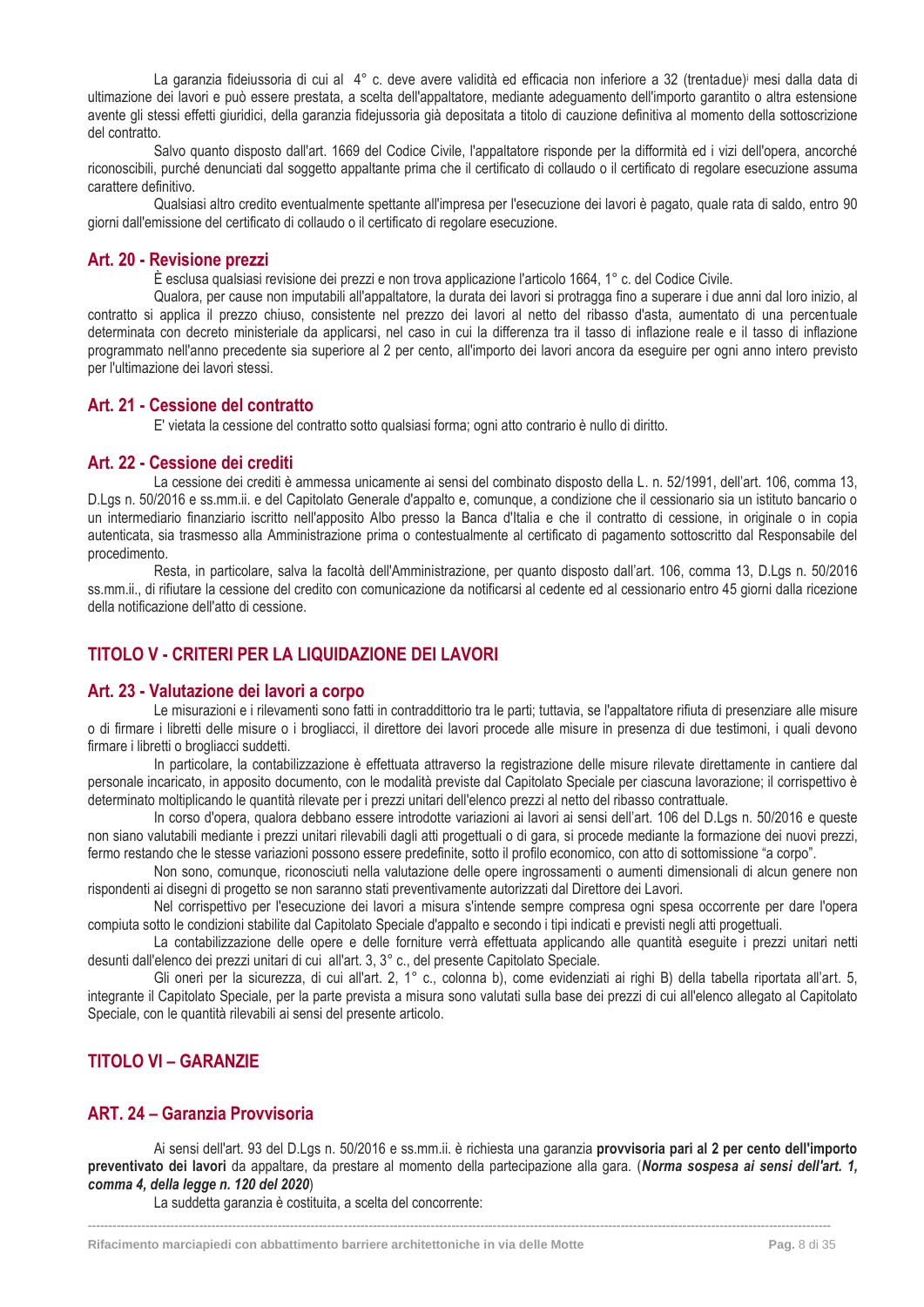- a. in titoli del debito pubblico garantiti dallo Stato, depositati presso una sezione di tesoreria provinciale o presso le aziende autorizzate, a titolo di pegno, a favore della stazione appaltante; il valore deve essere al corso del giorno del deposito;
- b. in contanti, con versamento presso Banca di credito Cooperativo. Agenzia di Martellago IBAN: **IT52U0359901800 000000136173** con la causale: "garanzia provvisoria CIG:\_\_\_\_\_\_\_\_\_\_\_\_\_\_\_";
- c. da fideiussione bancaria o assicurativa o rilasciata dagli intermediari iscritti nell'albo di cui all'art. 106 del d.lgs. 1 settembre 1993, n. 385 che svolgono in via esclusiva o prevalente attività di rilascio di garanzie e che sono sottoposti a revisione contabile da parte di una società di revisione iscritta nell'albo previsto dall'art. 161 del d.lgs. 24 febbraio 1998, n. 58.

In caso di prestazione della garanzia provvisoria come da lett a) e b) di cui al punto precedente, dovrà essere presentata anche una dichiarazione di un istituto bancario/assicurativo o di altro soggetto idoneo, di cui al comma 8 dell'art. 93 del Codice, contenente l'impegno verso il concorrente a rilasciate, qualora l'offerente risultasse aggiudicatario, garanzia fideiussoria relativa alla cauzione definitiva in favore della stazione appaltante.

In caso di prestazione della garanzia provvisoria sotto forma di fideiussione, questa dovrà:

- d. essere prodotta in originale o in copia autenticata, ai sensi dell'art 18 del D.P.R. 28 dicembre 2000, n. 445 e ss.mm. ii., con espressa menzione dell'oggetto e del soggetto garantito;
- e. avere validità per 180 giorni dal termine ultimo per la presentazione dell'offerta;
- f. prevedere espressamente:
- g. la rinuncia all'eccezione di cui all'art 1957, comma 2, del codice civile;
- h. la rinuncia al beneficio della preventiva escussione del debitore principale di cui all'art 1944 del codice civile, volendo ed intendendo restare obbligata in solido con il debitore;
- i. l'operatività entro quindici giorni a semplice richiesta scritta della stazione appaltante;
- j. la dichiarazione contenente l'impegno a rilasciare, in caso di aggiudicazione dell'appalto, a richiesta del concorrente, una garanzia fideiussoria, relativa alla cauzione definitiva, di cui agli artt 103 e 105 del Codice.
- k. qualora si riferisca a raggruppamenti temporanei, aggregazioni di imprese di rete o consorzi ordinari o GEIE, a partecipanti con idoneità plurisoggettiva non ancora costituiti, essere tassativamente intestata a tutti gli operatori che costituiranno il raggruppamento, l'aggregazione di imprese di rete, il consorzio o il GEIE

#### <span id="page-9-0"></span>**Art. 25 - Garanzia definitiva**

La garanzia definitiva nella misura di cui all'art. 103 del Codice.

- Si precisa che:
- a. in caso di partecipazione in RTT orizzontale, sensi dell'art 48, comma 1, del Codice, o consorzio ordinario di concorrenti di cui all'art. 45, comma 2, lett e), del Codice, il concorrente può godere del beneficio della riduzione della garanzia solo se tutte le imprese che costituiscono il raggruppamento o il consorzio ordinario siano in possesso della predetta certificazione;
- b. in caso di partecipazione in RTI verticale, nel caso in cui solo alcune tra le imprese che costituiscono il raggruppamento verticale siano in possesso della certificazione, il raggruppamento stesso può beneficiare di detta riduzione, in ragione della parte delle prestazioni contrattuali che ciascuna impresa raggruppata o raggruppanda assume nella ripartizione dell'oggetto contrattuale all'interno del raggruppamento;

in caso di partecipazione in consorzio di cui alle lett. b) e c) dell'art 45, comma 2, del Codice, il concorrente può godere del beneficio della riduzione della garanzia nel caso in cui la predetta certificazione sia posseduta dal consorzio.

Ai sensi dell'art. 93, comma 6, del Codice, la garanzia provvisoria verrà svincolata all'aggiudicatario automaticamente al momento della stipula del contratto, mentre agli altri concorrenti, ai sensi dell'art. 93, comma 9, del Codice, verrà svincolata entro trenta giorni dalla comunicazione dell'avvenuta aggiudicazione.

- All'atto della stipulazione del contratto l'aggiudicatario deve presentare:
	- a) la garanzia definitiva, nella misura e nei modi previsti dall'art 103 del Codice;
	- b) la polizza assicurativa di cui all'art. 129, comma 1, del Codice per una somma assicurata:
		- per i danni di esecuzione:
			- somme assicurate per valore dell'opera  $\epsilon$ .

opere ed impianti preesistenti:  $€.$   $500.000,00;$ 

Ai sensi dell'art. 103 del D.Lgs n. 50/2016 ss.mm.ii. è richiesta una garanzia fidejussoria, a titolo di garanzia definitiva, pari al 10 per cento dell'importo contrattuale; In caso di aggiudicazione con ribasso d'asta superiore al 10%, la garanzia fideiussoria è aumentata di tanti punti percentuali quanti sono quelli eccedenti il 10%; ove il ribasso sia superiore al 20%, l'aumento è di 2 punti percentuali per ogni punto di ribasso superiore al 20%.

La garanzia cessa di avere effetto solo alla data di emissione del certificato di collaudo provvisorio o del certificato di regolare esecuzione.

La garanzia fidejussoria è prestata mediante polizza bancaria o assicurativa rilasciata da intermediari finanziari iscritti nell'elenco speciale di cui all'art. 107, D. Lgs. n. 385/93, che svolgono in via esclusiva o prevalente attività di rilascio di garanzie, a ciò autorizzati dal Ministero del Tesoro, Bilancio e Programmazione economica.

La garanzia fidejussoria è progressivamente svincolata a misura dell'avanzamento dell'esecuzione nel limite massimo dell'80 per cento dell'iniziale importo garantito. L'ammontare residuo della cauzione definitiva deve permanere fino alla data di emissione del certificato di collaudo provvisorio o del certificato di regolare esecuzione o comunque fino a 12 mesi dalla data di ultimazione dei lavori. La garanzia copre gli oneri per il mancato od inesatto adempimento e cessa di avere effetto solo alla data di emissione del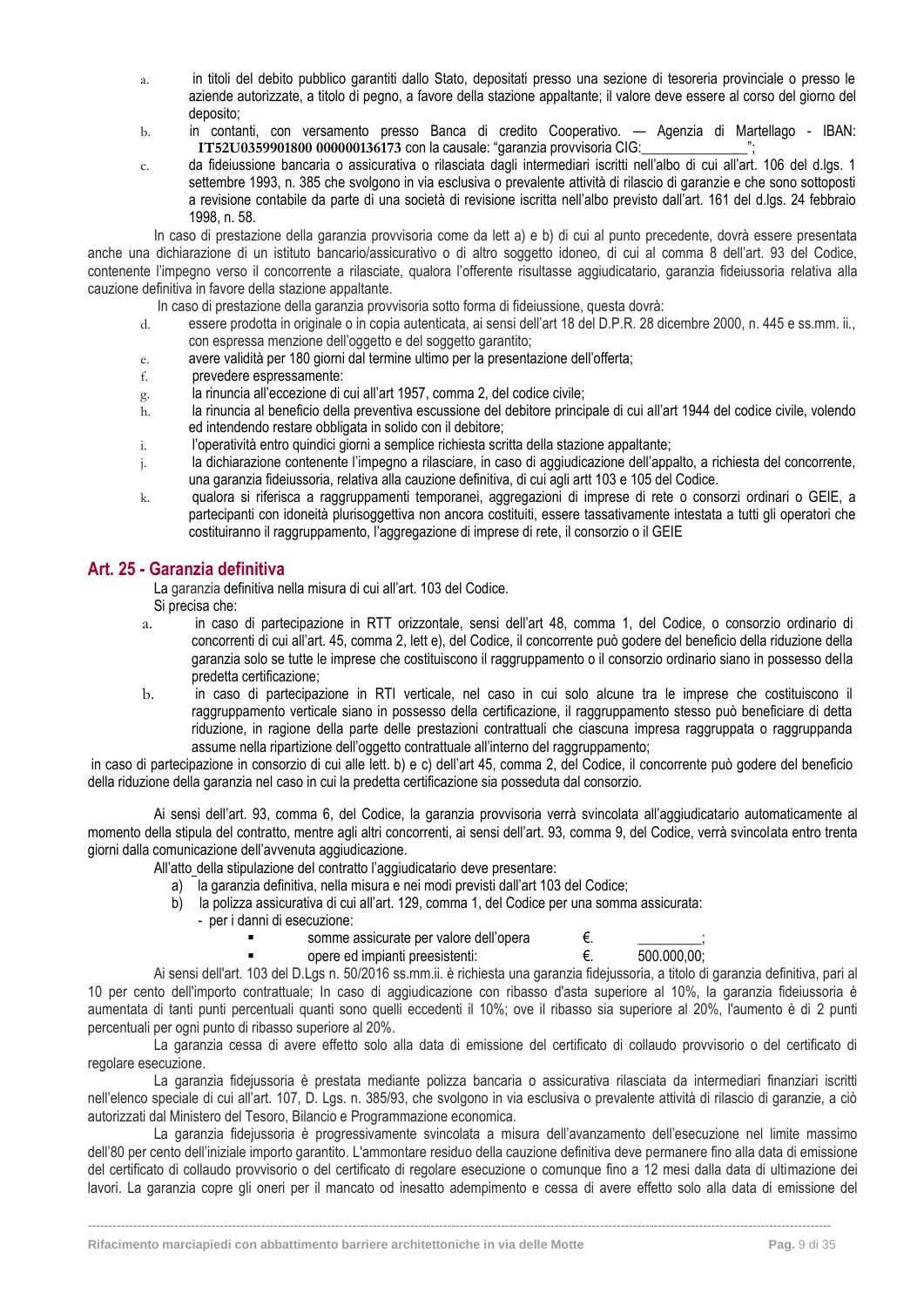certificato di collaudo provvisorio. La mancata costituzione della garanzia di cui al primo periodo determina la revoca dell'affidamento e l'acquisizione della garanzia da parte del soggetto appaltante o concedente, che aggiudica l'appalto o la concessione al concorrente che segue nella graduatoria.

#### <span id="page-10-0"></span>**Art. 26 - Riduzione delle garanzie**

Ai sensi dell'art. 93, comma 7, del codice, l'importo della garanzia provvisoria è ridotta al 50 per cento per i concorrenti in possesso della certificazione di qualità rilasciata da organismi accreditati conforme alle norme europee della serie UNI CEI EN 45000 e della serie UNI CEI EN ISO/TEC 17000, la certificazione del sistema di qualità conforme alle norme europee della serie UNI CEI ISO 9000, ovvero di dichiarazione della presenza di elementi significativi e tra loro correlati di tale sistema, ai sensi dell'art. 93, D.Lgs n. 50/2016 ss.mm.ii., purché riferiti univocamente alla tipologia di lavori della categoria prevalente.

L'importo della garanzia fidejussoria di cui all'art. 31 è ridotto al 50 per cento per l'appaltatore in possesso delle medesime certificazioni o dichiarazioni di cui al 1° c..

#### <span id="page-10-1"></span>**Art. 27 - Assicurazione a carico dell'impresa**

Ai sensi dell'art. 103, D.Lgs n. 50/2016 ss.mm.ii., l'appaltatore è obbligato, contestualmente alla sottoscrizione del contratto, a produrre una polizza assicurativa che tenga indenne l'Amministrazione da tutti i rischi di esecuzione e una polizza assicurativa a garanzia della responsabilità civile per danni causati a terzi nell'esecuzione dei lavori.

La copertura delle predette garanzie assicurative decorre dalla data di consegna dei lavori e cessa alla data di emissione del certificato di collaudo o del certificato di regolare esecuzione e comunque decorsi dodici mesi dalla data di ultimazione dei lavori risultante dal relativo certificato; le stesse polizze devono inoltre recare espressamente il vincolo a favore della Stazione appaltante e sono efficaci senza riserve anche in caso di omesso o ritardato pagamento delle somme dovute a titolo di premio da parte dell'esecutore.

La polizza assicurativa contro tutti i rischi di esecuzione da qualsiasi causa determinati deve coprire tutti i danni subiti dall'Amministrazione a causa del danneggiamento o della distruzione totale o parziale di impianti e opere, anche preesistenti, salvo quelli derivanti da errori di progettazione, insufficiente progettazione, azioni di terzi o cause di forza maggiore, e che preveda anche una garanzia di responsabilità civile per danni causati a terzi nell'esecuzione dei lavori. Tale polizza deve essere stipulata nella forma "Contractors All Risks" (C.A.R.), deve prevedere una somma assicurata non inferiore all'importo del contratto al lordo dell'I.V.A. e deve:

- prevedere la copertura dei danni delle opere, temporanee e permanenti, eseguite o in corso di esecuzione per qualsiasi causa nel cantiere, compresi materiali e attrezzature di impiego e di uso, ancorché in proprietà o in possesso dell'impresa, compresi i beni dell'Amministrazione destinati alle opere, causati da furto e rapina, incendio, fulmini e scariche elettriche, tempesta e uragano, inondazioni e allagamenti, esplosione e scoppio, terremoto e movimento tellurico, frana, smottamento e crollo, acque anche luride e gas provenienti da rotture o perdite di condotte idriche, fognarie, gasdotti e simili, atti di vandalismo, altri comportamenti colposo o dolosi propri o di terzi;
- prevedere la copertura dei danni causati da errori di realizzazione, omissioni di cautele o di regole dell'arte, difetti e vizi dell'opera, in relazione all'integra garanzia a cui l'impresa è tenuta, nei limiti della perizia e delle capacità tecniche da essa esigibili nel caso concreto, per l'obbligazione di risultato che essa assume con il contratto d'appalto anche ai sensi dell'articolo 1665 del Codice Civile;

La polizza assicurativa di responsabilità civile per danni causati a terzi deve essere stipulata per una somma assicurata non inferiore a Euro 500.000,00 e deve:

- prevedere la copertura dei danni che l'appaltatore debba risarcire quale civilmente responsabile verso prestatori di lavoro da esso dipendenti e assicurati secondo le norme vigenti e verso i dipendenti stessi non soggetti all'obbligo di assicurazione contro gli infortuni nonché verso i dipendenti dei subappaltatori, impiantisti e fornitori per gli infortuni da loro sofferti in conseguenza del comportamento colposo commesso dall'impresa o da un suo dipendente del quale essa debba rispondere ai sensi dell'articolo 2049 del Codice Civile, e danni a persone dell'impresa, e loro parenti o affini, o a persone dell'Amministrazione occasionalmente o saltuariamente presenti in cantiere e a consulenti dell'appaltatore o della medesima Amministrazione;
- prevedere la copertura dei danni biologici;
- prevedere specificamente l'indicazione che tra le "persone" si intendono compresi i rappresentanti dell'Amministrazione autorizzati all'accesso al cantiere, della Direzione dei Lavori, dei Coordinatori per la sicurezza e dei collaudatori in corso d'opera.

Le garanzie di cui al presente articolo, prestate dall'appaltatore coprono senza alcuna riserva anche i danni causati dalle imprese subappaltatrici e subfornitrici. Qualora l'appaltatore sia un'associazione temporanea di concorrenti, giusto il regime delle responsabilità disciplinato dall'art. 48, 5° c., D.Lgs n. 50/2016 ss.mm.ii. le stesse garanzie assicurative prestate dalla mandataria capogruppo coprono senza alcuna riserva anche i danni causati dalle imprese mandanti.

### <span id="page-10-2"></span>**TITOLO VII - ESECUZIONE DEI LAVORI**

#### <span id="page-10-3"></span>**Art. 28 - Variazione dei lavori**

L'Amministrazione si riserva la facoltà di introdurre nelle opere oggetto dell'appalto quelle varianti che a suo insindacabile giudizio ritenga opportune, senza che perciò l'impresa appaltatrice possa pretendere compensi all'infuori del pagamento a conguaglio dei lavori eseguiti in più o in meno con l'osservanza delle prescrizioni ed entro i limiti stabiliti dagli artt. 342 e 344, L. n. 2248/1865 e dell'art. 106, D.Lgs n. 50/2016 e ss.mm.ii..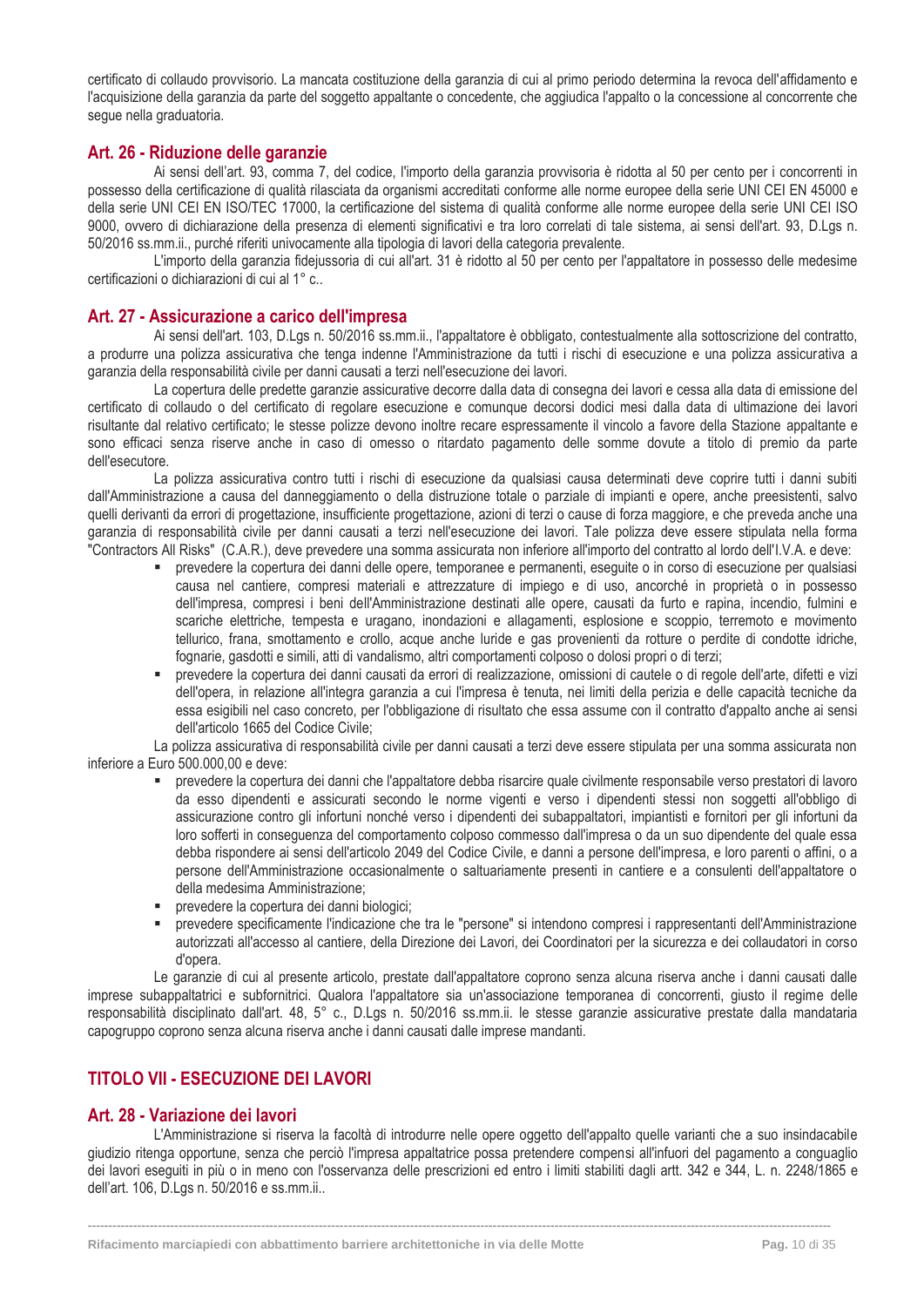Non sono riconosciute varianti al progetto esecutivo, prestazioni e forniture extra contrattuali di qualsiasi genere, eseguite senza preventivo ordine scritto della Direzione Lavori.

Qualunque reclamo o riserva che l'appaltatore si credesse in diritto di opporre deve essere presentato per iscritto alla Direzione Lavori prima dell'esecuzione dell'opera oggetto della contestazione.

Non sono prese in considerazione domande di maggiori compensi su quanto stabilito in contratto, per qualsiasi natura o ragione, qualora non vi sia accordo preventivo scritto prima dell'inizio dell'opera oggetto di tali richieste.

Non sono considerati varianti ai sensi del 1° c. gli interventi disposti dal Direttore dei Lavori per risolvere aspetti di dettaglio, che siano contenuti entro un importo non superiore al 10 per cento delle categorie di lavoro dell'appalto e che non comportino un aumento dell'importo del contratto stipulato.

Sono ammesse, nell'esclusivo interesse dell'Amministrazione, le varianti, in aumento o in diminuzione, finalizzate al miglioramento dell'opera e alla sua funzionalità, sempre che non comportino modifiche sostanziali e siano motivate da obiettive esigenze derivanti da circostanze sopravvenute e imprevedibili al momento della stipula del contratto. L'importo in aumento relativo a tali varianti non può superare il 5 per cento dell'importo originario del contratto e deve trovare copertura nella somma stanziata per l'esecuzione dell'opera.

Qualora, in circostanze speciali, si renda necessario affidare all'Appaltatore l'esecuzione di lavori o somministrazioni non comprese nell'Appalto, l'Appaltatore ha l'obbligo di eseguirli. I corrispondenti prezzi, ove non contemplati nell'Elenco Prezzi Unitari per l'Esecuzione dell'Appalto ed allegato al contratto, dovranno essere preventivamente concordati fra la Direzione Lavori e l'Appaltatore, secondo le norme di cui all'art.136 del Regolamento e richiamate all'art.32 del presente capitolato, e potranno essere impiegati solo dopo l'approvazione dell'Amministrazione. Nei casi in cui la valutazione dei nuovi lavori non possa essere fatta a misura, si provvederà all'esecuzione in economia con operai, mezzi d'opera e provviste forniti dall'Appaltatore, a norma dell'Art. 19 dello stesso Regolamento, oppure da terzi; anche in questo caso, gli eventuali lavori in economia dovranno essere preventivamente autorizzati dall'Amministrazione.

#### <span id="page-11-0"></span>**Art. 29 - Lavori in economia**

Le prestazioni in economia, saranno compensate:

- a) per quanto riguarda materiali, noli e trasporti: con i prezzi unitari contemplati nel vigente Capitolato Speciale d'Appalto, soggetti al medesimo ribasso d'asta offerto dalla Ditta Aggiudicataria;
- b) per quanto riguarda la sola manodopera: si applicheranno le tariffe della tabella del Genio Civile della Provincia di Venezia, vigente all'epoca dalla prestazione aumentate, per spese generali del 13% (tredici per cento) e del 10% (dieci per cento) per utile d'impresa. Gli importi derivanti non saranno soggetti a ribasso d'asta.

I prezzi unitari di cui al comma precedente si intendono comprensivi di ogni onere, nessuno eccettuato. I suddetti prezzi si intendono, in particolare, comprensivi delle prestazioni di seguito, in via meramente esemplificativa, indicate:

- a) per materiali: ogni spesa, nessuna esclusa per consegnarli pronti all'impiego a piè d'opera;
- b) per i noli: ogni spesa per dare macchinari e mezzi d'opera in perfetto stato di servibilità e provvisti di tutti gli accessori necessari per il loro regolare funzionamento, pronti all'uso, compresi gli oneri relativi alla manodopera, al combustibile, ai lubrificanti, ai materiali di consumo, all'energia elettrica,
- c) per i trasporti: ogni spesa occorrente a fornire i mezzi in pieno stato di efficienza e corrispondenti alle prescritte caratteristiche, ivi compresi i materiali di consumo e la manodopera relativa al conducente;
- d) per la manodopera: ogni compenso dovuto, in particolare sono compresi tutti gli oneri previdenziali, assicurativi ed antinfortunistici.

Saranno contabilizzate le ore effettivamente prestate dalla manodopera in cantiere, anche per frazioni di giornata lavorativa, e non verranno riconosciuti oneri per spese di trasporto e di trasferta.

Per le prestazioni in economia, l'Appaltatore ha l'obbligo di consegnare quotidianamente al Direttore dei Lavori le liste con le ore di impiego relative agli operai utilizzati e di sottoscrivere il riepilogo settimanale e/o mensile che, in base alle liste giornaliere, predisporrà il Direttore dei Lavori.

Le prestazioni non preventivamente autorizzate e/o dichiarate dall'Appaltatore nei modi e termini di cui sopra non saranno in alcun modo riconosciute.

Potranno inoltre essere ordinate per iscritto all'Appaltatore dalla Direzione dei Lavori opere in economia, qualora se ne verificasse la necessità, per finiture, etc..

Per l'esecuzione delle opere in economia l'Appaltatore è tenuto a fornire, entro 48 ore dal ricevimento dell'ordine - e anche prima, dietro semplice ordine verbale, in caso di urgenza - i materiali, i mezzi d'opera e gli operai che gli fossero richiesti. Qualora l'Appaltatore non vi provveda con la necessaria tempestività, l'Amministrazione potrà senza formalità ricorrere all'esecuzione d'ufficio, addebitando allo stesso le maggiori spese che avesse a sostenere rispetto alle condizioni del contratto.

#### <span id="page-11-1"></span>**Art. 30 - Prezzi applicabili ai nuovi lavori e nuovi prezzi**

Le eventuali variazioni dei prezzi dell'appalto sono valutate mediante l'applicazione dei prezzi di cui all'elenco prezzi contrattuale come determinati ai sensi dell'art. 3) del presente Capitolato.

Qualora tra i prezzi di cui all'elenco prezzi contrattuale come determinati ai sensi dell'articolo 3, non siano previsti prezzi per i lavori in variante, si procede alla formazione di nuovi prezzi, mediante apposito verbale di concordamento.

L'elenco dei prezzi unitari, ancorché costituito dai prezzi unitari offerti dall'appaltatore in sede di gara, è vincolante per la valutazione di eventuali varianti, addizioni o detrazioni in corso d'opera, qualora ammissibili ai sensi dell'art. 106 del D.Lgs n. 50/2016 e ss.mm.ii..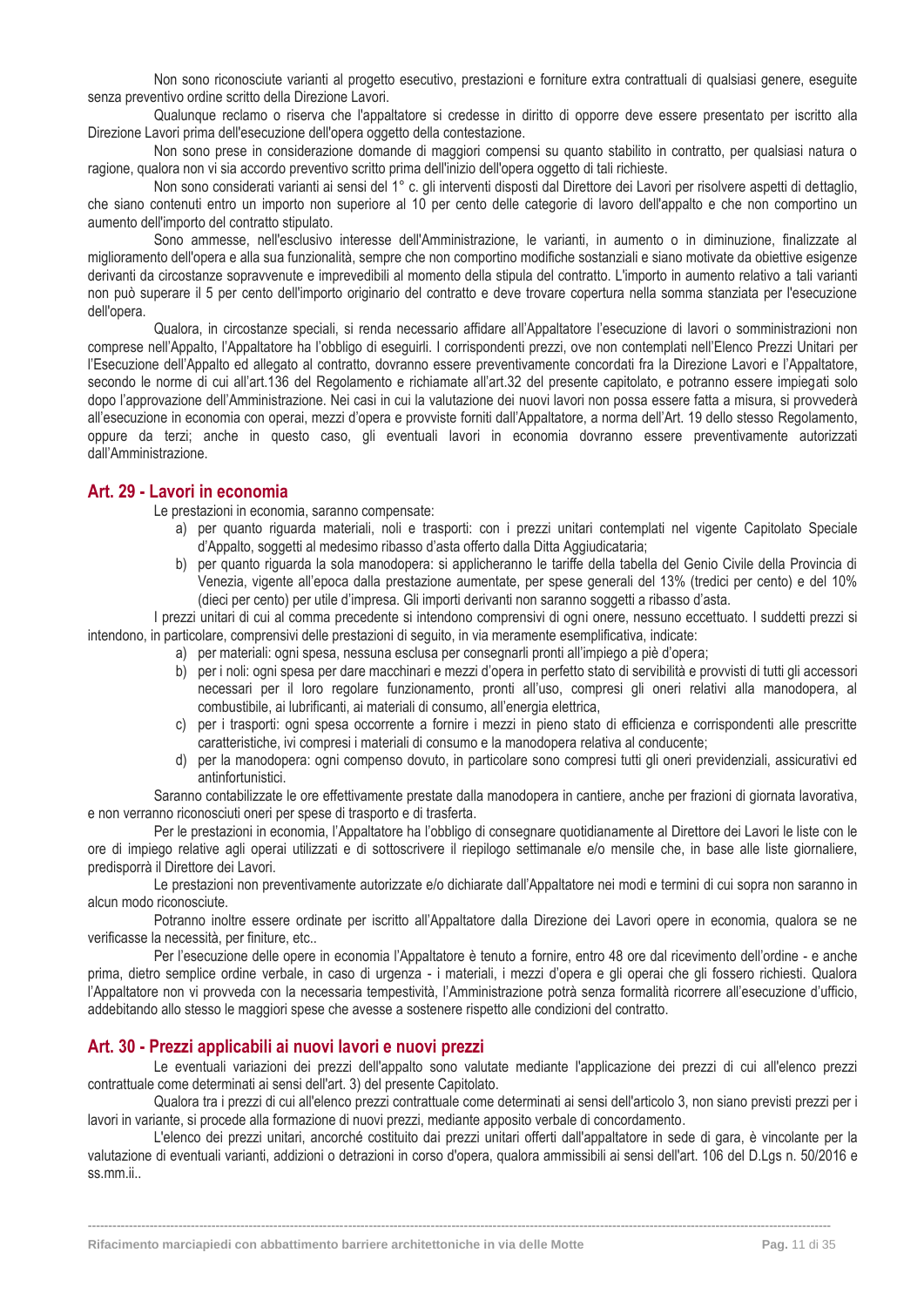### <span id="page-12-0"></span>**TITOLO VIII - SICUREZZA NEI CANTIERI**

#### <span id="page-12-1"></span>**Art. 31 - Norme di sicurezza generali**

I lavori appaltati devono svolgersi nel pieno rispetto di tutte le norme vigenti, anche di carattere locale, in materia di prevenzione degli infortuni e igiene del lavoro e, in ogni caso, in condizione di permanente sicurezza e igiene.

L'appaltatore predispone, per tempo e secondo quanto previsto dalle vigenti disposizioni, gli appositi piani per la riduzione del rumore, in relazione al personale e alle attrezzature utilizzate.

L'appaltatore non può iniziare o continuare i lavori qualora sia in difetto nell'applicazione di quanto stabilito nel presente articolo.

### <span id="page-12-2"></span>**Art. 32 - Sicurezza sul luogo di lavoro**

L'appaltatore è obbligato a fornire all'Amministrazione, entro 30 giorni dall'aggiudicazione, l'indicazione dei contratti collettivi applicati ai lavoratori dipendenti e una dichiarazione in merito al rispetto degli obblighi assicurativi e previdenziali previsti dalle leggi e dai contratti in vigore.

L'appaltatore è obbligato ad osservare le misure generali di tutela di cui all'art. 15, D.Lgs. n. 81/2008, nonché le disposizioni dello stesso decreto applicabili alle lavorazioni previste nel cantiere.

### <span id="page-12-3"></span>**TITOLO IX - SUBAPPALTO**

### <span id="page-12-4"></span>**Art. 33 - Subappalto**

Fermo restando che il contratto non può essere, comunque, ceduto, a pena di nullità, tutte le lavorazioni, a qualsiasi categoria appartengano, sono scorporabili o subappaltabili a scelta del concorrente, ferme restando le prescrizioni di cui all'articolo 4 del presente Capitolato Speciale e come di seguito specificato:

- è vietato il subappalto o il subaffidamento in cottimo dei lavori appartenenti alla categoria prevalente per una quota superiore al 30 per cento (o altro valore definito dalla legge), in termini economici, dell'importo dei lavori della stessa categoria prevalente;
- fermo restando il divieto di cui al punto successivo i lavori delle categorie diverse da quella prevalente possono essere subappaltati o subaffidati in cottimo per la loro totalità, alle condizioni di cui al presente articolo;
- è vietato il subappalto o il subaffidamento in cottimo dei lavori costituenti strutture, impianti e opere speciali, di cui all'art. 48, D.Lgs n. 50/2016 e ss.mm.ii. qualora uno o più di tali lavori sia superiore al 15% dell'importo totale dei lavori in appalto;
- i lavori delle categorie diverse da quella prevalente, appartenenti alle categorie indicate come a "qualificazione obbligatoria" nell'all. A al D.P.R. n. 207/2010, devono essere obbligatoriamente subappaltati, qualora l'appaltatore non abbia i requisiti per la loro esecuzione.

L'affidamento in subappalto o in cottimo è consentito, previa autorizzazione dell'Amministrazione, alle seguenti condizioni:

- che l'appaltatore abbia indicato, all'atto dell'offerta, i lavori o le parti di opere che intende subappaltare o concedere in cottimo; l'omissione delle indicazioni sta a significare che il subappaltatore non intende avvalersi del subappalto ed il ricorso al subappalto o al cottimo è, pertanto, vietato e non può essere autorizzato;
- che l'appaltatore provveda, contestualmente all'istanza, per quanto previsto all'art. 18, 3° c. della L. n. 55/1990 e dall'art. 105 del D.Lgs n. 50/2016 e ss.mm.ii., al deposito di copia autentica del contratto di subappalto presso la Amministrazione, unitamente alla dichiarazione circa la sussistenza o meno di eventuali forme di controllo o di collegamento, a norma dell'articolo 2359 del Codice Civile, con l'impresa alla quale è affidato il subappalto o il cottimo; in caso di associazione temporanea, società di imprese o consorzio, analoga dichiarazione dev'essere effettuata da ciascuna delle imprese partecipanti all'associazione, società o consorzio.
- che l'appaltatore, unitamente al deposito del contratto di subappalto presso l'Amministrazione, ai sensi del punto precedente, trasmetta, negli stessi termini, alla stessa Amministrazione la documentazione attestante che il subappaltatore è in possesso dei requisiti prescritti dalla normativa vigente per la partecipazione alle gare di lavori pubblici, in relazione alla categoria e all'importo dei lavori da realizzare in subappalto o in cottimo;
- che non sussista, nei confronti del subappaltatore, alcuno dei divieti previsti dall'articolo 10 della L. n. 575/1965, e ss.mm.ii.; a tale scopo, qualora l'importo del contratto di subappalto sia superiore ad Euro 154.937,07, l'appaltatore deve produrre all'Amministrazione la documentazione necessaria agli adempimenti di cui alla vigente legislazione in materia di prevenzione dei fenomeni mafiosi e lotta alla delinquenza organizzata, relativamente alle imprese subappaltatrici e cottimiste, con le modalità di cui al D.P.R. n. 252/1998 ; resta fermo che, ai sensi dell'art. 12, 4° c. dello stesso D.P.R. n. 252/1998, il subappalto è vietato, a prescindere dall'importo dei relativi lavori, qualora per l'impresa subappaltatrice sia accertata una delle situazioni indicate dall'art. 10, 7° c. del citato D.P.R. n. 252/1998;

Il subappalto e l'affidamento in cottimo devono essere autorizzati preventivamente dall'Amministrazione in seguito a richiesta scritta dell'appaltatore; l'autorizzazione è rilasciata entro 30 giorni dal ricevimento della richiesta; tale termine può essere prorogato una sola volta per non più di 30 giorni, ove ricorrano giustificati motivi; trascorso il medesimo termine, eventualmente prorogato, senza che l'Amministrazione abbia provveduto, l'autorizzazione si intende concessa a tutti gli effetti qualora siano verificate tutte le condizioni di legge per l'affidamento del subappalto.

**------------------------------------------------------------------------------------------------------------------------------------------------------------------------------------**

L'affidamento di lavori in subappalto o in cottimo comporta i seguenti obblighi:

▪ l'appaltatore deve praticare, per i lavori e le opere affidate in subappalto, i prezzi risultanti dall'aggiudicazione ribassati in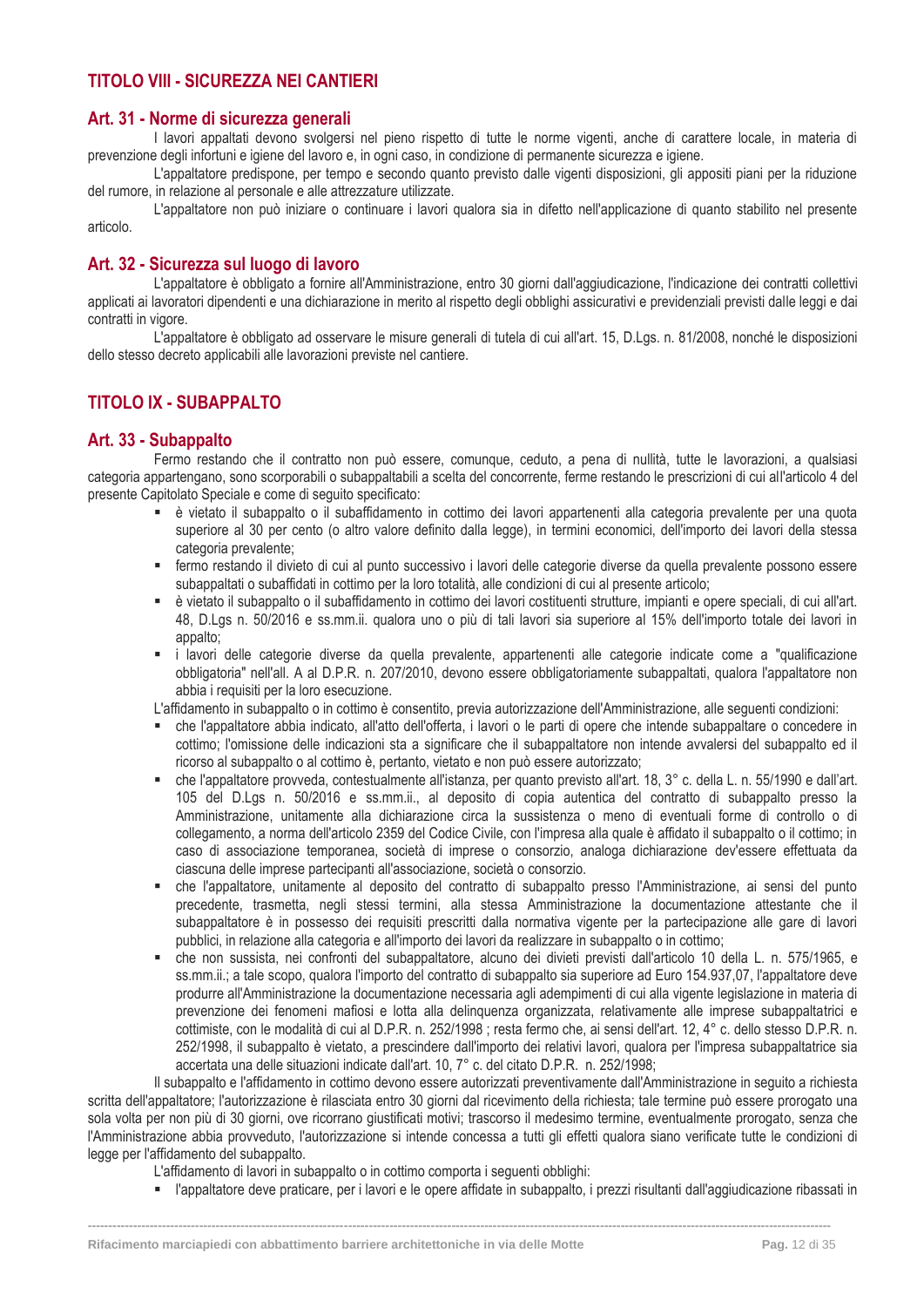misura non superiore al 20 per cento;

- nei cartelli esposti all'esterno del cantiere devono essere indicati anche i nominativi di tutte le imprese subappaltatrici, completi dell'indicazione della categoria dei lavori subappaltati e dell'importo dei medesimi;
- le imprese subappaltatrici devono osservare integralmente il trattamento economico e normativo stabilito dai contratti collettivi nazionale e territoriale in vigore per il settore e per la zona nella quale si svolgono i lavori e sono responsabili, in solido con l'appaltatore, dell'osservanza delle norme anzidette nei confronti dei loro dipendenti per le prestazioni rese nell'ambito del subappalto;
- le imprese subappaltatrici, per tramite dell'appaltatore, devono trasmettere alla Amministrazione, prima dell'inizio dei lavori, la documentazione di avvenuta denunzia agli enti previdenziali, inclusa la Cassa edile, assicurativi ed antinfortunistici; devono altresì trasmettere, a scadenza quadrimestrale, copia dei versamenti contributivi, previdenziali, assicurativi nonché di quelli dovuti agli organismi paritetici previsti dalla contrattazione collettiva.

Le presenti disposizioni si applicano anche alle associazioni temporanee di imprese e alle società anche consortili, quando le imprese riunite o consorziate non intendono eseguire direttamente i lavori scorporabili.

Ai fini del presente articolo è considerato subappalto, ai sensi dell'art. 105. del D.Lgs n. 50/2016 e ss.mm.ii., qualsiasi contratto avente ad oggetto attività ovunque espletate che richiedano l'impiego di manodopera, quali le forniture con posa in opera e i noli a caldo, se singolarmente di importo superiore al 2 per cento dell'importo dei lavori affidati o di importo superiore a 100.000,00 Euro e qualora l'incidenza del costo della manodopera e del personale sia superiore al 50 per cento dell'importo del contratto di subappalto.

I lavori affidati in subappalto non possono essere oggetto di ulteriore subappalto e, pertanto, il subappaltatore non può subappaltare a sua volta i lavori. Fanno eccezione al predetto divieto le forniture con posa in opera di impianti e di strutture speciali; in tali casi il fornitore o il subappaltatore, per la posa in opera o il montaggio, può avvalersi di imprese di propria fiducia per le quali non sussista alcuno dei divieti di cui al 2° c., punto e dell'art. 105 D.Lgs n. 50/2016 e ss.mm.ii..

È fatto obbligo all'appaltatore di comunicare all'Amministrazione, per tutti i sub-contratti, il nome del sub-contraente, l'importo del sub-contratto, l'oggetto del lavoro, servizio o fornitura affidati. In difetto e/o anche in parziale omissione di tale comunicazione, ogni e qualsiasi evenienza che dovesse verificarsi in cantiere (ad esempio, con riferimento alla sicurezza ed incolumità di persone o agli adempimenti contributivi) sarà integralmente addebitabile all'appaltatore.

#### <span id="page-13-0"></span>**Art. 34 - Responsabilità in materia di subappalto**

L'appaltatore resta, in ogni caso, responsabile nei confronti dell'Amministrazione per l'esecuzione delle opere oggetto di subappalto, sollevando l'Amministrazione medesima da ogni pretesa dei subappaltatori o da richieste di risarcimento danni avanzate da terzi in conseguenza all'esecuzione di lavori subappaltati.

Il Direttore dei Lavori ed il Responsabile unico del procedimento, nonché il Coordinatore per l'esecuzione in materia di sicurezza di cui all'articolo 92, D.Lgs. n. 81/2008, provvedono a verificare, ognuno per la propria competenza, il rispetto di tutte le condizioni di ammissibilità e del subappalto.

Il subappalto non autorizzato comporta le sanzioni penali previste dall'art. 21, L. n. 646/1982, come mod. e int., ferma restando la possibile risoluzione del contratto da parte dell'Amministrazione.

#### <span id="page-13-1"></span>**Art. 35 - Inadempienza dell'affidatario o del subappaltatore**

Ai sensi dell'art. 30 comma 5 del Codice, in caso di inadempienza contributiva risultante dal DURC relativo al personale dipendente dell'affidatario o del subappaltatore o dei soggetti titolari di subappalti e cottimi di cui all'art. 105, la stazione appaltante trattiene dal certificato di pagamento l'importo corrispondente all'inadempienza per il successivo versamento diretto agli enti previdenziali e assicurativi compresa la cassa edile.

Ai sensi dell'art. 30 comma 6 del Codice, in caso di ritardo nel pagamento delle retribuzioni dovute al personale il RUP invita per iscritto il soggetto inadempiente a provvedere entro i successivi 15 giorni. Ove non sia stata contestata formalmente e motivatamente la fondatezza della richiesta entro il termine sopra assegnato, la stazione appaltante paga anche in corso d'opera direttamente ai lavoratori le retribuzioni arretrate, detraendo il relativo importo dalle somme dovute all'affidatario del contratto

### <span id="page-13-2"></span>**TITOLO X - CONTROVERSIE**

#### <span id="page-13-3"></span>**Art. 36 - Controversie e accordi bonari**

Qualora siano iscritte riserve sui documenti contabili, in relazione alle quali l'importo economico dell'opera possa variare in misura non inferiore al 10% dell'importo contrattuale, il Direttore dei Lavori ne dà immediata comunicazione al responsabile unico del procedimento, trasmettendo, nel più breve tempo possibile, la propria relazione riservata. Il predetto responsabile del procedimento procede secondo i termini indicati all'art. 205, D.Lgs n. 50/2016 e ss.mm.ii..

Qualora nel corso dei lavori, l'appaltatore abbia iscritto negli atti contabili riserve il cui importo superi il limite percentuale di cui all'art. 205 del D. Lgs. n. 50/2016 e s. m., si procederà alla definizione delle stesse con la procedura prevista dal medesimo articolo di legge e con le modalità indicate dallo stesso articolo.

Tutte le controversie, ivi comprese quelle conseguenti al mancato raggiungimento dell'accordo bonario di cui al 2° c., saranno deferite alla cognizione della competente Autorità Giudiziaria Ordinaria. Il Foro competente è quello di Venezia.

Sulle somme contestate e riconosciute in sede amministrativa o contenziosa, gli interessi legali cominciano a decorrere 60 giorni dopo la data di sottoscrizione dell'accordo bonario, successivamente approvato dalla Amministrazione, ovvero dall'emissione del provvedimento esecutivo con il quale sono state risolte le controversie.

**------------------------------------------------------------------------------------------------------------------------------------------------------------------------------------**

Nelle more della risoluzione delle controversie l'appaltatore non può comunque rallentare o sospendere i lavori, né rifiutarsi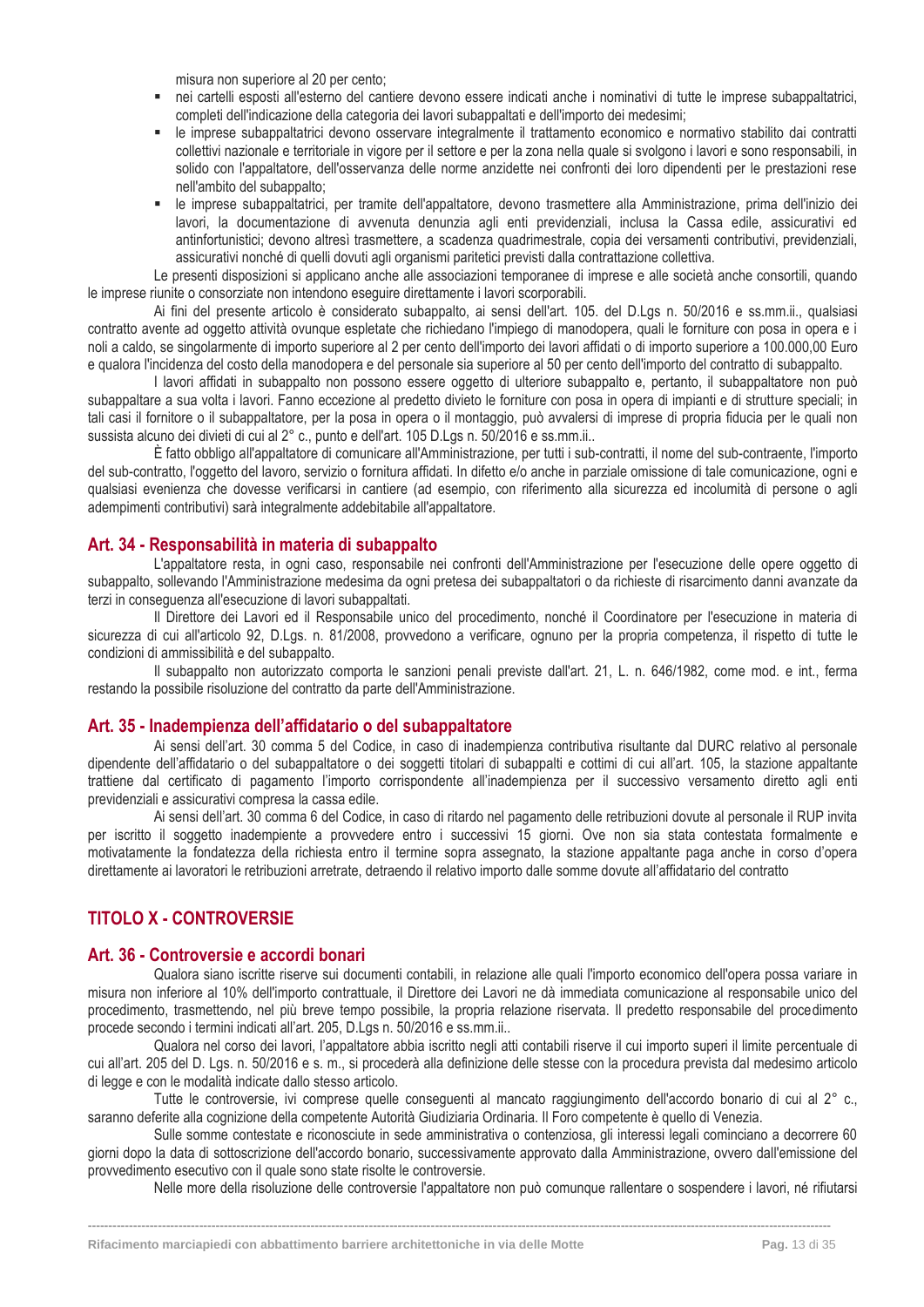di eseguire gli ordini impartiti dalla Amministrazione.

### <span id="page-14-0"></span>**Art. 37 - Risoluzione del contratto - Esecuzione d'ufficio dei lavori**

L'Amministrazione ha facoltà di risolvere il contratto mediante semplice lettera raccomandata con messa in mora di 15 giorni, senza necessità di ulteriori adempimenti, nei casi di cui all'art. 108 D.L.gs n. 50/2016 e ss.mm.ii. e, in particolare, nei seguenti casi:

- **·** frode nell'esecuzione dei lavori;
- inadempimento alle disposizioni del Direttore dei Lavori riguardo ai tempi di esecuzione o quando risulti accertato il mancato rispetto delle ingiunzioni o diffide fattegli, nei termini imposti dagli stessi provvedimenti;
- manifesta incapacità o inidoneità, anche solo legale, nell'esecuzione dei lavori;
- inadempienza accertata alle norme di legge sulla prevenzione degli infortuni, la sicurezza sul lavoro e le assicurazioni obbligatorie del personale;
- sospensione dei lavori o mancata ripresa degli stessi da parte dell'appaltatore senza giustificato motivo;
- rallentamento dei lavori, senza giustificato motivo, in misura tale da pregiudicare la realizzazione dei lavori nei termini previsti dal contratto;
- subappalto abusivo, associazione in partecipazione, cessione anche parziale del contratto o violazione di norme sostanziali regolanti il subappalto;
- non rispondenza dei beni forniti alle specifiche di contratto e allo scopo dell'opera;
- nel caso di mancato rispetto della normativa sulla sicurezza e la salute dei lavoratori di cui al D.Lgs. n. 81/2008 o ai piani di sicurezza di cui agli artt. 37 e 38 del capitolato, integranti il contratto, e delle ingiunzioni fattegli al riguardo dal Direttore dei Lavori, dal responsabile del procedimento o dal coordinatore per la sicurezza.

Il contratto è altresì risolto in caso di perdita da parte dell'appaltatore, dei requisiti per l'esecuzione dei lavori, quali il fallimento o la irrogazione di misure sanzionatorie o cautelari che inibiscono la capacità di contrattare con la pubblica amministrazione.

Nei casi di rescissione del contratto o di esecuzione di ufficio, la comunicazione della decisione assunta dall'Amministrazione è fatta all'appaltatore nella forma dell'ordine di servizio o della raccomandata con avviso di ricevimento, con la contestuale indicazione della data alla quale avrà luogo l'accertamento dello stato di consistenza dei lavori.

In relazione a quanto sopra, alla data comunicata dall'Amministrazione si fa luogo, in contraddittorio fra il Direttore dei Lavori e l'appaltatore o suo rappresentante ovvero, in mancanza di questi, alla presenza di due testimoni, alla redazione dello stato di consistenza dei lavori, all'inventario dei materiali, delle attrezzature dei e mezzi d'opera esistenti in cantiere, nonché, nel caso di esecuzione d'ufficio, all'accertamento di quali di tali materiali, attrezzature e mezzi d'opera debbano essere mantenuti a disposizione dell'Amministrazione per l'eventuale riutilizzo e alla determinazione del relativo costo.

Nei casi di rescissione del contratto e di esecuzione d'ufficio, come pure in caso di fallimento dell'appaltatore, i rapporti economici con questo o con il curatore sono definiti, con salvezza di ogni diritto e ulteriore azione dell'Amministrazione, nel seguente modo:

- ponendo a base d'asta del nuovo appalto l'importo lordo dei lavori di completamento da eseguire d'ufficio in danno, risultante dalla differenza tra l'ammontare complessivo lordo dei lavori posti a base d'asta nell'appalto originario, eventualmente incrementato per perizie in corso d'opera oggetto di regolare atto di sottomissione o comunque approvate o accettate dalle parti, e l'ammontare lordo dei lavori eseguiti dall'appaltatore inadempiente medesimo;
- ponendo a carico dell'appaltatore inadempiente:
	- a) l'eventuale maggiore costo derivante dalla differenza tra importo netto di aggiudicazione del nuovo appalto per il completamento dei lavori e l'importo netto degli stessi risultante dall'aggiudicazione effettuata in origine all'appaltatore inadempiente;
	- b) l'eventuale maggiore costo derivato dalla ripetizione della gara di appalto eventualmente andata deserta, necessariamente effettuata con importo a base d'asta opportunamente maggiorato;
	- c) l'eventuale maggiore onere per l'Amministrazione per effetto della tardata ultimazione dei lavori, delle nuove spese di gara e di pubblicità, delle maggiori spese tecniche di direzione, assistenza, contabilità e collaudo dei lavori, dei maggiori interessi per il finanziamento dei lavori, di ogni eventuale maggiore e diverso danno documentato, conseguente alla mancata tempestiva utilizzazione delle opere alla data prevista dal contratto originario.

Il contratto è altresì risolto qualora, per il manifestarsi di errori o di omissioni del progetto esecutivo che pregiudicano, in tutto o in parte, la realizzazione dell'opera ovvero la sua utilizzazione, come definite dall'art. 106, D.Lgs n. 50/2016 e ss.mm.ii., si rendano necessari lavori suppletivi che eccedano il quinto dell'importo originario del contratto. In tal caso, proceduto all'accertamento dello stato di consistenza ai sensi del 3° c., si procede alla liquidazione dei lavori eseguiti, dei materiali utili e del 10 per cento dei lavori non eseguiti, fino a quattro quinti dell'importo del contratto (art. 106, D.Lgs n. 50/2016 e ss.mm.ii.).

### <span id="page-14-1"></span>**TITOLO XI - ULTIMAZIONE LAVORI**

#### <span id="page-14-2"></span>**Art. 38 - Ultimazione dei lavori e gratuita manutenzione**

Al termine dei lavori e in seguito a richiesta scritta dell'impresa appaltatrice il Direttore dei Lavori redige il certificato di ultimazione; entro trenta giorni dalla data del certificato di ultimazione dei lavori il Direttore dei Lavori procede all'accertamento sommario della regolarità delle opere eseguite.

In sede di accertamento sommario, il Direttore dei Lavori senza pregiudizio di successivi accertamenti rileva e verbalizza eventuali vizi e difformità di costruzione che l'impresa appaltatrice è tenuta a eliminare a sue spese nel termine fissato e con le modalità prescritte dal Direttore dei Lavori, fatto salvo il risarcimento del danno dell'ente appaltante. In caso di ritardo nel ripristino, si applica la penale per i ritardi prevista dall'apposito articolo del presente capitolato speciale, proporzionale all'importo della parte di lavori che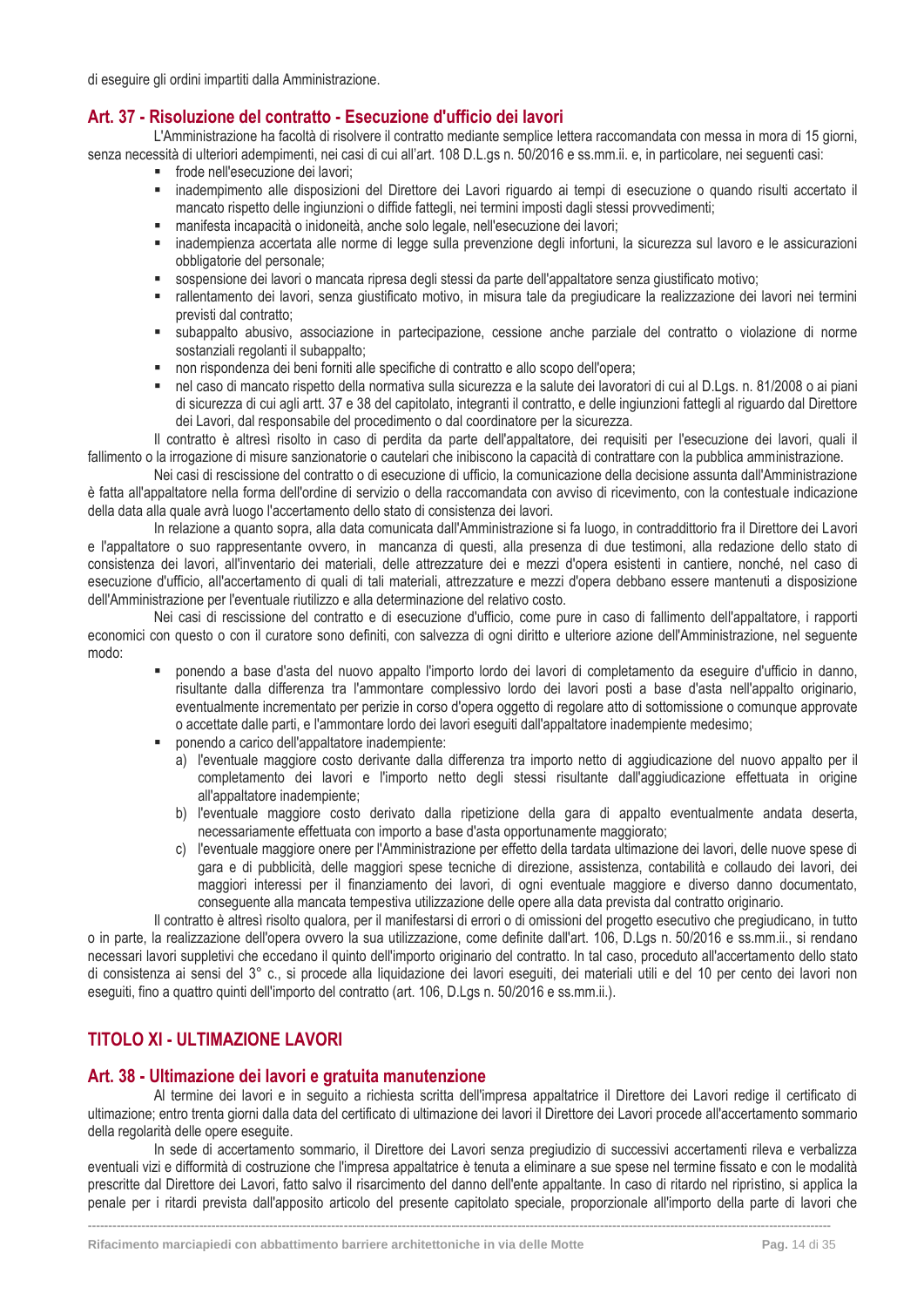direttamente e indirettamente traggono pregiudizio dal mancato ripristino e comunque all'importo non inferiore a quello dei lavori di ripristino.

L'ente appaltante si riserva di prendere in consegna parzialmente o totalmente le opere con apposito verbale immediatamente dopo l'accertamento sommario se questo ha avuto esito positivo, ovvero nel termine assegnato dalla direzione lavori ai sensi dei commi precedenti.

Dalla data del verbale di ultimazione dei lavori decorre il periodo di gratuita manutenzione; tale periodo cessa con l'approvazione finale del collaudo o del certificato di regolare esecuzione da parte dell'ente appaltante, da effettuarsi entro i termini previsti dal capitolato speciale.

#### <span id="page-15-0"></span>**Art. 39 - Termini per il collaudo e per l'accertamento della regolare esecuzione**

Il certificato di collaudo è emesso entro il termine perentorio di sei mesi dall'ultimazione dei lavori ed ha carattere provvisorio; esso assume carattere definitivo trascorsi due anni dalla data dell'emissione. Decorso tale termine, il collaudo si intende tacitamente approvato anche se l'atto formale di approvazione non sia intervenuto entro i successivi due mesi.

L'accertamento della regolare esecuzione e l'accettazione dei lavori di cui al presente contratto avvengono con approvazione del predetto certificato che ha carattere provvisorio.

Il predetto certificato assume carattere definitivo decorsi due anni dalla sua emissione e deve essere approvato dalla Amministrazione; il silenzio di quest'ultima protrattosi per due mesi oltre predetto termine di due anni equivale ad approvazione.

Salvo quanto disposto dall'articolo 1669 del Codice Civile, l'appaltatore risponde per la difformità ed i vizi dell'opera, ancorché riconoscibili, purché denunciati dalla Amministrazione prima che il certificato di collaudo trascorsi due anni dalla sua emissione, assuma carattere definitivo.

L'appaltatore deve provvedere alla custodia, alla buona conservazione e alla gratuita manutenzione di tutte le opere e impianti oggetto dell'appalto fino all'approvazione, esplicita o tacita, degli atti di collaudo; resta nella facoltà dell'Amministrazione richiedere la consegna anticipata di parte o di tutte le opere ultimate.

Durante l'esecuzione dei lavori l'Amministrazione può effettuare operazioni di collaudo volte a verificare la piena rispondenza delle caratteristiche dei lavori in corso di realizzazione a quanto richiesto negli elaborati progettuali, nel capitolato speciale o nel contratto.

#### <span id="page-15-1"></span>**Art. 40 - Presa in consegna dei lavori ultimati**

L'Amministrazione si riserva di prendere in consegna parzialmente o totalmente le opere appaltate anche subito dopo l'ultimazione dei lavori.

Qualora l'Amministrazione si avvalga di tale facoltà, che viene comunicata all'appaltatore per iscritto, lo stesso appaltatore non può opporvisi per alcun motivo, né può reclamare compensi di sorta.

Egli può però richiedere che sia redatto apposito verbale circa lo stato delle opere, onde essere garantito dai possibili danni che potrebbero essere arrecati alle opere stesse.

La presa di possesso da parte dell'Amministrazione avviene nel termine perentorio fissato dalla stessa per mezzo del Direttore dei Lavori o per mezzo del responsabile del procedimento, in presenza dell'appaltatore o di due testimoni in caso di sua assenza.

Qualora l'Amministrazione non si trovi nella condizione di prendere in consegna le opere dopo l'ultimazione dei lavori, l'appaltatore non può reclamare la consegna ed è altresì tenuto alla gratuita manutenzione fino ai termini previsti dal presente capitolato speciale.

### <span id="page-15-2"></span>**TITOLO XII - ONERI ED OBBLIGHI A CARICO DELL'APPALTATORE**

#### <span id="page-15-3"></span>**Art. 41 - Contratti collettivi e disposizioni sulla manodopera**

L'appaltatore è tenuto all'esatta osservanza di tutte le leggi, regolamenti, contratti nazionale di lavoro e accordi integrativi, territoriali ed aziendali, per il settore di attività e per la località dove sono eseguiti i lavori e, in genere, norme vigenti in materia, nonché eventualmente entrate in vigore nel corso dei lavori, e in particolare:

- nell'esecuzione dei lavori che formano oggetto del presente appalto, l'appaltatore si obbliga ad applicare integralmente il contratto nazionale di lavoro per gli operai dipendenti dalle aziende industriali edili e affini e gli accordi locali e aziendali integrativi dello stesso, in vigore per il tempo e nella località in cui si svolgono i lavori;
- i suddetti obblighi vincolano l'appaltatore anche qualora non sia aderente alle associazioni stipulanti o receda da esse e indipendentemente dalla natura industriale o artigiana, dalla struttura o dalle dimensioni dell'impresa stessa e da ogni altra sua qualificazione giuridica;
- è responsabile in rapporto all'Amministrazione dell'osservanza delle norme anzidette da parte degli eventuali subappaltatori nei confronti dei rispettivi dipendenti, anche nei casi in cui il contratto collettivo non disciplini l'ipotesi del subappalto; il fatto che il subappalto non sia stato autorizzato non esime l'appaltatore dalla responsabilità, e ciò senza pregiudizio degli altri diritti dell'Amministrazione;
- è obbligato al regolare assolvimento degli obblighi contributivi in materia contributiva, previdenziale, assistenziale, assicurativa, sanitaria, di solidarietà paritetica, previste per i dipendenti dalla vigente normativa, con particolare riguardo a quanto previsto dall'art. 18, 7° c., L. 19/03/1990, n. 55.

In caso di inottemperanza, accertata dall'Amministrazione o a essa segnalata da un ente preposto, la medesima Amministrazione comunica all'appaltatore l'inadempienza accertata e procede a una detrazione del 20 per cento sui pagamenti in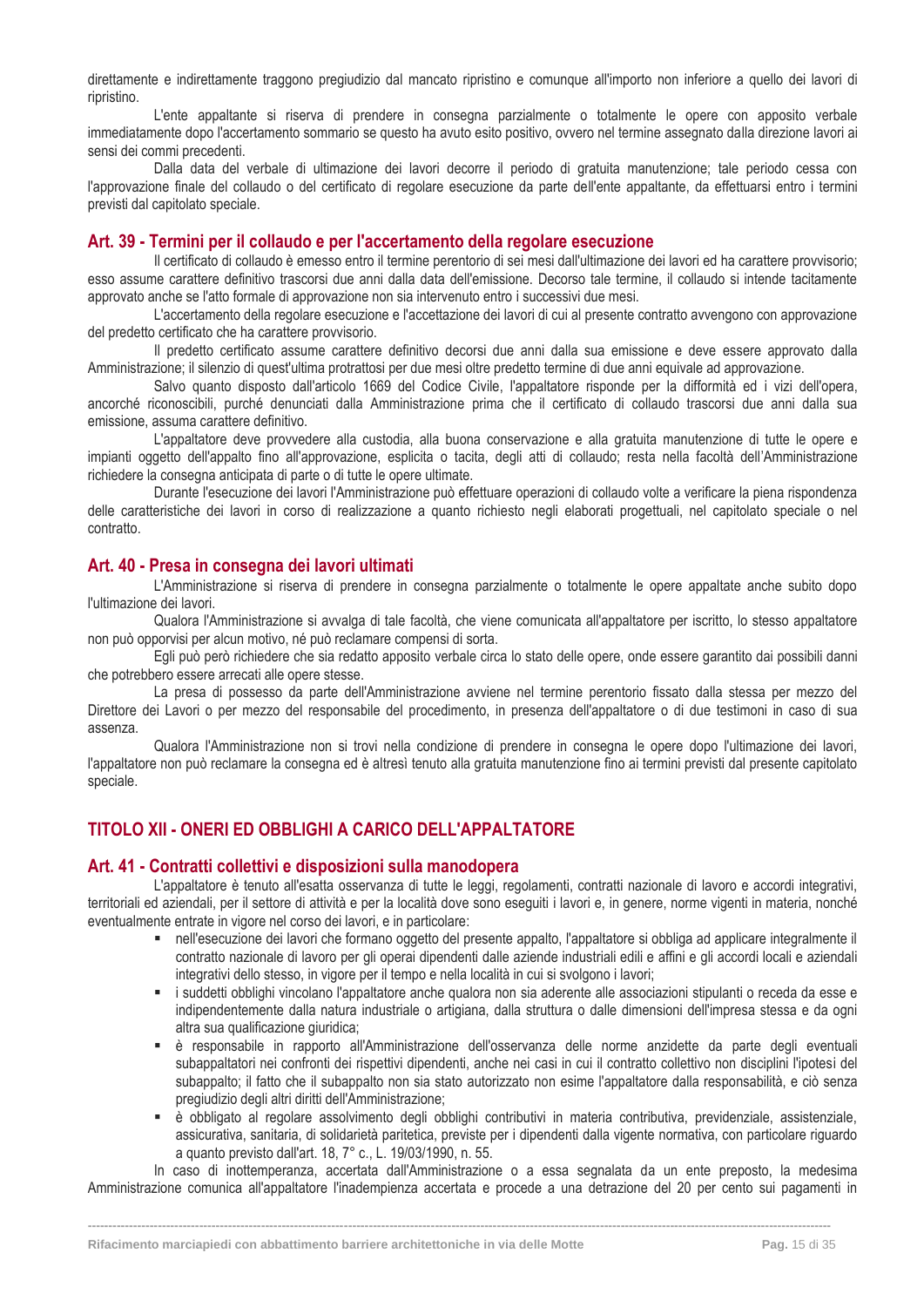acconto, se i lavori sono in corso di esecuzione, ovvero alla sospensione del pagamento del saldo, se i lavori sono ultimati, destinando le somme così accantonate a garanzia dell'adempimento degli obblighi di cui sopra; il pagamento all'impresa appaltatrice delle somme accantonate non è effettuato sino a quando non sia stato accertato che gli obblighi predetti sono stati integralmente adempiuti. In caso di crediti insufficienti allo scopo, si procede all'escussione della garanzia fidejussoria.

### <span id="page-16-0"></span>**Art. 42 - Oneri ed obblighi a carico dell'appaltatore**

Oltre agli oneri di cui al Capitolato Generale d'appalto, al regolamento generale e al presente capitolato speciale, nonché a quanto previsto da tutti i piani per le misure di sicurezza fisica dei lavoratori, sono a carico dell'appaltatore gli oneri e gli obblighi che seguono:

- a) la fedele esecuzione del progetto e degli ordini impartiti per quanto di competenza, dal direttore dei lavori, in conformità alle pattuizioni contrattuali, in modo che le opere eseguite risultino a tutti gli effetti collaudabili, esattamente conformi al progetto e a perfetta regola d'arte, richiedendo al direttore dei lavori tempestive disposizioni scritte per i particolari che eventualmente non risultassero da disegni, dal capitolato o dalla descrizione delle opere. In ogni caso l'appaltatore non deve dare corso all'esecuzione di aggiunte o varianti non ordinate per iscritto ai sensi dell'articolo 1659 del codice civile;
- b) l'assunzione in proprio, tenendone indenne la Stazione appaltante, di ogni responsabilità risarcitoria e delle obbligazioni relative comunque connesse all'esecuzione delle prestazioni dell'impresa a termini di contratto;
- c) l'esecuzione, presso gli Istituti autorizzati, di tutte le prove che verranno ordinate dalla direzione lavori, sui materiali e manufatti impiegati o da impiegarsi nella costruzione, compresa la confezione dei campioni e l'esecuzione di prove di carico che siano ordinate dalla stessa direzione lavori su tutte le opere in calcestruzzo semplice o armato e qualsiasi altra struttura portante, nonché prove di tenuta per le tubazioni; in particolare è fatto obbligo di effettuare almeno un prelievo di calcestruzzo per ogni giorno di getto, datato e conservato. Comunque restano a carico dell'appaltatore i campioni di materiali, modelli, sagome, prove e calcoli statici di qualsiasi genere;
- d) le responsabilità sulla non rispondenza degli elementi eseguiti rispetto a quelli progettati o previsti dal capitolato;
- e) il mantenimento, fino all'emissione del certificato di collaudo o del certificato di regolare esecuzione, della continuità degli scoli delle acque e del transito sugli spazi, pubblici e privati, adiacenti le opere da eseguire;
- f) le vie di accesso al cantiere;
- g) il passaggio, le occupazioni temporanee ed il risarcimento di danni per l'abbattimento di piante, per depositi od estrazioni di materiali;
- h) il ricevimento, lo scarico e il trasporto nei luoghi di deposito o nei punti di impiego secondo le disposizioni della direzione lavori, comunque all'interno del cantiere, dei materiali e dei manufatti esclusi dal presente appalto e approvvigionati o eseguiti da altre ditte per conto dell'ente appaltante e per i quali competono a termini di contratto all'appaltatore le assistenze alla posa in opera; i danni che per cause dipendenti dall'appaltatore fossero apportati ai materiali e manufatti suddetti devono essere ripristinati a carico dello stesso appaltatore;
- i) la concessione, su richiesta della direzione lavori, a qualunque altra impresa alla quale siano affidati lavori non compresi nel presente appalto, l'uso parziale o totale dei ponteggi di servizio, delle impalcature, delle costruzioni provvisorie e degli apparecchi di sollevamento per tutto il tempo necessario all'esecuzione dei lavori che l'ente appaltante intenderà eseguire direttamente ovvero a mezzo di altre ditte dalle quali, come dall'ente appaltante, l'impresa non potrà pretendere compensi di sorta, tranne che per l'impiego di personale addetto ad impianti di sollevamento; il tutto compatibilmente con le esigenze e le misure di sicurezza;
- gli attrezzi e quant'altro occorre alla esecuzione piena e perfetta dei lavori;
- k) la recintazione nei termini previsti dalle vigenti disposizioni, la pulizia del cantiere e delle vie di transito e di accesso allo stesso, compreso lo sgombero dei materiali di rifiuto lasciata da altre ditte;
- l) le spese, i contributi, i diritti, i lavori, le forniture necessari per il funzionamento del cantiere e per l'esecuzione dei lavori; l'appaltatore si obbliga a concedere, con il solo rimborso delle spese vive, l'uso dei predetti servizi alle altre ditte che eseguono forniture o lavori per conto della Stazione appaltante, sempre nel rispetto delle esigenze e delle misure di sicurezza;
- m) l'esecuzione di un'opera campione delle singole categorie di lavoro ogni volta che questo sia previsto specificatamente dal capitolato speciale o sia richiesto dalla direzione dei lavori, per ottenere il relativo nullaosta alla realizzazione delle opere simili;
- n) la fornitura e manutenzione dei cartelli di avviso, di fanali di segnalazione notturna nei punti prescritti e di quanto altro indicato dalle disposizioni vigenti a scopo di sicurezza, nonché l'illuminazione notturna del cantiere;
- o) la predisposizione del personale e degli strumenti necessari per tracciamenti, rilievi, misurazioni, prove, verifiche, esplorazioni, capisaldi, controlli e simili (che possono occorrere dal giorno in cui comincia la consegna fino al compimento del collaudo provvisorio o all'emissione del certificato di regolare esecuzione) tenendo a disposizione del direttore dei lavori i disegni e le tavole per gli opportuni raffronti e controlli, con divieto di darne visione a terzi e con formale impegno di astenersi dal riprodurre o contraffare i disegni e i modelli avuti in consegna;
- p) l'adozione, nel compimento di tutti i lavori, dei procedimenti e delle cautele necessarie a garantire l'incolumità degli operai, delle persone addette ai lavori stessi e dei terzi, nonché ad evitare danni ai beni pubblici e privati, osservando le disposizioni contenute nelle vigenti norme in materia di prevenzione infortuni; con ogni più ampia responsabilità in caso di infortuni a carico dell'appaltatore, restandone sollevati la Stazione appaltante, nonché il personale preposto alla direzione e sorveglianza dei lavori;
- q) la custodia e la conservazione delle opere fino al collaudo provvisorio o all'emissione del certificato di esecuzione;

**------------------------------------------------------------------------------------------------------------------------------------------------------------------------------------**

r) la completa e perfetta pulizia e ripulitura di tutte le opere, e nel caso d'ampliamenti di edifici, anche dei locali già esistenti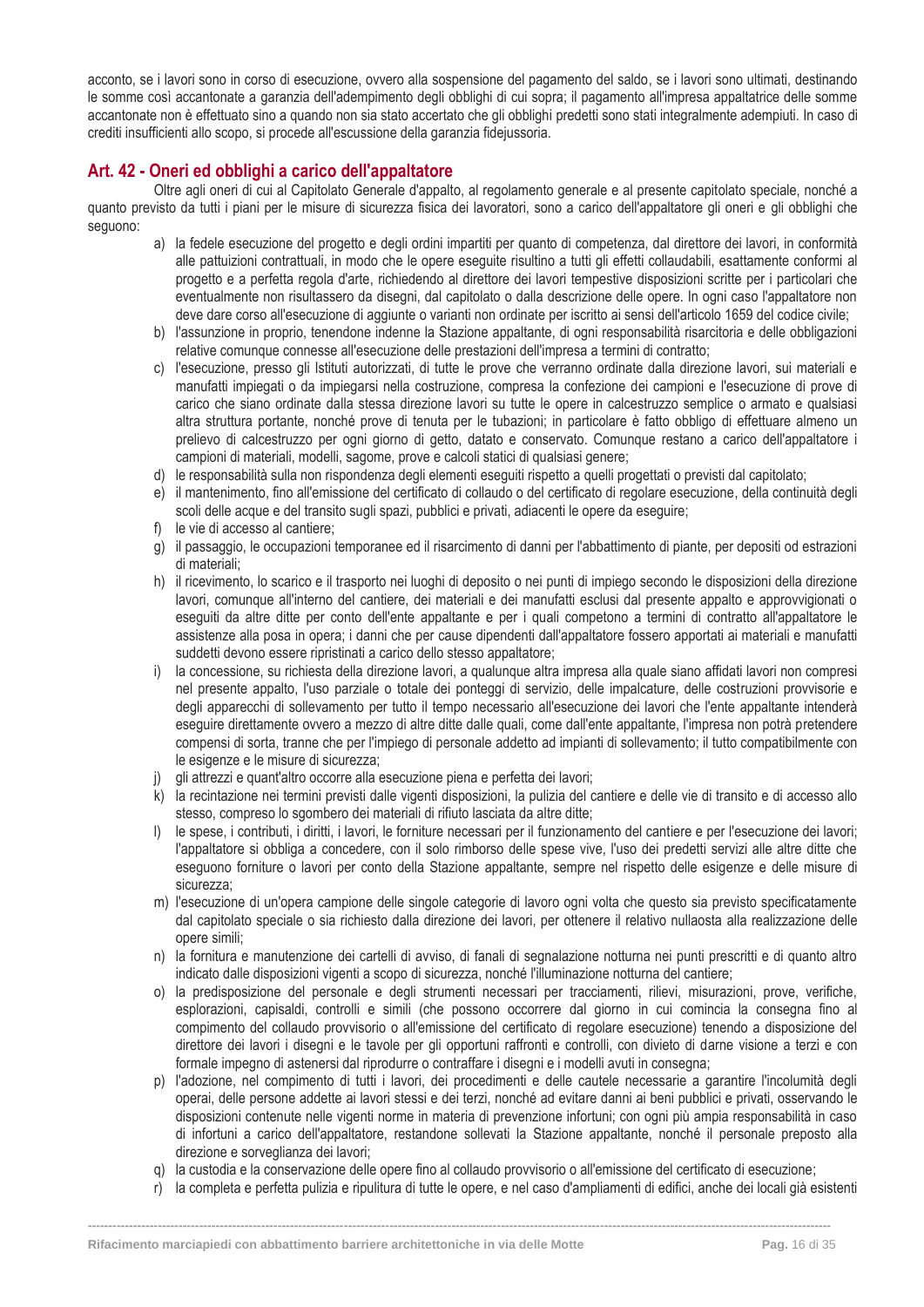insudiciati dall'esecuzione delle opere nuove.

- s) i tributi di qualsiasi genere sui materiali, già esistenti, aumentati o istituiti dopo la stipulazione del contratto;
- t) gli oneri in materia di spese di contratto, imposte, tasse e trattamento fiscale;
- u) gli oneri per il rispetto delle misure per il contrasto e il contenimento della diffusione del virus SARS-CoV-2/COVID-19 negli ambienti di lavoro.

Concludendo, s'intende compreso nel prezzo contrattuale tutto quanto occorre per dare il lavoro completamente finito a regola d'arte, spirato il termine di garanzia. Con i prezzi contrattuali, l'appaltatore dovrà pure mantenere in buono stato di servizio tutti gli attrezzi ed i mezzi d'opera, le strade ed i ponti di servizio esistenti, che occorrono per i lavori ad economia.

L'appaltatore è tenuto a richiedere, prima della realizzazione dei lavori, presso tutti i soggetti diversi dall'Amministrazione (enti pubblici, privati, ANAS, aziende di servizi ed altre eventuali) interessati direttamente o indirettamente ai lavori, tutti i permessi necessari e a seguire tutte le disposizioni emanate dai suddetti per quanto di competenza, in relazione all'esecuzione delle opere e alla conduzione del cantiere, con esclusione dei permessi e degli altri atti di assenso aventi natura definitiva e afferenti il lavoro pubblico in quanto tale.

Comunque, l'appaltatore deve osservare le norme e prescrizioni dei contratti collettivi, delle leggi e dei regolamenti sulla tutela, sicurezza, salute, assicurazione e assistenza dei lavoratori.

### <span id="page-17-0"></span>**Art. 43 - Obblighi speciali a carico dell'appaltatore**

L'appaltatore è obbligato alla tenuta delle scritture di cantiere, di cui agli artt. 178 e ss., D.P.R. n. 207/2010, e in particolare:

- a) il libro giornale a pagine previamente numerate nel quale sono registrate, a cura dell'appaltatore:
	- tutte le circostanze che possono interessare l'andamento dei lavori: condizioni del calcestruzzo armato e dei relativi disarmi, stato dei lavori eventualmente affidati all'appaltatore e ad altre ditte;
	- le disposizioni e osservazioni del direttore dei lavori;
	- le annotazioni e contro deduzioni dell'impresa appaltatrice;
	- **E** le sospensioni, riprese e proroghe dei lavori;
- b) il libro dei rilievi o delle misure dei lavori, che deve contenere tutti gli elementi necessari all'esatta e tempestiva contabilizzazione delle opere eseguite, con particolare riguardo a quelle che vengono occultate con il procedere dei lavori stessi; tale libro, aggiornato a cura dell'appaltatore, è periodicamente verificato e vistato dal Direttore dei Lavori; ai fini della regolare contabilizzazione delle opere, ciascuna delle parti deve prestarsi alle misurazioni in contraddittorio con l'altra parte;
- c) note delle eventuali prestazioni in economia che sono tenute a cura dell'appaltatore e sono sottoposte settimanalmente al visto del direttore dei lavori e dei suoi collaboratori (in quanto tali espressamente indicati sul libro giornale), per poter essere accettate a contabilità e dunque retribuite.

Sono a carico dell'appaltatore le copie del contratto, dei capitolati, dei disegni, dei verbali di inizio e di ultimazione dei lavori, dei rilievi e dei registri di contabilità, come pure i piani di liquidazione, i bolli delle quietanze, gli atti di collaudo, i rilievi, tracciati, esplorazioni, ricostruzioni, capisaldi e simili che possono occorrere dal giorno della consegna fino a collaudo compiuto.

#### <span id="page-17-1"></span>**Art. 44 - Disciplina del cantiere**

L'Amministrazione mette, secondo il bisogno e le possibilità, a disposizione dell'appaltatore quelle aree pubbliche o comunali che occorreranno per piantarvi i cantieri e depositare i materiali necessari, nei limiti di quanto previsto dalla normativa in materia di sicurezza, circolazione stradale ed altre discipline vigenti. E' assolutamente vietato all'appaltatore depositare materiali fuori dal recinto di cantiere, anche per brevissimo tempo, essendo suo preciso obbligo tenere costantemente e completamente sgombre da materiali ed attrezzi le aree pubbliche o comunali all'esterno del recinto medesimo: in difetto, sarà passibile dell'applicazione di una apposita penale, da € 50,00 a € 250,00 per ogni infrazione.

È a carico e a cura dell'appaltatore la custodia e la tutela del cantiere, di tutti i manufatti e dei materiali in esso esistenti, anche se di proprietà dell'Amministrazione e ciò anche durante periodi di sospensione dei lavori e fino alla presa in consegna dell'opera da parte della medesima Amministrazione.

Allo stesso modo, sono a cura ed a carico dell'appaltatore la pulizia del cantiere e delle vie di transito e di accesso allo stesso, compreso lo sgombero dei materiali di rifiuto lasciati da altre ditte; formare, mantenere, illuminare i cantieri e i loro accessi, eseguire le recinzioni e provvedere alle segnalazioni, eseguire i rifacimenti e le riparazioni al piano stradale danneggiato, agli accessi ed ai cantieri.

L'appaltatore è responsabile della disciplina e del buon ordine del cantiere e ha obbligo di osservare e far osservare al proprio personale le norme di legge e di regolamento e le prescrizioni ricevute. Dovrà, inoltre, assumere solamente persone capaci ed idoneamente formate, in grado di sostituirlo nella condotta e misurazione dei lavori. L'Amministrazione potrà pretendere che l'appaltatore allontani dal cantiere quei dipendenti che risultino comprovatamente insubordinati, incapaci e disonesti o, comunque, non graditi all'Amministrazione per fatti attinenti alla conduzione dei lavori.

I rappresentanti dell'Amministrazione, deputati alla conduzione dei lavori, avranno libero accesso al cantiere in qualsiasi giorno ed ora, ad ogni parte delle opere oggetto dell'appalto.

La direzione del cantiere è assunta dal direttore tecnico dell'impresa o da altro tecnico, abilitato secondo le previsioni del capitolato speciale in rapporto alle caratteristiche delle opere da eseguire. L'assunzione della direzione di cantiere da parte del direttore tecnico avviene mediante delega conferita da tutte le imprese operanti nel cantiere, con l'indicazione specifica delle attribuzioni da esercitare dal delegato anche in rapporto a quelle degli altri soggetti operanti nel cantiere.

L'appaltatore, tramite il direttore di cantiere assicura l'organizzazione, la gestione tecnica e la conduzione del cantiere. Il direttore dei lavori ha il diritto di esigere il cambiamento del direttore di cantiere e del personale dell'appaltatore per disciplina, incapacità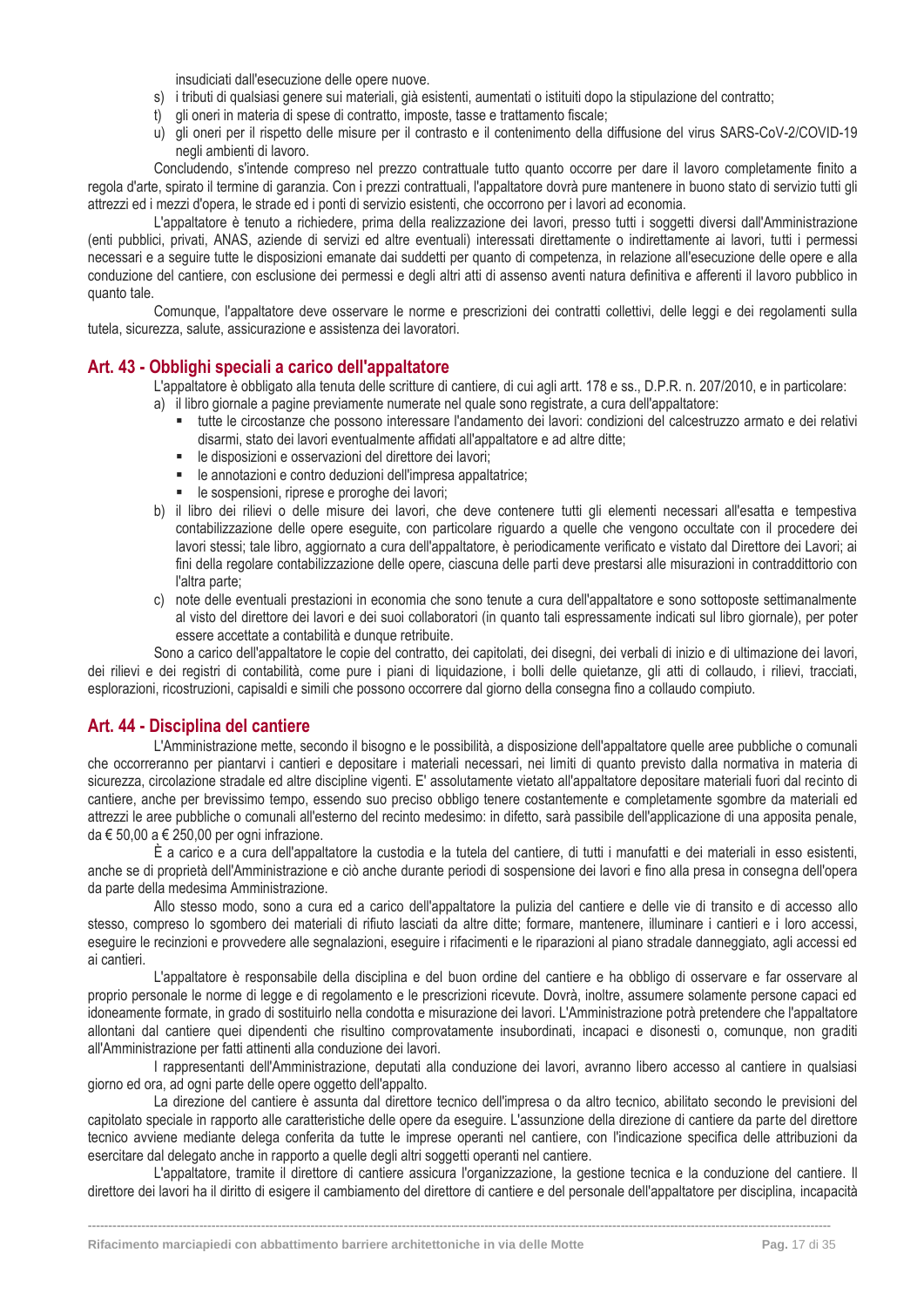o grave negligenza. L'appaltatore è in tutti i casi responsabile dei danni causati dall'imperizia o dalla negligenza di detti soggetti, nonché della malafede o della frode nella somministrazione o nell'impiego dei materiali.

#### <span id="page-18-0"></span>**Art. 45 - Cartello di cantiere**

L'appaltatore deve predisporre ed esporre in sito un esemplare del cartello indicatore, con le dimensioni di almeno cm. 100 x cm 200, recanti le descrizioni di cui alla Circolare del Ministero dei LL.PP. del 1° giugno 1990, n. 1729/UL, e comunque sulla base di quanto indicato dagli uffici, come da schema indicato all'art. 68 del presente capitolato, curandone i necessari aggiornamenti periodici.

### <span id="page-18-1"></span>**Art. 46 - Spese contrattuali, imposte, tasse**

Sono a carico dell'appaltatore senza diritto di rivalsa:

- le spese contrattuali;
- le tasse e gli altri oneri per l'ottenimento di tutte le licenze tecniche occorrenti per l'esecuzione dei lavori e la messa in funzione degli impianti;
- le tasse e gli altri oneri dovuti ad enti territoriali (occupazione temporanea di suolo pubblico, passi carrabili, permessi di scarico, canoni di conferimento a discarica etc.) direttamente o indirettamente connessi alla gestione del cantiere e all'esecuzione dei lavori;
- le spese, le imposte, i diritti di segreteria e le tasse relativi al perfezionamento e alla registrazione del contratto.

Sono, altresì, a carico dell'appaltatore tutte le spese di bollo per gli atti occorrenti per la gestione del lavoro, dalla consegna alla data di emissione del certificato di collaudo o del certificato di regolare esecuzione.

A carico dell'appaltatore restano inoltre le imposte e gli altri oneri, che, direttamente o indirettamente gravino sui lavori e sulle forniture oggetto dell'appalto.

Il presente contratto è soggetto all'imposta sul valore aggiunto (I.V.A.); l'I.V.A. è regolata dalla legge; tutti gli importi citati nel presente capitolato speciale d'appalto si intendono I.V.A. esclusa.

### <span id="page-18-2"></span>**TITOLO XIII - QUALITÀ E PROVENIENZA DEI MATERIALI**

#### <span id="page-18-3"></span>**Art. 47 - Qualità e provenienza dei materiali**

I materiali da impiegare per i lavori compresi nell'appalto dovranno corrispondere, come caratteristiche, a quanto stabilito nelle leggi e regolamenti ufficiali vigenti in materia; in mancanza di particolari prescrizioni dovranno essere delle migliori qualità esistenti in commercio in rapporto alla funzione a cui sono destinati.

In ogni caso i materiali, prima della posa in opera, dovranno essere riconosciuti idonei ed accettati dalla Direzione dei Lavori.

I materiali proveranno da località o fabbriche che l'impresa riterrà di sua convenienza, purché corrispondano ai requisiti di cui sopra.

Quando la Direzione dei Lavori abbia rifiutato una qualsiasi provvista come non atta all'impiego, l'impresa dovrà sostituirla con altra che corrisponda alle caratteristiche volute; i materiali rifiutati dovranno essere allontanati immediatamente dal cantiere a cura e spese della stessa Impresa.

Malgrado l'accettazione dei materiali da parte della Direzione dei Lavori, l'impresa resta totalmente responsabile della riuscita delle opere anche per quanto può dipendere dai materiali stessi.

I materiali da impiegare nei lavori dovranno corrispondere ai requisiti qui di seguito fissati.

#### *a) Aggregati lapidei (inerti)*

Gli aggregati lapidei, detti più semplicemente inerti, formano lo scheletro di tutti gli strati costituenti la sovrastruttura stradale. Gli inerti devono essere non gelivi, duri e durevoli. Non possono contenere particelle friabili, organiche, argillose, limose e soggette a rigonfiamenti. Devono essere costituiti da materiale frantumato spigoloso e poliedrico. Gli inerti devono rispettare le prescrizioni del CNR BU n° 139/1992 "criteri e requisiti di accettazione degli aggregati impiegati nelle sovrastrutture stradali". Le principali frazioni granulometriche dei materiali stradali sono così definite

*Pietrisco*: materiale litoide ad elementi approssimativamente poliedrici con spigoli vivi, ottenuto per frantumazione di pietrame o di ciotoli, passante al setaccio 63 mm (crivello 71) e trattenuto al setaccio 20 mm (crivello 25).

*Pietrischietto*: materiale litoide ad elementi approssimativamente poliedrici con spigoli vivi, ottenuto per frantumazione di pietrame o di ciotoli o di ghiaie passante al setaccio 20 mm (crivello 25) e trattenuto al setaccio 8 mm (crivello 10).

*Graniglia*: materiale litoide ad elementi approssimativamente poliedrici con spigoli vivi, ottenuto per frantumazione di pietrame o di ciotoli o di ghiaie passante al setaccio 8 mm (crivello 10) e trattenuto al setaccio 2 mm.

*Sabbia:* materiale litoide fine, di formazione naturale od ottenuto per frantumazione di pietrame o di ghiaie passante al setaccio 2 mm e trattenuto al setaccio 0,075 mm

*Filler:* materiale polverulento passante al setaccio 0,075 mm che si aggiunge ai leganti bituminosi e alle miscele di questi leganti con aggregati litici, allo scopo di conferire particolari caratteristiche ai prodotti che ne derivano.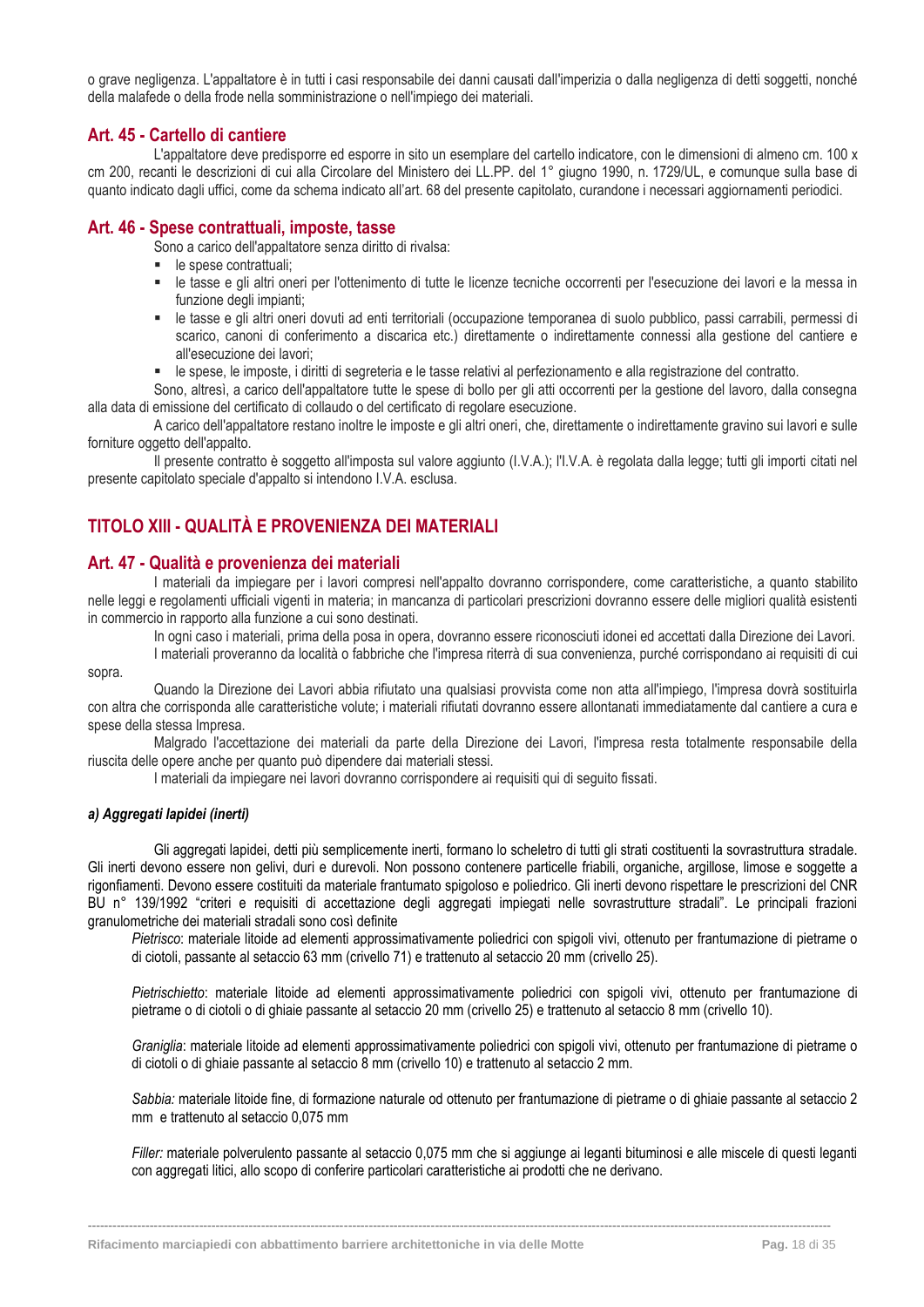Gli aggregati destinati alla confezione dei conglomerati bituminosi per strati di base o binder, possono contenere materiali riciclati purché rientranti nelle prescrizioni di accettazione previste per gli inerti vergini.

### <span id="page-19-0"></span>**Art. 48 - Prove dei materiali**

### *a) Certificato di qualità.*

L'Appaltatore, per poter essere autorizzato ad impiegare i vari tipi di materiali (misti lapidei, conglomerati bituminosi, conglomerati cementizi, barriere di sicurezza, terre, cementi, calci idrauliche, acciai, ecc.) prescritti dalle presenti Norme Tecniche, dovrà esibire, prima dell'impiego, al Direttore dei Lavori, per ogni categoria di lavoro, i relativi "Certificati di qualità" rilasciati da un Laboratorio ufficiale e comunque secondo quanto prescritto dalla Circolare ANAS n. 1411979.

Tali certificati dovranno contenere tutti i dati relativi alla provenienza e alla individuazione dei singoli materiali o loro composizione, agli impianti o luoghi di produzione, nonché i dati risultanti dalle prove di laboratorio atte ad accertare i valori caratteristici richiesti per le varie categorie di lavoro o di fornitura in un rapporto a dosaggi e composizioni proposte.

I certificati che dovranno essere esibiti tanto se i materiali sono prodotti direttamente, quanto se prelevati da impianti, da cave, da stabilimenti anche se gestiti da terzi, avranno una validità biennale. I certificati dovranno comunque essere rinnovati ogni qualvolta risultino incompleti o si verifichi una variazione delle caratteristiche dei materiali, delle miscele o degli impianti di produzione.

### *b) Accertamenti preventivi.*

Prima dell'inizio dei lavori comportanti l'impiego di materiali in quantità superiori a:

- 1.000 m3 per i materiali lapidei e conglomerati bituminosi,
- 500 m3 per i conglomerati cementizi,
- 50 t per i cementi e le calci,
- 5.000 m per le barriere,

Il Direttore dei Lavori, presa visione dei certificati di qualità presentati dall'Impresa, disporrà, se necessario (e a suo insindacabile giudizio) ulteriori prove di controllo di laboratorio a spese dell'Appaltatore.

Se i risultati di tali accertamenti fossero difformi rispetto a quelli dei certificati, si darà luogo alle necessarie variazioni qualitative e quantitative dei singoli componenti, ed all'emissione di un nuovo certificato di qualità.

Per tutti i ritardi nell'inizio dei lavori derivanti dalle difformità sopra accennate e che comportino una protrazione del tempo utile contrattuale sarà applicata la penale prevista nell'Art. "Tempo utile per dare compiuti i lavori - penalità in caso di ritardo" delle Norme Generali.

#### *c) Prove di controllo in fase esecutiva.*

L'Impresa sarà obbligata a prestarsi in ogni tempo e di norma periodicamente per le forniture di materiali di impiego continuo, alle prove ed esami dei materiali impiegati e da impiegare, sottostando a tutte le spese di prelevamento e di invio dei campioni ai Laboratori ufficiali indicati dalla Stazione appaltante.

In particolare, tutte le prove ed analisi dei materiali stradali saranno eseguite, a spese dell'Impresa, di norma, presso il Centro Sperimentale Stradale dell'A.N.A.S di Cesano di Roma o presso altro Laboratorio ufficiale.

I campioni verranno prelevati in contraddittorio.

Degli stessi potrà essere ordinata la conservazione nel competente Ufficio Compartimentale previa opposizione di sigilli e firme del Direttore dei Lavori e dell'Impresa e nei modi più adatti a garantirne l'autenticità e la conservazione.

I risultati ottenuti in tali Laboratori saranno i soli riconosciuti validi dalle due parti; ad essi si farà esclusivo riferimento a tutti gli effetti delle presenti Norme Tecniche.

#### <span id="page-19-1"></span>**Art. 49 - Demolizioni**

Le demolizioni in genere saranno eseguite con ordine e con le necessarie precauzioni, in modo da prevenire qualsiasi infortunio agli addetti al lavoro, rimanendo perciò vietato di gettare dall'alto i materiali in genere, che invece dovranno essere trasportati o guidati salvo che vengano adottate opportune cautele per evitare danni ed escludere qualunque pericolo.

Le demolizioni dovranno essere effettuate con la dovuta cautela per impedire danneggiamenti alle strutture murarie di cui fanno parte e per non compromettere la continuità del transito, che in ogni caso deve essere costantemente mantenuto a cura e spese dell'Appaltatore, il quale deve, allo scopo, adottare tutti gli accorgimenti tecnici necessari con la adozione di puntellature e sbadacchiature.

I materiali provenienti da tali demolizioni resteranno di proprietà dell'Impresa, essendosene tenuto conto nella determinazione dei corrispondenti prezzi di elenco.

La Direzione dei Lavori si riserva di disporre, con sua facoltà insindacabile, l'impiego dei suddetti materiali utili per la esecuzione dei lavori appaltati.

I materiali non utilizzati provenienti dalle demolizioni dovranno sempre, e al più presto, venire trasportati, a cura e spese dell'Appaltatore, a rifiuto od a reimpiego nei luoghi che verranno indicati dalla Direzione dei Lavori.

Gli oneri sopra specificati si intendono compresi e compensati nei relativi prezzi di elenco.

Nell'esecuzione delle demolizioni è consentito anche l'uso delle mine, nel rispetto delle norme vigenti.

#### <span id="page-19-2"></span>**Art. 50 - Sovrastruttura stradale**

(Strati di fondazione, di base, di collegamento e di usura. Trattamenti superficiali)

In linea generale, salvo diversa disposizione della Direzione dei Lavori, la sagoma stradale per tratti in rettifilo sarà costituita da due falde inclinate in senso opposto aventi pendenza trasversale del 2,5%, raccordate in asse da un arco di cerchio tangente di m.0.50.

**------------------------------------------------------------------------------------------------------------------------------------------------------------------------------------**

Alle banchine sarà invece assegnata la pendenza trasversale del 2.50%.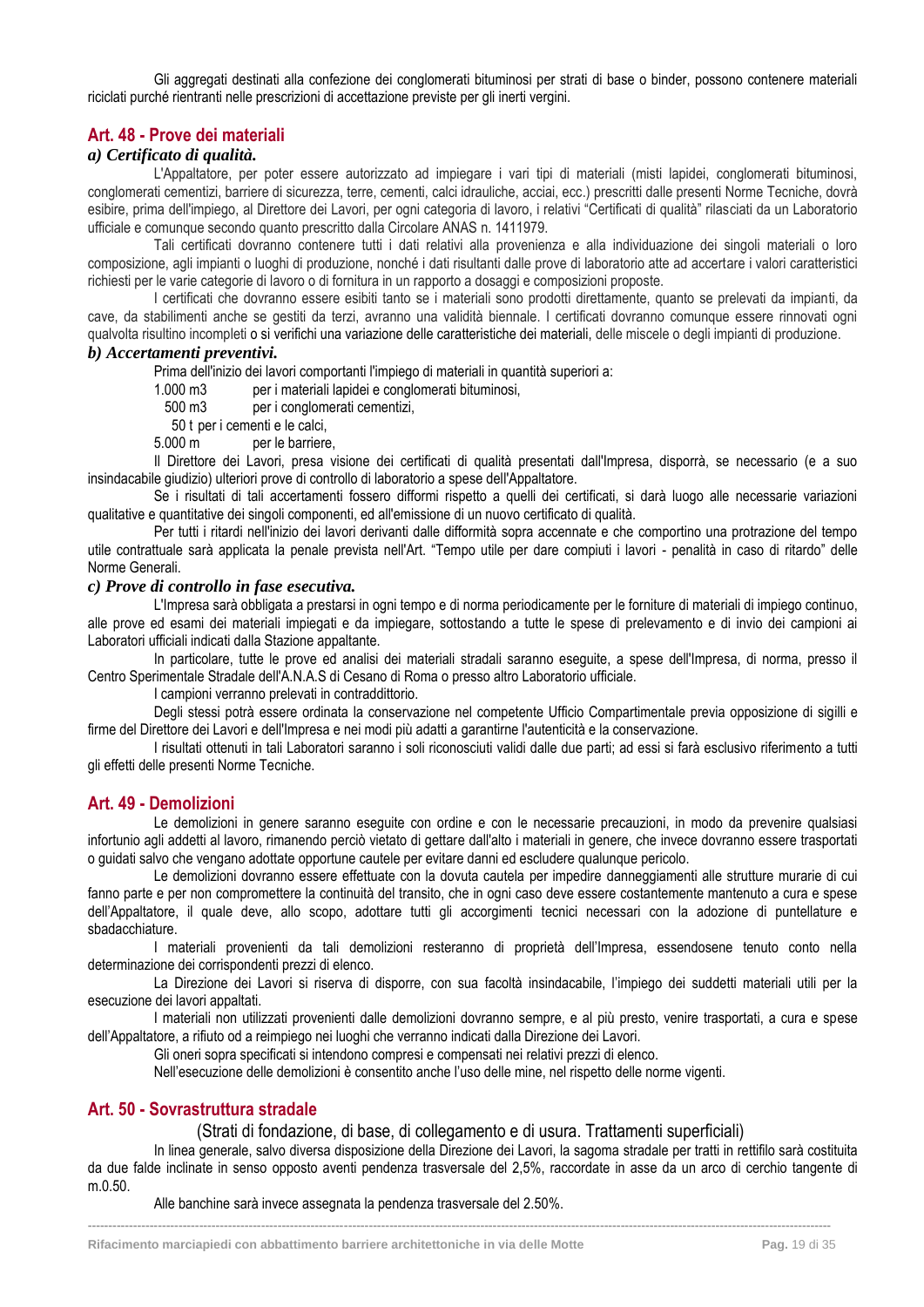Per le sedi unidirezionali, nei tratti in rettifilo, si adotterà di norma la pendenza trasversale del 2,5%.

Le curve saranno convenientemente rialzate sul lato esterno con pendenza che la Direzione dei Lavori stabilirà in relazione al raggio della curva e con gli opportuni tronchi di transizione per il raccordo della sagoma in curva con quella dei rettifili o altre curve precedenti e seguenti.

Il tipo e lo spessore dei vari strati, costituenti la sovrastruttura, saranno quelli stabiliti, per ciascun tratto, dalla Direzione dei Lavori, in base ai risultati delle indagini geotecniche e di laboratorio.

L'Impresa indicherà alla Direzione dei Lavori i materiali, le terre e la loro provenienza, e le granulometrie che intende impiegare strato per strato, in conformità degli articoli che seguono.

La Direzione dei Lavori ordinerà prove su detti materiali, o su altri di sua scelta, presso il Laboratorio del Centro Sperimentale Stradale dell'ANAS di Cesano (Roma) o presso altri Laboratori Ufficiali. Per il controllo delle caratteristiche tali prove verranno, di norma, ripetute sistematicamente, durante l'esecuzione dei lavori, nei laboratori di cantiere.

L'approvazione della Direzione dei Lavori circa i materiali, le attrezzature, i metodi di lavorazione, non solleverà l'impresa dalla responsabilità circa la buona riuscita del lavoro.

L'Impresa avrà cura di garantire la costanza nella massa, nel tempo, delle caratteristiche delle miscele, degli impasti e della sovrastruttura resa in opera.

Salvo che non sia diversamente disposto dagli articoli che seguono, la superficie finita della pavimentazione non dovrà scostarsi dalla sagoma di progetto di oltre 1 cm, controllata a mezzo di un regolo lungo m 4,50 disposto secondo due direzioni ortogonali; è ammessa una tolleranza in più o in meno del 3%, rispetto agli spessori di progetto, purchè questa differenza si presenti solo saltuariamente.

La pavimentazione stradale sui ponti deve sottrarre alla usura ed alla diretta azione del traffico l'estradosso del ponte e gli strati di impermeabilizzazione su di esso disposti.

Allo scopo di evitare frequenti rifacimenti, particolarmente onerosi sul ponte, tutta la pavimentazione, compresi i giunti e le altre opere accessorie, deve essere eseguita con materiali della migliore qualità e con la massima cura esecutiva.

#### <span id="page-20-0"></span>*a) Strati di fondazione*

#### *1. Fondazione in misto granulare.*

Tale fondazione è costituita da una miscela di materiali granulari (misto granulare) stabilizzati per granulometria con l'aggiunta o meno di legante naturale, il quale è costituito da terra passante al setaccio 0,4 UNI.

L'aggregato potrà essere costituito da ghiaie, detriti di cava, frantumato, scorie od anche altro materiale; potrà essere: materiale reperito in sito, entro o fuori cantiere, oppure miscela di materiali aventi provenienze diverse, in proporzioni stabilite attraverso una indagine preliminare di laboratorio e di cantiere.

Lo spessore da assegnare alla fondazione sarà fissato dalla Direzione dei Lavori in relazione alla portata del sottofondo; la stesa avverrà in strati successivi, ciascuno dei quali non dovrà mai avere uno spessore finito superiore a cm 20 e non inferiore a cm 10.

#### *a) Caratteristiche del materiale da impiegare.*

Il materiale in opera, dopo l'eventuale correzione e miscelazione, risponderà alle caratteristiche seguenti:

1) l'aggregato non deve avere dimensioni superiori a 71 mm, né forma appiattita, allungata o lenticolare;

2) granulometria compresa nel seguente fuso e avente andamento continuo e uniforme praticamente concorde a quello delle curve limiti:

| Serie crivelli e setacci U.N.I. Miscela passante: % totale in peso |           |
|--------------------------------------------------------------------|-----------|
| 100                                                                |           |
| $75 + 100$                                                         |           |
| $60 + 87$                                                          |           |
| $35 + 67$                                                          |           |
| $25 + 55$                                                          |           |
|                                                                    | $15 + 40$ |
| $7 + 22$                                                           |           |
| $2 + 10$                                                           |           |
|                                                                    |           |

3) rapporto tra il passante al setaccio 0,075 ed il passante al setaccio 0,4 inferiore a 213;

4) perdita in peso alla prova Los Angeles eseguita sulle singole pezzature inferiore al 30%;

5) equivalente in sabbia (1) misurato sulla frazione passante al setaccio 4 ASTM compreso tra 25 e 65. Tale controllo dovrà anche essere eseguito per materiale prelevato dopo costipamento. Il limite superiore dell'equivalente in sabbia (65) potrà essere variato dalla Direzione Lavori in funzione delle provenienze e delle caratteristiche del materiale. Per tutti i materiali aventi equivalente in sabbia compreso fra 25 e 35, la Direzione Lavori richiederà in ogni caso (anche se la miscela contiene più del 60% in peso di elementi frantumati) la verifica dell'indice di portanza CBR di cui al successivo comma 6);

6) indice di portanza CBR (2), dopo 4 giorni di imbibizione in acqua (eseguito sul materiale passante al crivello 25) non minore di 50. E' inoltre richiesto che tale condizione sia verificata per un intervallo di ± 2% rispetto all'umidità ottima di costipamento.

Se le miscele contengono oltre il 60% in peso di elementi frantumati a spigoli vivi, l'accettazione avverrà sulla base delle sole caratteristiche indicate ai precedenti commi 1), 2), 4), 5), salvo nel caso citato al comma 5) in cui la miscela abbia equivalente in sabbia compreso tra 25 e 35.

#### *b) Modalità esecutive.*

Il piano di posa dello strato dovrà avere le quote, la sagoma ed i requisiti di compattezza prescritti ed essere ripulito da materiale estraneo.

Il materiale verrà steso in strati di spessore finito non superiore a 20 cm e non inferiore a 10 cm e dovrà presentarsi, dopo costipato, uniformemente miscelato in modo da non presentare segregazione dei suoi componenti.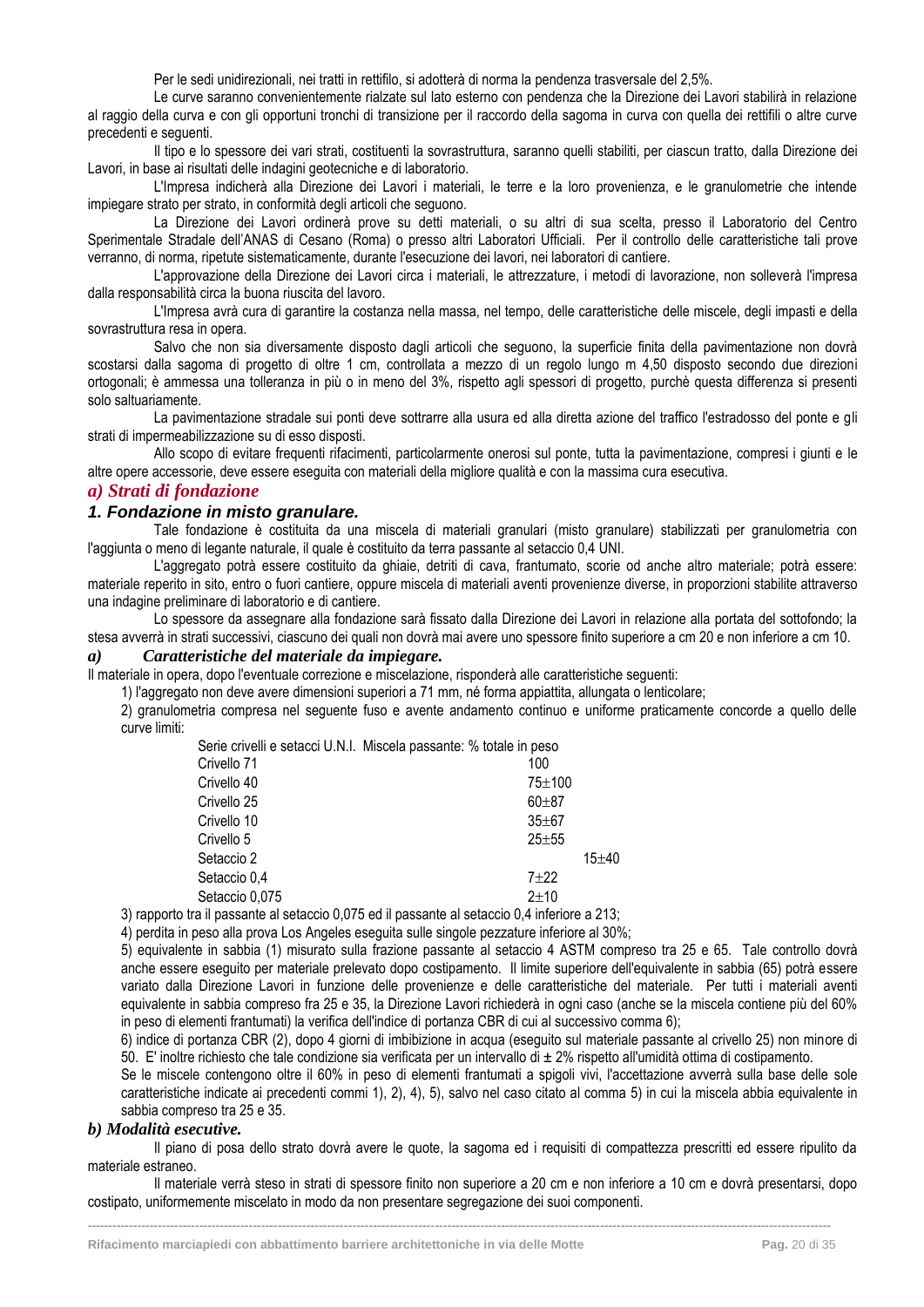L'eventuale aggiunta di acqua, per raggiungere l'umidità prescritta in funzione della densità, è da effettuarsi mediante dispositivo spruzzatori.

A questo proposito si precisa che tutte le operazioni anzidette non devono essere eseguite quando le condizioni ambientali (pioggia, neve, gelo) siano tali da danneggiare la qualità dello strato stabilizzato. Verificandosi comunque eccesso di umidità, o danni dovuti al gelo, lo strato compromesso dovrà essere rimosso e ricostruito a cura e spese dell'Impresa.

Il materiale pronto per il costipamento dovrà presentare in ogni punto la prescritta granulometria.

Per il costipamento e la rifinitura verranno impiegati rulli vibranti o vibranti gommati, tutti semoventi. L'idoneità dei rulli e le modalità di costipamento verranno, per ogni cantiere, determinate dalla Direzione Lavori con una prova sperimentale, usando le miscele messe a punto per quel cantiere (prove di costipamento).

Il costipamento di ogni strato dovrà essere eseguito sino ad ottenere una densità in sito non inferiore al 95% della densità massima fornita dalla prova AASHO modificata (1).

Il valore del modulo di compressibilità M., misurato con il metodo di cui all'art. "Movimenti di terre", ma nell'intervallo compreso fra 0,15 e 0,25 N/mm2, non dovrà essere inferiore ad 80 N/mm2.

La superficie finita non dovrà scostarsi dalla sagoma di progetto di oltre 1 cm, controllato a mezzo di un regolo di m 4,50 di lunghezza e disposto secondo due direzioni ortogonali.

Lo spessore dovrà essere quello prescritto, con una tolleranza in più o in meno del 5%, purché questa differenza si presenti solo saltuariamente.

Sullo strato di fondazione, compattato in conformità delle prescrizioni avanti indicate, è buona norma procedere subito alla esecuzione delle pavimentazioni, senza far trascorrere, tra le due fasi di lavori un intervallo di tempo troppo lungo, che potrebbe recare pregiudizio ai valori di portanza conseguiti dallo strato di fondazione a costipamento ultimato. Ciò allo scopo di eliminare i fenomeni di allentamento, di esportazione e di disgregazione del materiale fine, interessanti la parte superficiale degli strati di fondazione che non siano adeguatamente protetti dal traffico di cantiere o dagli agenti atmosferici; nel caso in cui non sia possibile procedere immediatamente dopo la stesa dello strato di fondazione alla realizzazione delle pavimentazioni, sarà opportuno procedere alla stesa di una mano di emulsione saturata con graniglia a protezione della superficie superiore dello strato di fondazione oppure eseguire analoghi trattamenti protettivi.

#### <span id="page-21-0"></span>*b) Strato di base*

*a) Descrizione.*

Lo strato di base è costituito da un misto granulare di frantumato, ghiaia, sabbia ed eventuale additivo (secondo le definizioni riportate nell'art. 1 delle Norme C.N.R. sui materiali stradali - fascicolo IV/1953), normalmente dello spessore di 15 cm, impastato con bitume a caldo, previo preriscaldamento degli aggregati, steso in opera mediante macchina vibrofinitrice e costipato con rulli gommati. vibranti gommati e metallici.

Lo spessore della base è prescritto nel tipi di progetto, salvo diverse indicazioni della Direzione dei Lavori.

#### *b) Materiali inerti.*

I requisiti di accettazione degli inerti impiegati nei conglomerati bituminosi per lo strato di base dovranno essere conformi alle prescrizioni contenute nel fascicolo IV delle norme C.N.R. - 1953.

Per il prelevamento dei campioni destinati alle prove di controllo dei requisiti di accettazione così come per le modalità di esecuzione delle prove stesse, valgono le prescrizioni contenute nel fascicolo IV delle norme C.N.R. - 1953, con l'avvertenza che la prova per la determinazione della perdita in peso sarà fatta col metodo Los Angeles secondo le norme del B.U. C.N.R. n. 34 (28.3.1973) anziché col metodo DEVAL.

L'aggregato grosso sarà costituito da frantumati (nella misura che di volta in volta sarà stabilita a giudizio della Direzione Lavori e che comunque non potrà essere inferiore al 30% della miscela degli inerti) e da ghiaie che dovranno rispondere al seguente requisito:

- perdita di peso alla prova Los Angeles eseguita sulle singole pezzature inferiore al 25%.

In ogni caso gli elementi dell'aggregato dovranno essere costituiti da elementi sani, duri, durevoli, a superficie ruvida, puliti ed esenti da polvere e da materiali estranei, inoltre non dovranno mai avere forma appiattita, allungata o lenticolare.

L'aggregato fino sarà costituito in ogni caso da sabbie naturali e di frantumazione (la percentuale di queste ultime sarà prescritta di volta in Volta dalla Direzione Lavori in relazione ai valori di scorrimento delle prove Marshall, ma comunque non dovrà essere inferiore al 30% della miscela delle sabbie) che dovranno rispondere al seguente requisito:

- equivalente in sabbia determinato secondo la norma B.U. C.N.R. n. 27 (30.3.1972) superiore a 50.

Gli eventuali additivi, provenienti dalla macinazione di rocce preferibilmente calcaree o costituiti da cemento, calce idrata, calce idraulica, polveri d'asfalto, dovranno soddisfare ai seguenti requisiti:

- setaccio UNI 0,18 (ASTM n. 80): % passante in peso: 100;

- setaccio UNI 0,075 (ASTM n. 200): % passante in peso: 90.

La granulometria dovrà essere eseguita per via umida.

#### *c) Legante.*

Il bitume dovrà essere del tipo di penetrazione 60  $\pm$  70.

Esso dovrà avere i requisiti prescritti dalle "Norme per l'accettazione dei bitumi" del C.N.R. - fase. Il/1951, per il bitume 60  $\pm$  80, salvo il valore di penetrazione a 25°C, che dovrà essere compreso fra 60 e 70, ed il punto di rammollimento, che dovrà essere compreso fra 47°C e 56°C. Per la valutazione delle caratteristiche di: penetrazione, punto di rammollimento P.A., punto di rottura Fraas, duttilità e volatilità, si useranno rispettivamente le seguenti normative: B.U. C.N.R. n. 24 (29.12.1971); B.U. C.N.R. n. 35 (22.11.1973); B.U. C.N.R. n. 43 (6.6.1974), B.U. C.N.R. n. 44 (29.10.1974); B.U. C.N.R. n. 50 (17.3.1976).

Il bitume dovrà avere inoltre un indice di penetrazione, calcolato con la formula appresso riportata, compreso fra - 1,0 e + 1,0: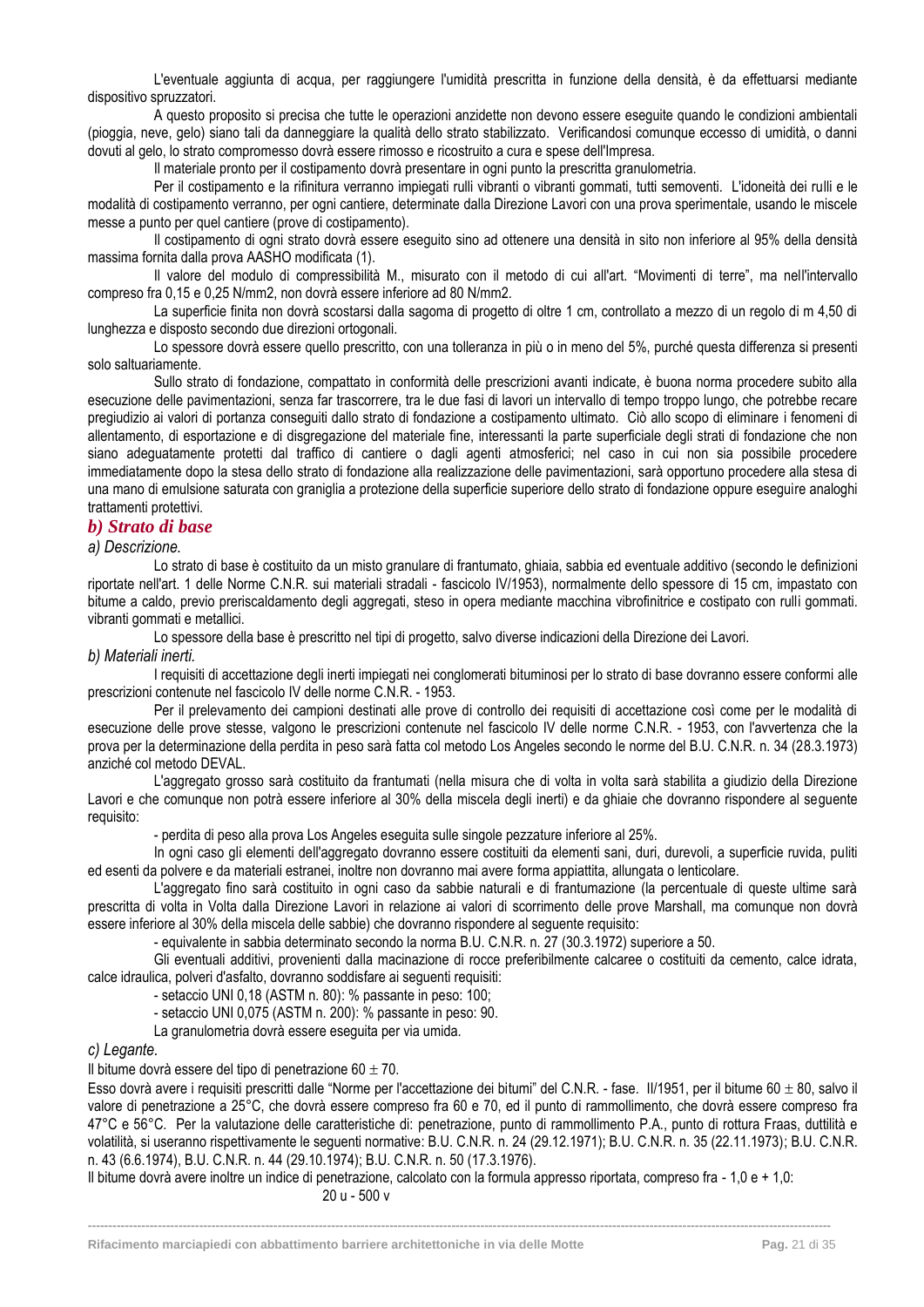dove:

u = temperatura di rammollimento alla prova "palla-anello" in °C (a 25°C);

v = log. 800 - log. penetrazione bitume in dmm (a 25°C.)

*d) Miscela*

La miscela degli aggregati da adottarsi dovrà avere una composizione granulometrica contenuta nel seguente fuso:

Serie crivelli e setacci U.N.I. Passante: % totale in peso

| Crivello 40    | 100          |
|----------------|--------------|
| Crivello 30    | $80 \pm 100$ |
| Crivello 25    | $70 \pm 95$  |
| Crivello 1,5   | $45 \pm 70$  |
| Crivello 1,0   | $35 \pm 60$  |
| Crivello 5     | $25 \pm 50$  |
| Setaccio 2     | $20 \pm 40$  |
| Setaccio 0,4   | $6 + 20$     |
| Setaccio 0,18  | $4 + 14$     |
| Setaccio 0,075 | $4 + 8$      |
|                |              |

Il tenore di bitume dovrà essere compreso tra il 3,5% e il 4,5% riferito al peso totale degli aggregati.

Il conglomerato dovrà avere i seguenti requisiti:

- il valore della stabilità Marshall - Prova B.U. C.N.R. n. 30 (15.3.1973) eseguita a 60°C su provini costipati con 75 colpi di maglio per faccia, dovrà risultare non inferiore a 700 Kg; inoltre il valore della rigidezza Marshall, cioè il rapporto tra la stabilità misurata in Kg e lo scorrimento misurato in mm, dovrà essere superiore a 250;

- gli stessi provini per i quali viene determinata la stabilità Marshall dovranno presentare una percentuale di vuoti residui compresi fra 4% e 7%.

I provini per le misure di stabilità e rigidezza anzidette dovranno essere confezionati presso l'impianto di produzione e/o presso la stesa.

La temperatura di compattazione dovrà essere uguale o superiore a quella di stesa; non dovrà però superare quest'ultima di oltre 10°C.

*e ) Controllo dei requisiti di accettazione.*

L'Impresa ha l'obbligo di fare eseguire prove sperimentali sui campioni di aggregato e di legante, per la relativa accettazione.

L'impresa è poi tenuta a presentare con congruo anticipo rispetto all'inizio delle lavorazioni e per ogni cantiere di confezione, la composizione delle miscele che intende adottare; ogni composizione proposta dovrà essere corredata da una completa documentazione degli studi effettuati in laboratorio, attraverso i quali l'impresa ha ricavato la ricetta ottimale.

La Direzione Lavori si riserva di approvare i risultati prodotti o di fare eseguire nuove ricerche. L'approvazione non ridurrà comunque la responsabilità dell'Impresa, relativa al raggiungimento dei requisiti finali dei conglomerati in opera.

Una volta accettata dalla D.L. la composizione proposta, l'impresa dovrà ad essa attenersi rigorosamente comprovandone l'osservanza con esami giornalieri. Non sarà ammessa una variazione del contenuto di aggregato grosso superiore a  $\pm$  5% e di sabbia superiore a  $\pm$  3% sulla percentuale corrispondente alla curva granulometrica prescelta, e di  $\pm$  1,5% sulla percentuale di additivo.

Per la quantità di bitume non sarà tollerato uno scostamento dalla percentuale stabilita di  $\pm$  0,3%.

Tali valori dovranno essere soddisfatti dall'esame delle miscele prelevate all'impianto come pure dall'esame delle carote prelevate in sito.

In ogni cantiere di lavoro dovrà essere installato a cura e spese dell'Impresa un laboratorio idoneamente attrezzato per le prove ed i controlli in corso di produzione, condotto da personale appositamente addestrato.

In quest'ultimo laboratorio dovranno essere effettuate, quando necessarie, ed almeno con frequenza giornaliera:

- la verifica granulometrica dei singoli aggregati approvvigionati in cantiere e quella degli aggregati stessi all'uscita dei vagli di riclassificazione;

- la verifica della composizione del conglomerato (granulometria degli inerti, percentuale del bitume, percentuale di additivo) prelevando il conglomerato all'uscita del mescolatore o a quella della tramoggia di stoccaggio;

- la verifica delle caratteristiche Marshall del conglomerato e precisamente: peso di volume (B.U. C.N.R. n. 40 del 30.3.1973), media di due prove; percentuale di vuoti (B.U. C.N.R. n. 39 del 23.3.1973), media di due prove; stabilità e rigidezza Marshall.

Inoltre con la frequenza necessaria saranno effettuati periodici controlli delle bilance, delle tarature dei termometri dell'impianto, la verifica delle caratteristiche del bitume, la verifica dell'umidità residua degli aggregati minerali all'uscita dall'essiccatore ed ogni altro controllo ritenuto opportuno.

In cantiere dovrà essere tenuto apposito registro numerato e vidimato dalla Direzione Lavori sul quale l'impresa dovrà giornalmente registrare tutte le prove ed i controlli effettuati.

In corso d'opera ed in ogni fase delle lavorazioni la Direzione Lavori effettuerà, a sua discrezione, tutte le verifiche, prove e controlli, atti ad accertare la rispondenza qualitativa e quantitativa dei lavori alle prescrizioni contrattuali.

*f ) Formazione e confezione delle miscele.*

Il conglomerato sarà confezionato mediante impianti fissi autorizzati, di idonee caratteristiche, mantenuti sempre perfettamente funzionanti in ogni loro parte.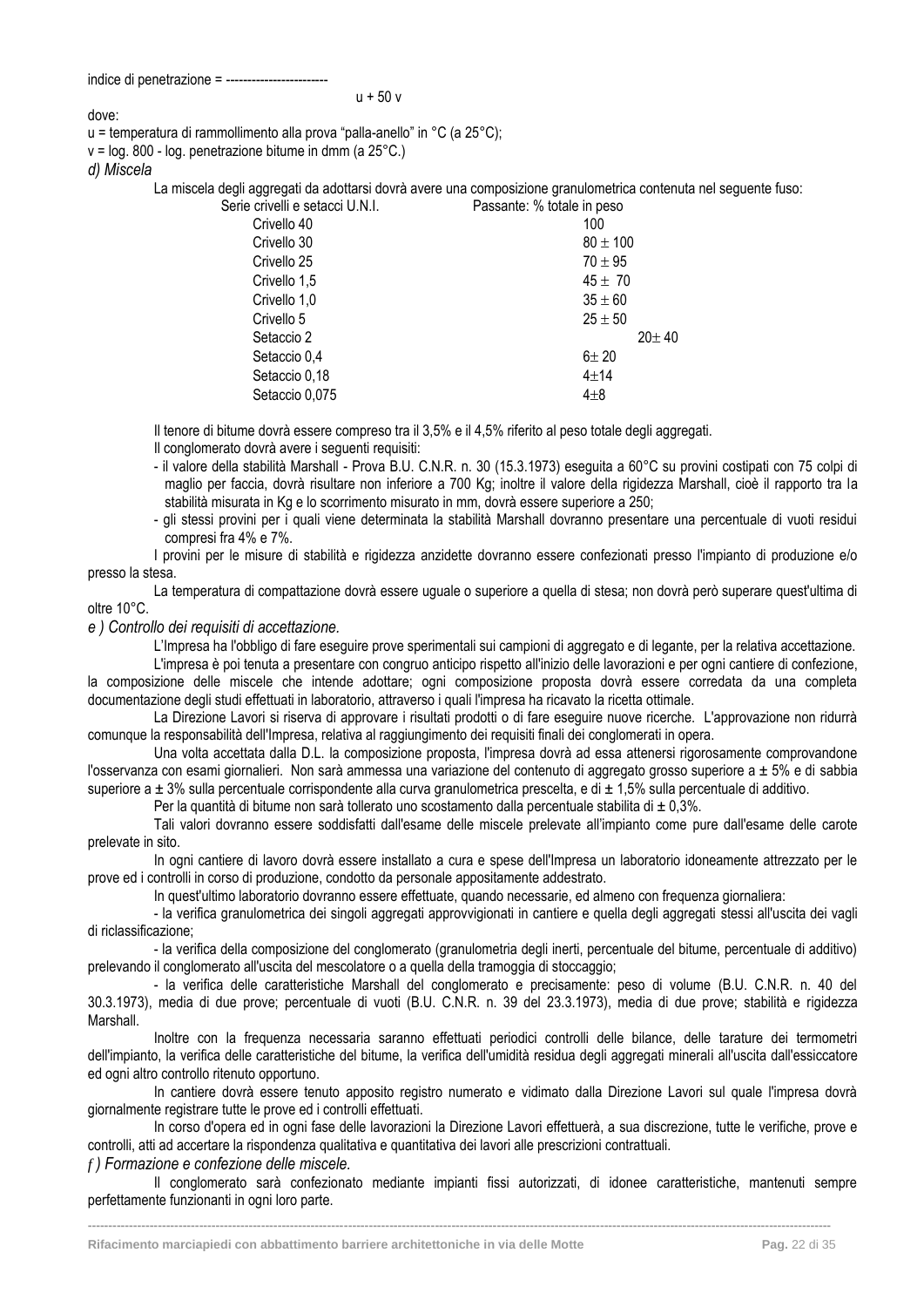La produzione di ciascun impianto non dovrà essere spinta oltre la sua potenzialità per garantire il perfetto essiccamento, l'uniforme riscaldamento della miscela ed una perfetta vagliatura che assicuri una idonea riclassificazione delle singole classi degli aggregati; resta pertanto escluso l'uso dell'impianto a scarico diretto.

L'impianto dovrà comunque garantire uniformità di produzione ed essere in grado di realizzare miscele del tutto rispondenti a quelle di progetto.

Il dosaggio dei componenti della miscela dovrà essere eseguito a peso mediante idonea apparecchiatura la cui efficienza dovrà essere costantemente controllata.

Ogni impianto dovrà assicurare il riscaldamento del bitume alla temperatura richiesta ed a viscosità uniforme fino al momento della miscelazione nonché il perfetto dosaggio sia del bitume che dell'additivo.

La zona destinata all'ammannimento degli inerti sarà preventivamente e convenientemente sistemata per annullare la presenza di sostanze argillose e ristagni di acqua che possano compromettere la pulizia degli aggregati.

Inoltre i cumuli delle diverse classi dovranno essere nettamente separati tra di loro e l'operazione di rifornimento nei predosatori eseguita con la massima cura.

Si farà uso di almeno 4 classi di aggregati con predosatori in numero corrispondente alle classi impiegate.

Il tempo di mescolazione effettivo sarà stabilito in funzione delle caratteristiche dell'impianto e dell'effettiva temperatura raggiunta dai componenti la miscela, in misura tale da permettere un completo ed uniforme rivestimento degli inerti con il legante; comunque esso non dovrà mai scendere al di sotto dei 20 secondi.

La temperatura degli aggregati all'atto della mescolazione dovrà essere compresa tra 150°C e 170°C, e quella del legante tra 150°C e 180°C, salvo diverse disposizioni della Direzione Lavori in rapporto al tipo di bitume impiegato.

Per la verifica delle suddette temperature, gli essiccatori, le caldaie e le tramogge degli impianti dovranno essere muniti di termometri fissi perfettamente funzionanti e periodicamente tarati.

L'umidità degli aggregati all'uscita dell'essiccatore non dovrà di norma superare lo 0,5%.

#### *g ) Posa in opera delle miscele.*

La miscela bituminosa verrà stesa sul piano finito della fondazione dopo che sia stata accertata dalla Direzione Lavori la rispondenza di quest'ultima ai requisiti di quota, sagoma, densità e portanza indicati nei precedenti articoli relativi alle fondazioni stradali in misto granulare ed in misto cementato.

Prima della stesa del conglomerato su strati di fondazione in misto cementato, per garantire l'ancoraggio, si dovrà provvedere alla rimozione della sabbia eventualmente non trattenuta dall'emulsione bituminosa stesa precedentemente a protezione del misto cementato stesso.

Procedendo alla stesa in doppio strato, i due strati dovranno essere sovrapposti nel più breve tempo possibile; tra di essi dovrà essere interposta una mano di attacco di emulsione bituminosa in ragione di 0,5 Kg/m2.

La posa in opera dei conglomerati bituminosi verrà effettuata a mezzo di macchine vibrofinitrici dei tipi approvati dalla Direzione Lavori, in perfetto stato di efficienza e dotate di automatismo di autolivellamento.

Le vibrofinitrici dovranno comunque lasciare uno strato finito perfettamente sagomato, privo di sgranamenti, fessurazioni ed esente da difetti dovuti a segregazioni degli elementi litoidi più grossi.

Nella stesa di dovrà porre la massima cura alla formazione dei giunti longitudinali preferibilmente ottenuti mediante tempestivo affrancamento di una strisciata alla precedente con l'impiego di 2 o più finitrici.

Qualora ciò non sia possibile, il bordo della striscia già realizzata dovrà essere spalmato con emulsione bituminosa per assicurare la saldatura della striscia successiva.

Se il bordo risulterà danneggiato o arrotondato si dovrà procedere al taglio verticale con idonea attrezzatura.

I giunti trasversali, derivanti dalle interruzioni giornaliere, dovranno essere realizzati sempre previo taglio ed esportazione della parte terminale di azzeramento.

La sovrapposizione dei giunti longitudinali tra i vari strati sarà programmata e realizzata in maniera che essi risultino fra di loro sfalsati di almeno cm 20 e non cadano mai in corrispondenza delle 2 fasce della corsia di marcia normalmente interessata dalle ruote dei veicoli pesanti.

Il trasporto del conglomerato dall'impianto di confezione al cantiere di stesa, dovrà avvenire mediante mezzi di trasporto di adeguata portata, efficienti e veloci e comunque sempre dotati di telone di copertura per evitare i raffreddamenti superficiali eccessivi e formazione di crostoni.

La temperatura del conglomerato bituminoso all'atto della stesa, controllata immediatamente dietro la finitrice, dovrà risultare in ogni momento non inferiore a 130°C.

La stesa dei conglomerati dovrà essere sospesa quando le condizioni meteorologiche generali possano pregiudicare la perfetta riuscita del lavoro; gli strati eventualmente compromessi (con densità inferiori a quelle richieste) dovranno essere immediatamente rimossi e successivamente ricostruiti a cura e spese dell'Impresa.

La compattazione dei conglomerati dovrà iniziare appena stesi dalla vibrofinitrice e condotta a termine senza soluzione di continuità.

La compattazione sarà realizzata a mezzo di rulli gommati o vibrati gommati con l'ausilio di rulli a ruote metalliche, tutti in numero adeguato ed aventi idoneo peso e caratteristiche tecnologiche avanzate in modo da assicurare il raggiungimento delle massime densità ottenibili.

Al termine della compattazione, lo strato di base dovrà avere una densità uniforme in tutto lo spessore non inferiore al 97% di quella Marshall dello stesso giorno, rilevata all'impianto o alla stesa. Tale valutazione sarà eseguita sulla produzione giornaliera secondo la norma B.U. C.N.R. n. 40 (30 marzo 1973), su carote di 15 cm di diametro; il valore risulterà dalla media di due prove.

Si avrà cura inoltre che la compattazione sia condotta con la metodologia più adeguata per ottenere uniforme addensamento in ogni punto ed evitare fessurazioni e scorrimenti nello strato appena steso.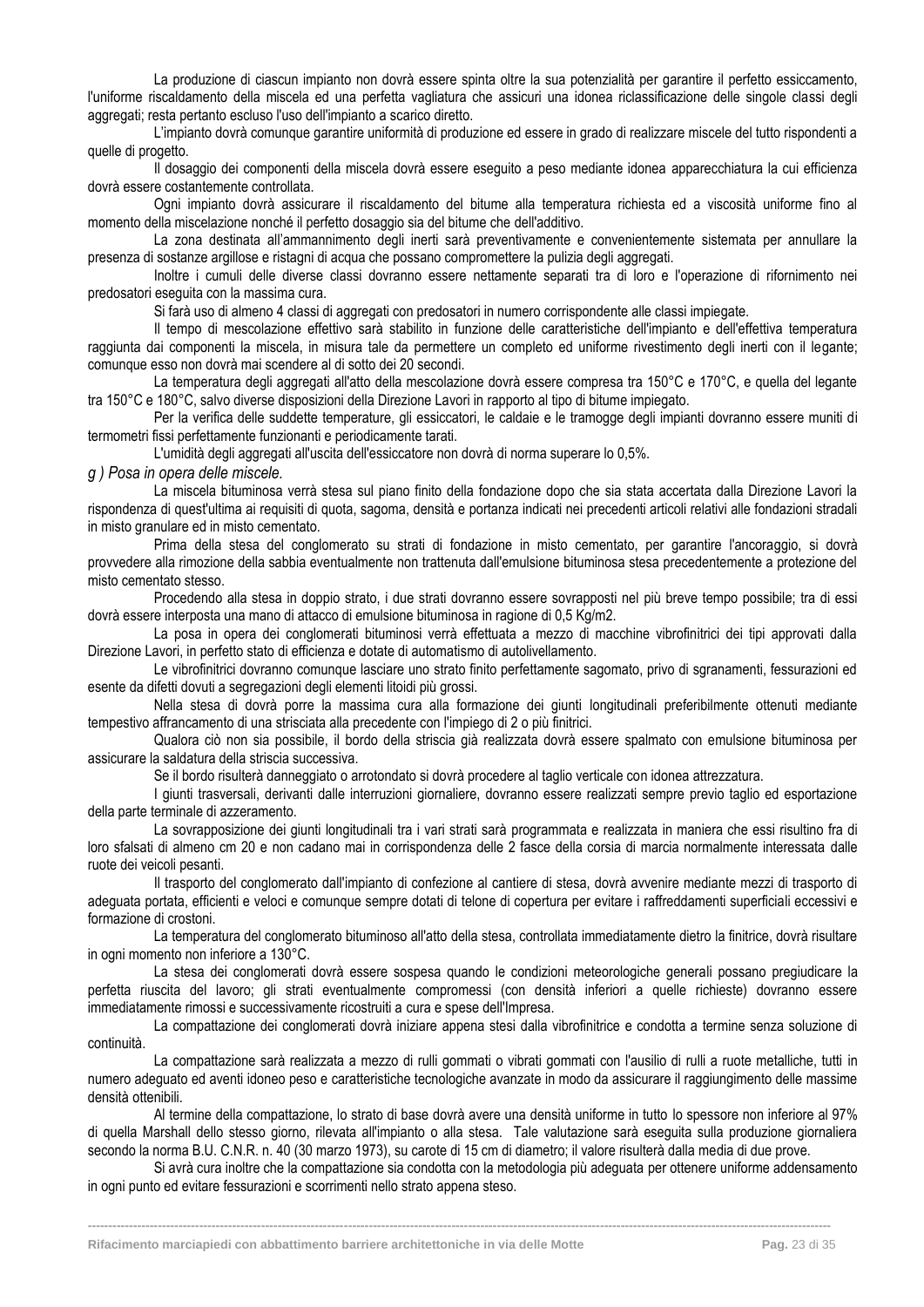La superficie degli strati dovrà presentarsi priva di irregolarità ed ondulazioni. Un'asta rettilinea lunga m. 4, posta in qualunque direzione sulla superficie finita di ciascuno strato dovrà aderirvi uniformemente.

Saranno tollerati scostamenti contenuti nel limite di 10 mm.

Il tutto nel rispetto degli spessori e delle sagome di progetto.

#### <span id="page-24-0"></span>*c1) Strati di collegamento (binder) e di usura*

#### *a) Descrizione.*

La parte superiore della sovrastruttura stradale sarà, in generale, costituita da un doppio strato di conglomerato bituminoso steso a caldo, e precisamente: da uno strato inferiore di collegamento (binder) e da uno strato superiore di usura, secondo quanto stabilito dalla Direzione Lavori.

Il conglomerato per ambedue gli strati sarà costituito da una miscela di pietrischetti, graniglie, sabbie ed additivi (secondo le definizioni riportate nell'Art. 1 delle "Norme per l'accettazione dei pietrischi, dei pietrischetti, delle graniglie, della sabbia, degli additivi per costruzioni stradali" del C.N.R., fascicolo IV/1953), mescolati con bitume a caldo, e verrà steso in opera mediante macchina vibrofinitrice e compattato con rulli gommati e lisci.

#### *b) Materiali inerti.*

Il prelievo dei campioni di materiali inerti, per il controllo dei requisiti di accettazione appresso indicati, verrà effettuato secondo le norme C.N.R., Capitolo Il del fascicolo IV/1953.

Per il prelevamento dei campioni destinati alle prove di controllo dei requisiti di accettazione, così come per le modalità di esecuzione delle prove stesse, valgono le prescrizioni contenute nel fascicolo IV delle Norme C.N.R. 1953, con l'avvertenza che la prova per la determinazione della perdita in peso sarà fatta col metodo Los Angeles secondo le Norme B.U. C.N.R. n. 34 (28 marzo 1973) anziché col metodo DEVAL.

L'aggregato grosso (pietrischetti e graniglie) dovrà essere ottenuto per frantumazione ed essere costituito da elementi sani, duri, durevoli, approssimativamente poliedrici, con spigoli vivi, a superficie ruvida, puliti ed esenti da polvere o da materiali estranei.

L'aggregato grosso sarà costituito da pietrischetti e graniglie che potranno anche essere di provenienza o natura petrografica diversa, purché alle prove appresso elencate, eseguite su campioni rispondenti alla miscela che si intende formare, risponda ai seguenti requisiti.

#### Per strati di collegamento:

perdita in peso alla prova Los Angeles eseguita sulle singole pezzature secondo le norme ASTM C 131 - AASHO T 96, inferiore al 25%; indice dei vuoti delle singole pezzature, secondo C.N.R., fascicolo IV/1953, inferiore a 0,80;

coefficiente di imbibizione, secondo C.N.R., fascicolo IV/1953, inferiore a 0,015;

materiale non idrofilo, secondo C.N.R., fascicolo IV/1953.

Nel caso che si preveda di assoggettare al traffico lo strato di collegamento in periodi umidi od invernali, la perdita in peso per scuotimento sarà limitata allo 0,5%.

Per strati di usura:

perdita in peso alla prova Los Angeles eseguita sulle singole pezzature secondo le norme ASTM C 131 - AASHO T 96, inferiore od uguale al 20%;

almeno un 30% in peso del materiale della intera miscela deve provenire da frantumazione di rocce che presentino un coefficiente di frantumazione minore di 100 e resistenza a compressione, secondo tutte le giaciture, non inferiore a 140 N/mm2, nonché resistenza alla usura minima 0,6;

indice dei vuoti delle singole pezzature, secondo C.N.R., fascicolo IV/1953, inferiore a 0,85;

coefficiente di imbibizione, secondo C.N.R., fascicolo IV/1953, inferiore a 0,015;

materiale non idrofilo, secondo C.N.R., fascicolo IV/1953, con limitazione per la perdita in peso allo 0,5%;

Per le banchine di sosta saranno impiegati gli inerti prescritti per gli strati di collegamento e di usura di cui sopra.

In ogni caso i pietrischi e le graniglie dovranno essere costituiti da elementi sani, duri, durevoli, approssimativamente poliedrici, con spigoli vivi, a superficie ruvida, puliti ed esenti da polvere e da materiali estranei.

L'aggregato fino sarà costituito in ogni caso da sabbie naturali o di frantumazione che dovranno soddisfare ai requisiti dell'Art.5 delle Norme del C.N.R. predetto ed in particolare:

equivalente in sabbia, determinato con la prova AASHO T 176, non inferiore al 55%;

materiale non idrofilo, secondo C.N.R., fascicolo IV/1953 con le limitazioni indicate per l'aggregato grosso. Nel caso non fosse possibile reperire il materiale della pezzatura 2±5 mm necessario per la prova, la stessa dovrà essere eseguita secondo le modalità della prova Riedel-Weber con concentrazione non inferiore a 6.

Gli additivi minerali (fillers) saranno costituiti da polvere di rocce preferibilmente calcaree o da cemento, calce idrata, calce idraulica, polveri di asfalto e dovranno risultare alla setacciatura per via secca interamente passanti al setaccio n. 30 ASTM e per almeno il 65% al setaccio n. 200 ASTM.

Per lo strato di usura, a richiesta della Direzione dei Lavori, il filler potrà essere costituito da polvere di roccia asfaltica contenente il 68% di bitume ed alta percentuale di asfalteni con penetrazione Dow a 25°C inferiore a 150 dmm.

Per fillers diversi da quelli sopra indicati è richiesta la preventiva approvazione della Direzione dei Lavori in base a prove e ricerche di laboratorio.

*c) Legante.*

Il bitume per gli strati di collegamento e di usura dovrà essere preferibilmente di penetrazione 60±70 salvo diverso avviso della Direzione dei Lavori in relazione alle condizioni locali e stagionali e dovrà rispondere agli stessi requisiti indicati per il conglomerato bituminoso di base.

**------------------------------------------------------------------------------------------------------------------------------------------------------------------------------------**

*d) Miscele.*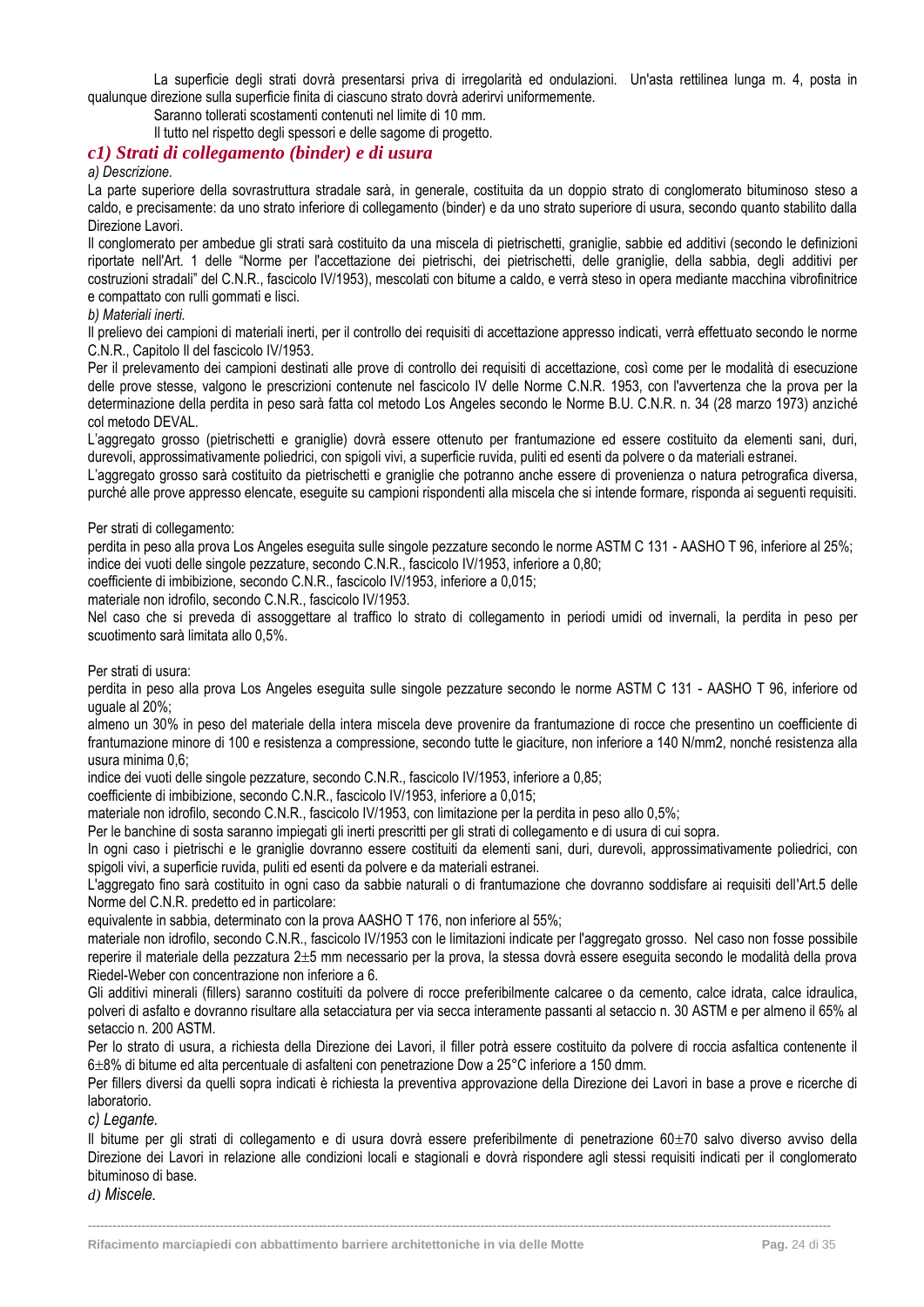1)Strato di collegamento (binder). La miscela degli aggregati da adottarsi per lo strato di collegamento dovrà avere una composizione granulometrica contenuta nel seguente fuso:

Serie crivelli e setacci U.N.I Passante: % totale in peso

| Crivello 25    | 100          |
|----------------|--------------|
| Crivello 15    | $65 \pm 100$ |
| Crivello 10    | $50 + 80$    |
| Crivello 5     | $30 + 60$    |
| Setaccio 2     | $20 + 45$    |
| Setaccio 0,4   | $7 + 5$      |
| Setaccio 0,18  | $5 + 15$     |
| Setaccio 0,075 | $4 \pm 8$    |
|                |              |

Il tenore di bitume dovrà essere compreso tra il 4% ed il 5,5% riferito al peso degli aggregati. Esso dovrà comunque essere il minimo che consenta il raggiungimento dei valori di stabilità Marshall e compattezza di seguito riportati.

Il conglomerato bituminoso destinato alla formazione dello strato di collegamento dovrà avere i seguenti requisiti:

- la stabilità Marshall eseguita a 60°C su provini costipati con 75 colpi di maglio per ogni faccia, dovrà risultare in ogni caso uguale o superiore a 900 Kg. Inoltre il valore della rigidezza Marshall, cioè il rapporto tra la stabilità misurata in Kg e lo scorrimento misurato in mm, dovrà essere in ogni caso superiore a 300. Gli stessi provini per i quali viene determinata la stabilità Marshall dovranno presentare una percentuale di vuoti residui compresa tra  $3\pm7\%$ . La prova Marshall esequita su provini che abbiano subito un periodo di immersione in acqua distillata per 15 giorni, dovrà dare un valore di stabilità non inferiore al 75% di quello precedentemente indicato. Riguardo alle misure di stabilità e rigidezza, sia per i conglomerati bituminosi tipo usura che per quelli tipo binder, valgono le stesse prescrizioni indicate per il conglomerato di base.

2) Strato di usura. La miscela degli aggregati da adottarsi per lo strato di usura dovrà avere una composizione granulometrica contenuta nel seguente fuso: Serie crivelli e setacci U.N.I Passante: % totale in peso

| Crivello 15    | 100          |
|----------------|--------------|
| Crivello 10    | $70 \pm 100$ |
| Crivello 5     | $43 \pm 67$  |
| Setaccio 2     | $25 + 45$    |
| Setaccio 0,4   | $12 + 24$    |
| Setaccio 0,18  | $7 + 15$     |
| Setaccio 0,075 | $6 + 11$     |
|                |              |

Il tenore di bitume dovrà essere compreso tra il 4,5% ed il 6% riferito al peso totale degli aggregati.

Il coefficiente di riempimento con bitume dei vuoti intergranulari della miscela addensata non dovrà superare l'80%; il contenuto di bitume della miscela dovrà comunque essere il minimo che consenta il raggiungimento dei valori di stabilità Marshall e compattezza di seguito riportata.

Il conglomerato dovrà avere i seguenti requisiti:

a) resistenza meccanica elevatissima, cioè capacità di sopportare senza deformazioni permanenti le sollecitazioni trasmesse dalle ruote dei veicoli sia in fase dinamica che statica, anche sotto le più alte temperature estive, e sufficiente flessibilità per poter seguire sotto gli stessi carichi qualunque assestamento eventuale del sottofondo anche a lunga scadenza; il valore della stabilità Marshall (prova B.U. C.N.R. n. 30 del 15 marzo 1973) eseguita a 60'C su provini costipati con 75 colpi di maglio per faccia dovrà essere di almeno 100 N [1000 Kg]. Inoltre il valore della rigidezza Marshall, cioè il rapporto tra stabilità misurata in Kg e lo scorrimento misurato in mm, dovrà essere in ogni caso superiore a 300.

La percentuale dei vuoti dei provini Marshall, sempre nelle condizioni di impiego prescelte, deve essere compresa fra 3% e 6%.

La prova Marshall eseguita su provini che abbiano subito un periodo di immersione in acqua distillata per 15 giorni, dovrà dare un valore di stabilità non inferiore al 75% di quelli precedentemente indicati;

b ) elevatissima resistenza all'usura superficiale;

c ) sufficiente ruvidezza della superficie tale da non renderla scivolosa; d) grande compattezza: il volume dei vuoti residui a rullatura terminata dovrà essere compreso fra 4% e 8%. i Ad un anno dall'apertura al traffico, il volume dei vuoti residui dovrà invece essere compreso fra 3% e 6% e impermeabilità praticamente totale; il coefficiente di permeabilità misurato su uno dei provini Marshall, riferentesi alle condizioni di impiego prescelte, in permeamometro a carico costante di 50 cm d'acqua, non dovrà risultare inferiore a 10- 6 cm/sec.

Sia per i conglomerati bituminosi per strato di collegamento che per strato di usura, nel caso in cui la prova Marshall venga effettuata a titolo di controllo della stabilità del conglomerato prodotto, i relativi provini dovranno essere confezionati con materiale prelevato presso l'impianto di produzione ed immediatamente costipato senza alcun ulteriore riscaldamento. In tal modo la temperatura di costipamento consentirà anche il controllo delle temperature operative. Inoltre, poiché la prova va effettuata sul materiale passante al crivello da 25 mm, lo stesso dovrà essere vagliato se necessario.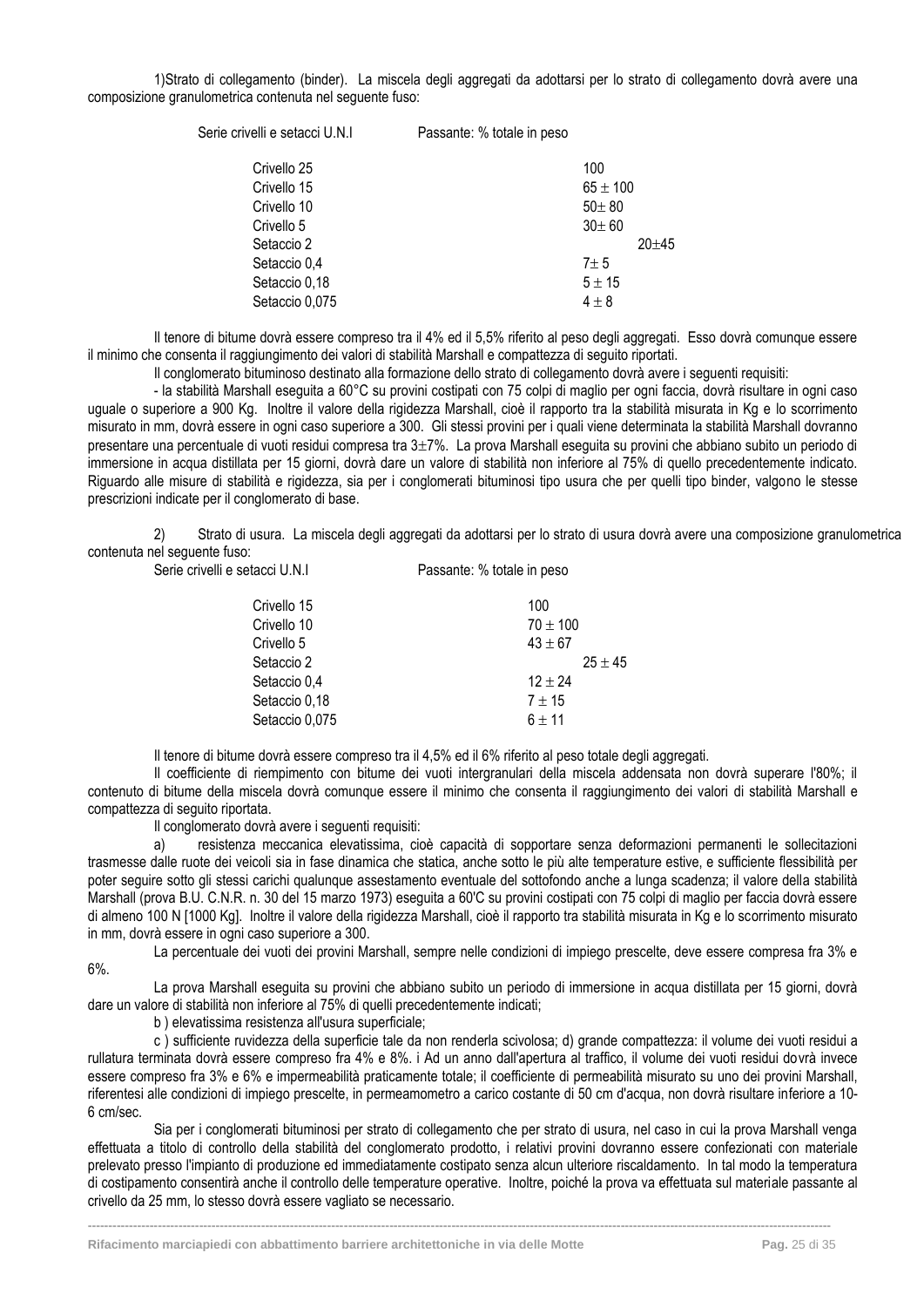*e) Controllo dei requisiti di accettazione.*

Valgono le stesse prescrizioni indicate per lo strato di base.

#### *f) Formazione e confezione degli impasti.*

Valgono le stesse prescrizioni indicate per lo strato di base, salvo che per il tempo minimo di miscelazione effettiva, che, con i limiti di temperatura indicati per il legante e gli aggregati, non dovrà essere inferiore a 25 secondi.

#### *g) Attivanti l'adesione.*

Nella confezione dei conglomerati bituminosi dei vari strati potranno essere impiegate speciali sostanze chimiche attivanti l'adesione dei bitumi-aggregato ("dopes" di adesività).

Esse saranno impiegate negli strati di base e di collegamento, mentre per quello di usura lo saranno ad esclusivo giudizio della Direzione Lavori:

1) quando la zona di impiego del conglomerato, in relazione alla sua posizione geografica rispetto agli impianti più prossimi, è tanto distante dal luogo di produzione del conglomerato stesso da non assicurare, in relazione al tempo di trasporto del materiale, la temperatura di 130°C richiesta all'atto della stesa;

2) quando anche a seguito di situazioni meteorologiche avverse, la stesa dei conglomerati bituminosi non sia procrastinabile in relazione alle esigenze del traffico -e della sicurezza della circolazione.

Si avrà cura di scegliere tra i prodotti in commercio quello che sulla base di prove comparative effettuate presso i laboratori autorizzati avrà dato i migliori risultati e che conservi le proprie caratteristiche chimiche anche se sottoposto a temperature elevate e prolungate.

Il dosaggio potrà variare a seconda delle condizioni di impiego, della natura degli aggregati e delle caratteristiche del prodotto, tra lo 0,3% e lo 0,6% rispetto al peso del bitume.

I tipi, i dosaggi e le tecniche di impiego dovranno ottenere il preventivo benestare della Direzione Lavori.

L'immissione delle sostanze attivanti nel bitume dovrà essere realizzata con idonee attrezzature tali da garantirne la perfetta dispersione e l'esatto dosaggio.

#### <span id="page-26-0"></span>*c2) Strato di usura con bitume modificato*

#### *1. DESCRIZIONE*

Conglomerato bituminoso costituito da una miscela di pietrischetti, graniglie, frantumati, sabbie di sola frantumazione e additivo (filler), impastata a caldo in appositi impianti con legante bituminoso modificato.

*2. PRODUZIONE*

La produzione viene eseguita per mezzo di impianto fisso di tipo discontinuo per la produzione di conglomerati bituminosi tradizionali; questo tipo di impianto risulta particolarmente idoneo in quanto è assolutamente indispensabile il costante controllo delle temperature, dei dosaggi degli aggregati e del legante.

*3. CARATTERISTICHE DELLE MATERIE PRIME*

AGGREGATO GROSSO (frazione > 4mm):

Costituito da pietrischi, pietrischetti e graniglie che potranno essere di provenienza o di natura diversa, con forma poliedrica a spigoli vivi, avente i seguenti requisiti:

| Caratteristiche                  | Metodi di analisi | Valori |
|----------------------------------|-------------------|--------|
| Quantità frantumato              | -                 | 100%   |
| Perdita in peso Los Angeles "LA" | CNR n° 34/1973    | 20%>   |
| Indice di appiattimento "IA"     | CNR n° 95/1984    | <20 %  |

#### AGGREGATO FINO (frazione < 4mm):

Costituito da sabbie ricavate esclusivamente per frantumazione da rocce e da elementi litoidi di fiume, avente i seguenti requisiti:

| Caratteristiche                     | Metodi di analisi     | Valori       |
|-------------------------------------|-----------------------|--------------|
| "LA"<br>Perdita in peso Los Angeles | CNR n° 34/1973prova-C | :25 %<br>-70 |
| Equivalente in sabbia "ES"          | CNR n° 27/1972        | 70 %         |

#### FILLER:

Proveniente dalla macinazione di rocce preferibilmente calcaree o costituito da cemento, calce idrata, calce idraulica, avente i seguenti requisiti:

| Analisi granulometrica | CNR n° 23/1971 | (% )<br>Passante |
|------------------------|----------------|------------------|
| Setaccio UNI (mm)      | 0.42           | 100              |
| Setaccio UNI (mm)      | 0.18           | 90               |
| Setaccio UNI (mm)      | 0.075          | 80               |
|                        |                |                  |

#### LEGANTE BITUMINOSO:

Il legante bituminoso idoneo per il confezionamento del prodotto è di tipo B 50 - 70 modificato con polimeri elastomeri e/o plastomerici dalle seguenti caratteristiche:

| Caratteristiche               | Metodo di analisi | Valori            |
|-------------------------------|-------------------|-------------------|
| Penetrazione a 25°C "PN"      | CNR n° 24/1971    | 50-70 dmm         |
| Punto di rammollimento "P.A." | CNR n° 35/1973    | $65-80^{\circ}$ C |
| Punto di rottura max (Fraass) | CNR n° 43/1974    | $-15^{\circ}$ C   |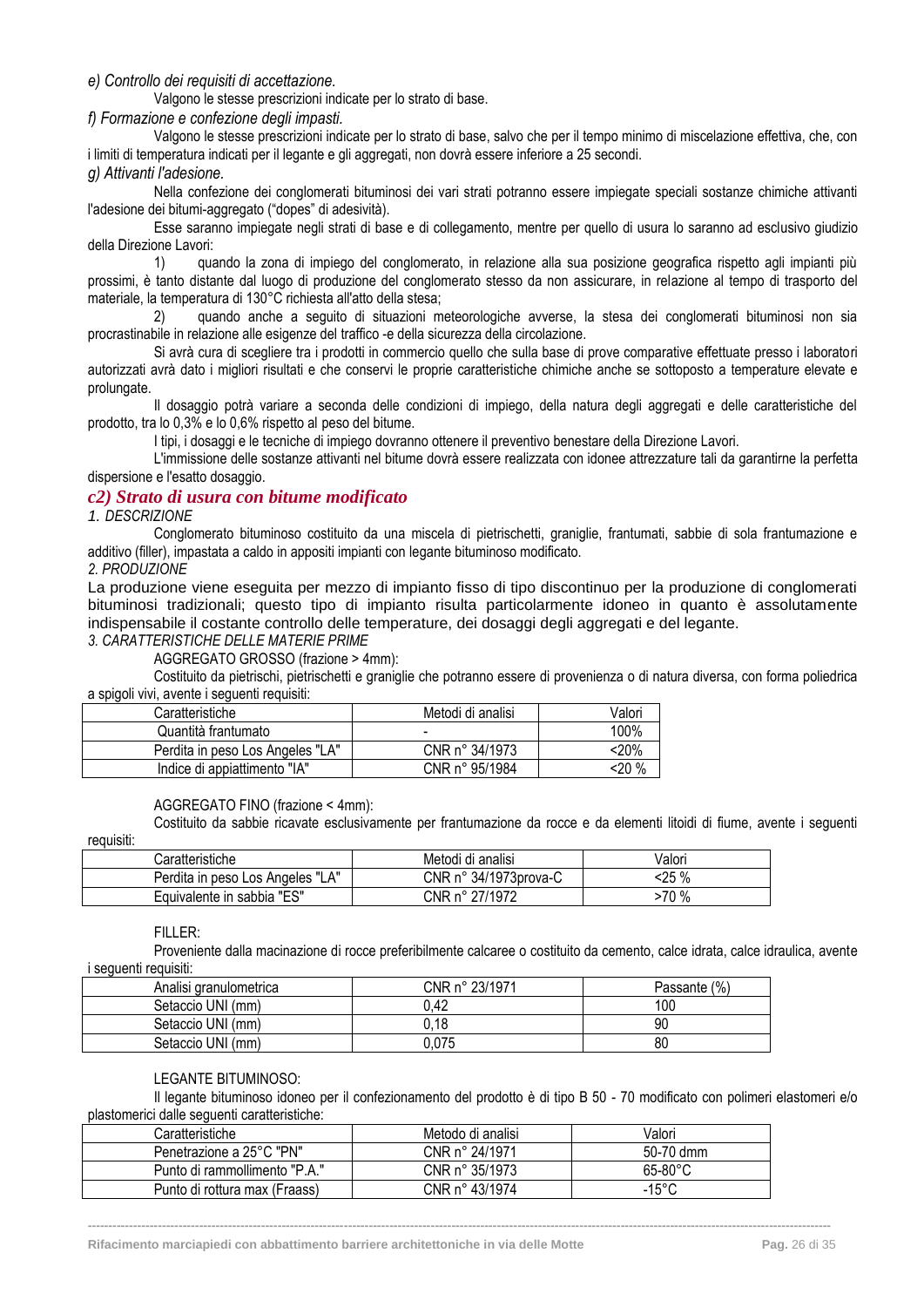| Viscosità dinamica a 80°C  | SN 67.1722 a (02/85) | 150-450 Ns/ma |
|----------------------------|----------------------|---------------|
| Viscosità dinamica a 160°C | SN 67.1722 a (02/85) | 0.2-0.8 Ns/ma |
| Ritorno elastico a 25 °C   | pr EN/N 143          | 70%           |

#### *4. COMPOSIZIONE DEL CONGLOMERATO*

La miscela di aggregati lapidei ed additivo minerale (filler) da adottare è composta in modo da rientrare nei limiti granulometrici del fuso indicato, in relazione alla dimensione massima degli aggregati utilizzati:

| Caratteristiche         | Metodo di analisi | Valori       |
|-------------------------|-------------------|--------------|
| Fuso granulometrico per |                   | Passante (%) |
| Crivello                | 15                | 100          |
| Crivello                | 10                | 70-100       |
| Crivello                |                   | 43-67        |
| Setaccio                |                   | 25-45        |
| Setaccio                | 0.4               | 12-24        |
| Setaccio                | 0,18              | $7 - 15$     |
| Setaccio                | 0,075             | $6 - 11$     |

Il dosaggio di legante bituminoso modificato è compreso tra il 4,5 % e 6,0 % sul peso degli aggregati, in relazione alla granulometria adottata ed alla natura degli aggregati lapidei.

#### *5. CARATTERISTICHE DEL CONGLOMERATO*

| Caratteristiche                           | Metodo di analisi | Valori         |
|-------------------------------------------|-------------------|----------------|
| Stabilità Marshall                        | CNR n° 30/1973    | >1200 daN      |
| Rigidezza Marshall                        | CNR n° 30/1973    | 350-500 daN/mm |
| Massa vol. su carote risp. camp. Marshall | CNR n° 40/1973    | $>97\%$        |
| Percentuale dei vuoti residui             | CNR n° 39/1973    | $3% - 5%$      |
| Resistenza a trazione indiretta a 25 °C   | CNR n° 134/1991   | $>11$ daN/cm2  |

#### *6. RACCOMANDAZIONI PER LA POSA IN OPERA*

La superficie deve essere accuratamente pulita e trattata con una opportuna mano d'attacco costituita da emulsione bituminosa in ragione di 0,3-0,4 Kg/mq , con contenuto di bitume (preferibilmente modificato) residuo pari ad almeno il 55% . Il conglomerato deve arrivare in cantiere a temperature non inferiori a 160 °C. E' sconsigliabile la stesa del prodotto se la temperatura esterna è inferiore a 5 °C. La macchina finitrice non necessita di particolare modifiche rispetto alla configurazione usata per i conglomerati bituminosi tradizionali. La velocità di avanzamento deve essere mediamente compresa tra i 4 e 5 metri/minuto, per evitare strappi prodotti dal trascinamento degli aggregati più grandi. La compattazione del prodotto deve iniziare appena steso dalla finitrice ed essere condotta a termine senza interruzioni. I rulli impiegati dovranno avere un peso utile di circa 8 ton., possibilmente con rulli gommati oppure metallici a rapida inversione di marcia; per le operazioni di rifinitura dei giunti e riprese può essere utilizzato un rullo tandem a ruote metalliche. Durante la stesa si dovrà porre la massima attenzione alla formazione dei giunti longitudinali e trasversali. La compattazione sul giunto deve avvenire in modo che la direzione di marcia del rullo si mantenga parallela al giunto; in caso di giunto di ripresa trasversale, il rullo dovrebbe procedere per qualche passaggio trasversalmente all'asse stradale.

#### <span id="page-27-0"></span>*d) Trattamenti superficiali*

Immediatamente prima di dare inizio ai trattamenti superficiali di prima o di seconda mano, l'impresa delimiterà i bordi del trattamento con un arginello in sabbia onde ottenere i trattamenti stessi profilati ai margini.

Ultimato il trattamento resta a carico dell'Impresa l'ulteriore profilatura mediante esportazione col piccone delle materie esuberanti e colmatura delle parti mancanti col pietrischetto bituminoso.

#### *a) Trattamento con emulsione a freddo*.

Preparata la superficie da trattare, si procederà all'applicazione dell'emulsione bituminosa al 55%, in ragione, di norma, di Kg 3 per metro quadrato.

Tale quantitativo dovrà essere applicato in due tempi.

In un primo tempo sulla superficie della massicciata dovranno essere sparsi Kg 2 di emulsione bituminosa e dm3 12 di graniglia da mm 10 a mm. 15 per ogni metro quadrato.

In un secondo tempo, che potrà aver luogo immediatamente dopo, verrà sparso sulla superficie precedente il residuo di Kg 1 di emulsione bituminosa e dm3 8 di graniglia da mm 5 a mm. 10 per ogni metro quadrato.

Allo spargimento della graniglia seguirà una leggera rullatura da eseguirsi preferibilmente con rullo compressore a tandem, per ottenere la buona penetrazione della graniglia negli interstizi superficiali della massicciata.

Lo spargimento dell'emulsione dovrà essere eseguito con spanditrici a pressione che garantiscano l'esatta ed uniforme distribuzione, sulla superficie trattata, del quantitativo di emulsione prescritto per ogni metro quadrato di superficie nonché, per la prima applicazione, la buona penetrazione nel secondo strato della massicciata fino a raggiungere la superficie del primo, sì da assicurare il legamento dei due strati.

Lo spandimento della graniglia o materiale di riempimento dovrà essere fatto con adatte macchine che assicurino una distribuzione uniforme.

Per il controllo della qualità del materiale impiegato si preleveranno i campioni con le modalità stabilite precedentemente.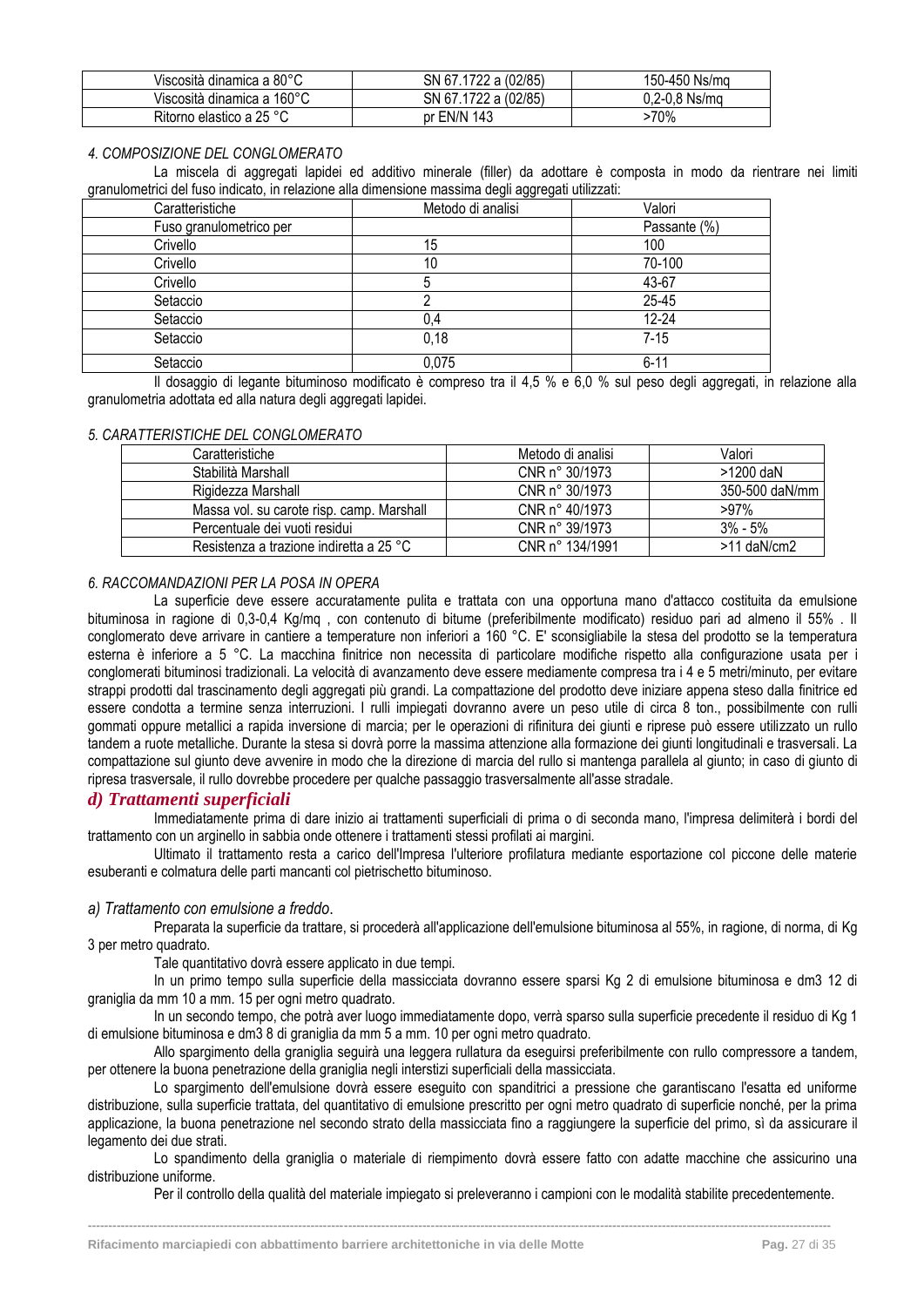Indipendentemente da quanto possa risultare dalle prove di laboratorio e dal preventivo benestare da parte della Direzione dei Lavori sulle forniture delle emulsioni, l'impresa resta sempre contrattualmente obbligata a rifare tutte quelle applicazioni che, dopo la loro esecuzione, non abbiano dato soddisfacenti risultati, e che sotto l'azione delle piogge abbiano dato segni di rammollimento, stemperamento o si siano dimostrate soggette a facile esportazione mettendo a nudo la sottostante massicciata.

#### *b) Trattamento con bitume a caldo.*

Il trattamento con bitume a caldo, su pavimentazioni bitumate, sarà fatto utilizzando almeno 1 Kg/m2 di bitume, dopo una accurata ripulitura, fatta Esclusivamente a secco, della pavimentazione esistente.

Gli eventuali rappezzi che si rendessero necessari saranno eseguiti, con la stessa tecnica, a cura e spese dell'Impresa.

L'applicazione di bitume a caldo sarà eseguita sul piano viabile perfettamente asciutto ed in periodo di caldo secco.

Ciò implica che i mesi più favorevoli sono quelli da maggio a settembre e che in caso di pioggia il lavoro si debba sospendere.

Il bitume sarà riscaldato a temperatura fra 160°C e 180°C entro adatte caldaie che permettono il controllo della temperatura stessa.

L'applicazione dovrà essere fatta mediante spanditrice a pressione in modo tale da garantire l'esatta distribuzione con perfetta uniformità su ogni metro quadrato del quantitativo di bitume prescritto.

Con tale applicazione, debitamente ed immediatamente ricoperta di graniglia di pezzatura corrispondente per circa il 70% alle massime dimensioni prescritte ed in quantità di circa m3 1,20 per 100 m2, dovrà costituirsi il manto per la copertura degli elementi pietrosi della massicciata precedentemente trattata con emulsione bituminosa.

Allo spandimento della graniglia seguirà una prima rullatura con rullo leggero e successivamente altra rullatura con rullo di medio tonnellaggio, non superiore alle t. 14, in modo da ottenere la buona penetrazione del materiale nel bitume.

Per il controllo della qualità del materiale impiegato, si preleveranno i campioni con le modalità prescritte.

Verificandosi in seguito affioramenti di bitume ancora molle, l'impresa provvederà, senza ulteriore compenso, allo spandimento della conveniente quantità di graniglia nelle zone che lo richiedano, procurando che essa abbia ad incorporarsi nel bitume a mezzo di adatta rullatura leggera, in modo da saturarla completamente.

L'Impresa sarà obbligata a rifare, a sua cura, tutte quelle parti della pavimentazione che per cause qualsiasi dessero indizio di cattiva o mediocre riuscita e cioè presentassero accentuate deformazioni della sagoma stradale, ovvero ripetute abrasioni superficiali non giustificate dalla natura e dalla intensità del traffico.

L'Amministrazione si riserva la facoltà di variare le modalità esecutive di applicazione del bitume a caldo, senza che per questo l'Appaltatore possa sollevare eccezioni ed avanzare particolari richieste di compensi.

Tanto nei trattamenti di prima mano con emulsione bituminosa, quanto in quelli di seconda mano con bitume a caldo, l'Impresa è obbligata a riportare sul capostrada la graniglia eventualmente non incorporata. Quella che decisamente non può essere assorbita andrà raccolta e depositata nelle piazzuole, rimanendo di proprietà dell'Amministrazione.

Gli oneri di cui sopra sono compresi e compensati nei prezzi di Elenco e pertanto nessun maggior compenso spetta all'Impresa per tale titolo.

#### *c) Trattamento a caldo con bitume liquido.*

Il bitume liquido da impiegare per esecuzione di trattamenti dovrà essere quello ottenuto con flussaggio di bitume e penetrazione 100÷120 e costituito, se di tipo 150/300 per almeno l'80% da bitume, se di tipo 350/700 per almeno l'85% da bitume e per la restante parte, in ambedue i casi, da olio di catrame.

I bitumi liquidi, da impiegarsi per l'esecuzione di trattamenti superficiali, dovranno avere le caratteristiche prescritte dal fascicolo VII delle norme del 1957 del CNR.

Il tipo di bitume liquido da impiegarsi sarà prescritto dalla Direzione dei Lavori tenendo conto che per la temperatura ambientale superiore ai 15°C si dovrà dare la preferenza al bitume liquido 350/700, mente invece con temperatura ambientale inferiore dovrà essere impiegato quello con viscosità 150/300.

In nessun caso si dovrà lavorare con temperature ambientale inferiore agli 8°C.

Con le consuete modalità si procederà al prelievo dei campioni prima dell'impiego, i quali verranno sottoposti all'analisi presso il Centro Sperimentale dell'ANAS di Cesano o presso altri Laboratori Ufficiali.

Il lavoro di trattamento dovrà essere predisposto su metà strada per volta, onde non interrompere la continuità del traffico e la buona riuscita del lavoro.

Il vecchio manto bituminoso dovrà essere sottoposto ad una accurata operazione di depolverizzazione e raschiatura della superficie, mediante spazzoloni, scope metalliche e raschietti.

Così preparata la strada, la tratta da sottoporre a trattamento sarà delimitata lungo l'asse stradale per l'esecuzione a metà carreggiata per volta e poi, in modo uniforme, sarà distribuito sulla superficie, con distribuzione a pressione, il bitume liquido nella quantità media di 1 kg/mq previo suo riscaldamento a temperatura tra i 100°C e 110°C entro adatti apparecchi che permettono il controllo della temperatura stessa.

La distribuzione del bitume dovrà avvenire con perfetta uniformità su ogni metro quadrato nel quantitativo di bitume prescritto.

Dovranno evitarsi in modo assoluto le chiazze e gli eccessi di bitume, rimanendo stabilito che le aree così trattate dovranno essere raschiate e sottoposte a nuovo trattamento a totale spesa dell'Appaltatore.

Immediatamente dopo lo spandimento del bitume, la superficie stradale dovrà essere ricoperta con pietrischetto in ragione di litri 20 per metro quadrato, di cui litri 17 dovranno essere di pezzatura rigorosa da mm 16 a mm 18 e litri 3 di graniglia da mm 2 a mm 4.

Pertanto, gli ammannimenti rispettivi di pietrischetto e di graniglia su strada, dovranno essere fatti a cumuli alternati rispondenti singolarmente alle diverse pezzature e nei volumi rispondenti ai quantitativi fissati.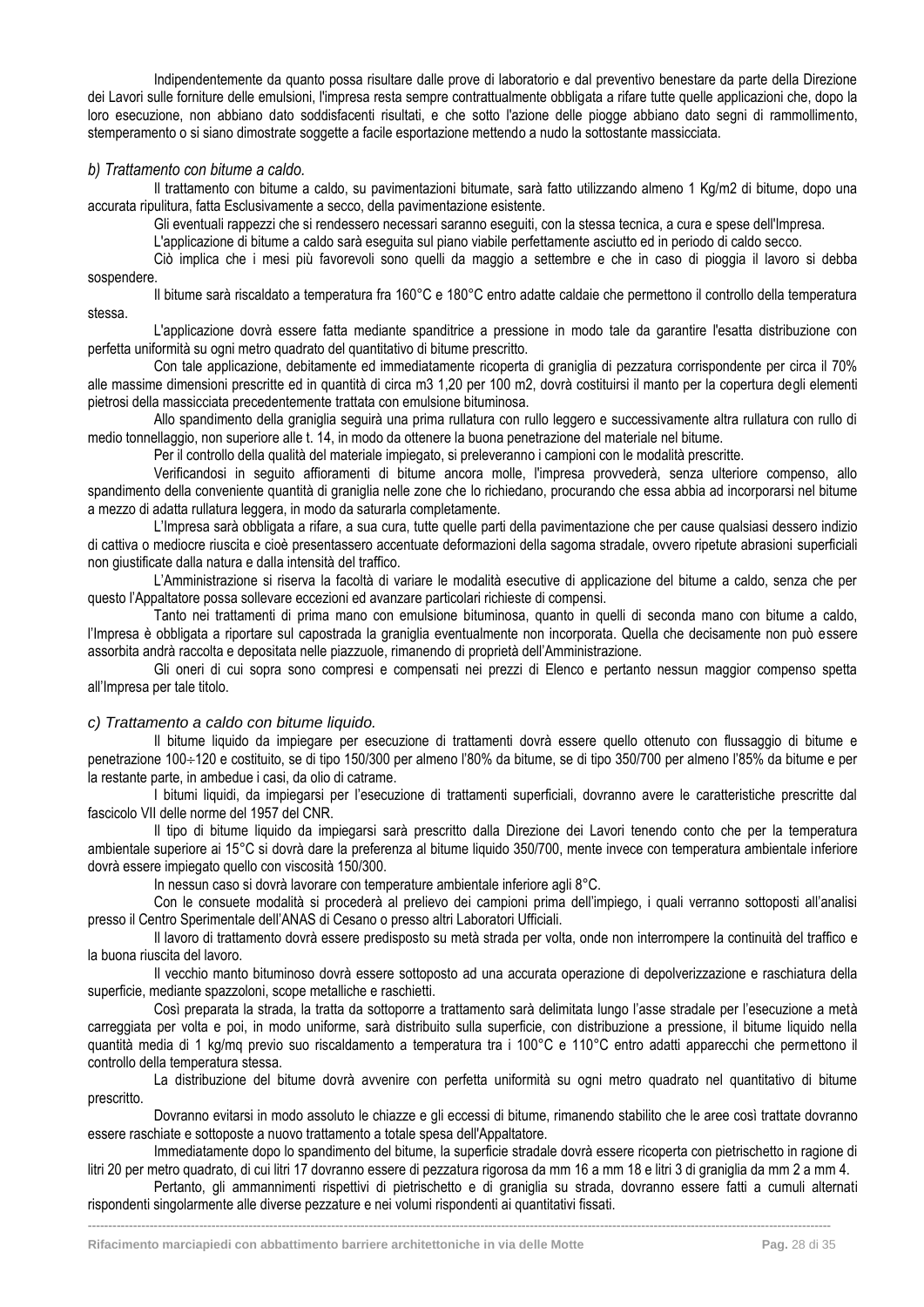I quantitativi di pietrischetto e di graniglia così ammanniti verranno controllati con apposite misurazioni da eseguirsi prima dell'inizio della bitumatura.

Il pietrischetto della pezzatura più grossa verrà sparso uniformemente sulla superficie bitumata ed in modo che gli elementi siano fra di loro a stretto contatto.

Dopo pochi passaggi di rullo pesante si procederà al conguaglio delle eventuali irregolarità di sparsa del pietrischetto suddetto, facendo le opportune integrazioni e, quindi, si procederà alla sparsa della graniglia minuta ad intasamento dei vuoti rimasti fra gli elementi del pietrischetto precedentemente sparso.

Allo spandimento completo del pietrischetto e della graniglia seguirà la rullatura con rullo pesante, in modo da ottenere la buona penetrazione del materiale nel bitume.

Si dovrà aver cura che il pietrischetto e la graniglia, all'atto della sparsa, siano bene asciutti ed in precedenza riscaldati dal sole rimanendo vietato l'impiego di materiale umido.

I tratti sottoposti a trattamento dovranno rimanere chiusi al traffico per almeno 18 ore e, quindi, la bitumatura dovrà essere eseguita su strisce di metà strada alternate alla lunghezza massima di m. 300.

A tal fine l'impresa dovrà disporre un apposito servizio di guardiania diurna e notturna per il pilotaggio del traffico, del cui onere s'è tenuto largamente conto nella determinazione del prezzo unitario.

L'Appaltatore provvederà a sua cura e spese all'apposizione di cartelli di segnalazione, cavalletti, ecc., occorrenti per la chiusura al traffico delle estese trattate.

Il pietrischetto che risulterà non incorporato nel bitume, per nessun motivo potrà essere impiegato in trattamenti di altre estese di strada.

Infine l'Appaltatore provvederà, con i propri operai, alla esatta profilatura dei bordi della nuova pavimentazione, al ricollocamento in opera delle punteggiature marginali spostate dal compressore, nonché alla raschiatura ed eventuale pulitura di zanelle, di cordonate, di marciapiedi, imbrattati durante l'esecuzione dei lavori, essendo tali oneri stati compresi nella determinazione dei prezzi di Elenco.

Si pattuisce che quelle aree di trattamento che in prosieguo di tempo risultassero difettose, ovvero prive di penetrazione di pietrischetto e di graniglia, saranno dall'Appaltatore sottoposte, a totale sua spesa, ad un nuovo ed analogo trattamento.

#### <span id="page-29-0"></span>**Art. 51 - Scarificazione di pavimentazioni esistenti**

Per i tratti di strada già pavimentati sui quali dovrà procedersi a ricarichi o risagomature, l'impresa dovrà dapprima ripulire accuratamente il piano viabile, provvedendo poi alla scarificazione della massicciata esistente adoperando, all'uopo, apposito scarificatore opportunamente trainato e guidato.

La scarificazione sarà spinta fino alla profondità ritenuta necessaria dalla Direzione dei Lavori entro i limiti indicati nel relativo articolo di Elenco, provvedendo poi alla successiva vagliatura e raccolta in cumuli del materiale utilizzabile, su aree di deposito procurate a cura e spese dell'Impresa.

#### <span id="page-29-1"></span>**Art. 52 - Fresatura di strati in conglomerato bituminoso con idonee attrezzature**

La fresatura della sovrastruttura per la parte legata a bitume per l'intero spessore o parte di esso dovrà essere effettuata con idonee attrezzature, munite di frese a tamburo, funzionanti a freddo, munite di nastro caricatore per il carico del materiale di risulta.

Potranno essere eccezionalmente impiegate anche attrezzature tradizionali quali ripper, escavatore, demolitori, ecc., a discrezione della D.L. ed a suo insindacabile giudizio.

Le attrezzature tutte dovranno essere perfettamente efficienti e funzionanti e di caratteristiche meccaniche, dimensioni e produzioni approvate preventivamente dall'ANAS.

Nel corso dei lavori la D.L. potrà richiedere la sostituzione delle attrezzature anche quando le caratteristiche granulometriche risultino idonee per il loro reimpiego in impianti di riciclaggio.

La superficie del cavo dovrà risultare perfettamente regolare in tutti i punti, priva di residui di strati non completamente fresati che possano compromettere l'aderenza delle nuove stese da porre in opera (questa prescrizione non è valida nel caso di demolizione integrale degli strati bituminosi).

L'Impresa si dovrà scrupolosamente attenere agli spessori di demolizione stabiliti dalla D.L.

Qualora questi dovessero risultare inadeguati e comunque diversi in difetto o in eccesso rispetto all'ordinativo di lavoro, l'impresa è tenuta a darne immediatamente comunicazione al Direttore dei Lavori o ad un suo incaricato che potranno autorizzare la modifica delle quote di scarifica.

Il rilievo dei nuovi spessori dovrà essere effettuato in contraddittorio.

Lo spessore della fresatura dovrà essere mantenuto costante in tutti ì punti e sarà valutato mediando l'altezza delle due pareti laterali con quella della parte centrale del cavo.

La pulizia del piano di scarifica, nel caso di fresature corticali o subcorticali dovrà essere eseguita con attrezzature munite di spazzole rotanti e/o dispositivo aspiranti o simili in grado di dare un piano perfettamente pulito.

Le pareti dei tagli longitudinali dovranno risultare perfettamente verticali e con andamento longitudinale rettilineo e privo di sgretolature.

Sia il piano fresato che le pareti dovranno, prima della posa in opera dei nuovi strati di riempimento, risultare perfettamente puliti, asciutti e uniformemente rivestiti dalla mano di attacco in legante bituminoso.

**------------------------------------------------------------------------------------------------------------------------------------------------------------------------------------**

#### <span id="page-29-2"></span>**Art. 53 - Conglomerati bituminosi a caldo rigenerati in impianto fisso e mobile**

*a ) Descrizione.*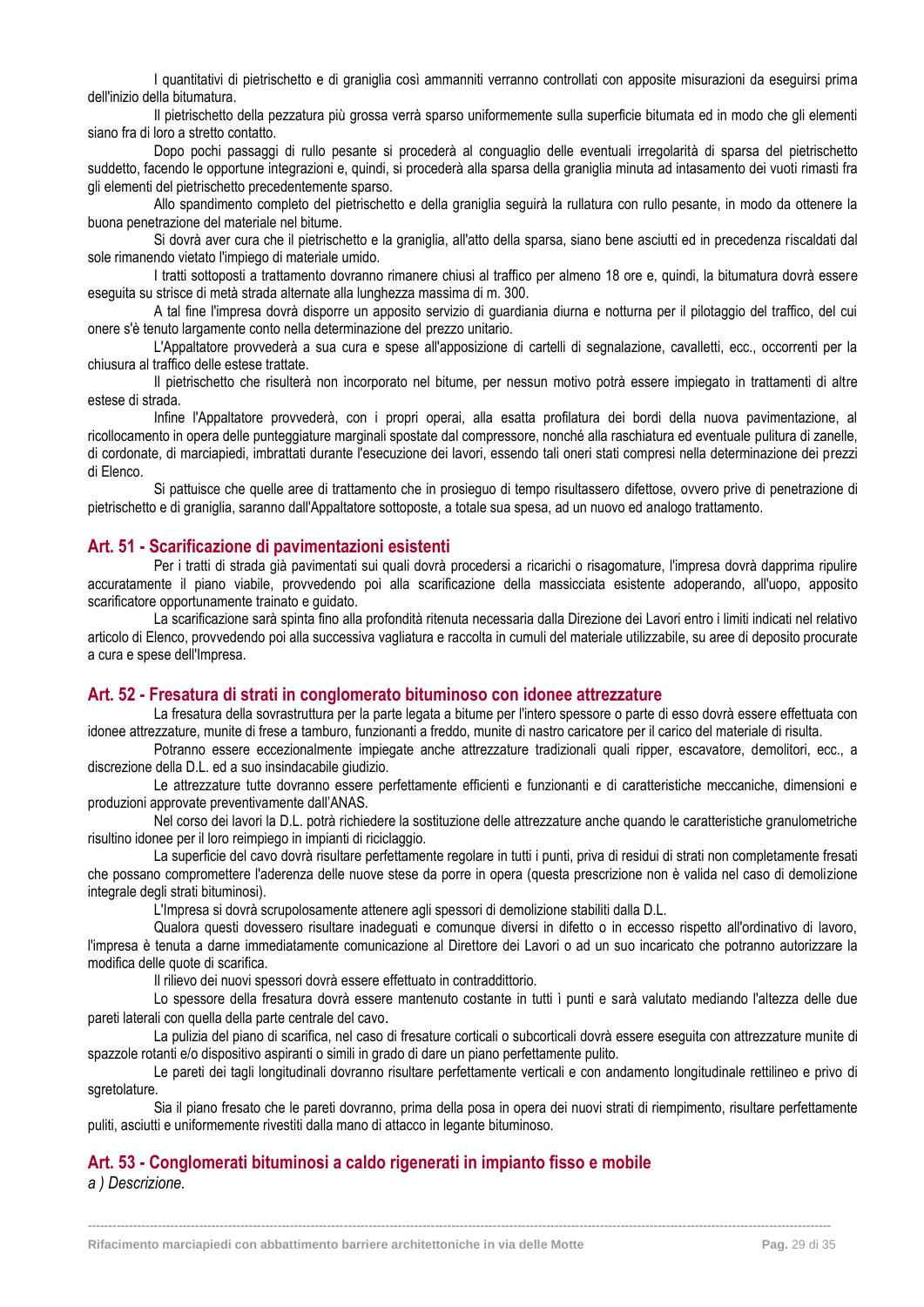I conglomerati bituminosi rigenerati in impianto fisso o mobile sono costituiti da misti granulari composti da conglomerati preesistenti frantumati, inerti nuovi, aggiunti in proporzioni e tipo variabili a seconda della natura di conglomerato (base, binder, usura) che si deve ottenere, impastati a caldo con bitume, al quale viene aggiunto un idoneo prodotto di natura aromatica, che rigeneri le proprietà del legante contenuto nelle miscele bituminose preesistenti. La messa in opera avviene con sistemi tradizionali.

Il conglomerato bituminoso preesistente denominato "materiale da riciclare", proviene in genere dalla frantumazione, direttamente dalla sua primitiva posizione, con macchine fresatrici (preferibilmente a freddo).

Per i materiali descritti nel presente articolo, in carenza di indicazioni. valgono le prescrizioni per i conglomerati bituminosi. *b ) Materiali inerti.*

Le percentuali minime del materiale da riutilizzare non dovranno essere inferiori al 50%. Il restante materiale sarà costituito da nuovi inerti, aventi i requisiti di accettazione previsti per i conglomerati normali. Si potrà usare materiale fresato di qualsiasi provenienza, per impieghi nello strato di base; materiale proveniente da vecchi strati di binder ed usura, per impieghi nello strato di binder; solo materiali provenienti da strati di usura per gli strati di usura.

*c) Legante.*

Il legante sarà costituito da quello presente nel materiale fresato integrato da bitume nuovo, generalmente additivato con rigeneranti-fluidificanti in modo da ottenere le viscosità e le caratteristiche di adesione prescritte nel punto d) che segue.

Il bitume fresco sarà normalmente del tipo di penetrazíone 80/100, salvo diversa prescrizione della Direzione Lavori.

d*) Miscela.*

La granulometria della miscela costituita da materiale di risulta dalla fresatura e dai nuovi inerti dovrà corrispondere al fuso prescritto nelle specifiche norme tecniche per il tipo di conglomerato che si vuoi realizzare (base, binder o usura).

La percentuale di bitume da aggiungere e la percentuale di rigenerante da utilizzare saranno determinate come appresso. Percentuale totale di bitume (Pt) della miscela ottenuta (materiali fresati e materiali nuovi)

Pt =  $0.035$  a +  $0.045$  b + cd + f

essendo:

Pt = % (espressa come numero intero) di bitume in peso sul conglomerato

 $a = %$  di aggregato trattenuto al n.8 (ASTM 2.38 mm).

 $b = %$  di aggregato passante al n.8 e trattenuto al n.200 (0.074).

 $c = \%$  di aggregato passante al n.200

 $d = 0.15$  per un passante al n.200 compreso tra 11 e 15

 $d = 0.18$  per un passante al n.200 compreso tra 6 e 10

 $d = 0.20$  per un passante al n.200 <= 5

f = parametro compreso normalmente fra  $0.7$  e 1, variabile in funzione dell'assorbimento degli inerti.

La percentuale rispetto al totale degli inerti, di legante nuovo da aggiungere (Pn) sarà pari a  $Pn = Pt - (PvxPr)$ 

in cui:

Pv = % di bitume vecchio preesistente (rispetto al totale degli inerti).

Pr = valore decimale della percentuale di materiale riciclato (nel nostro caso

maggiore o uguale a 0.5).

La viscosità del legante totale a 60°C non dovrà superare 400 poise.

*e) Per il controllo dei requisiti di accettazione valgono le prescrizioni relative dei conglomerati non rigenerati.*

*f ) Formazione e confezione delle miscele.*

Il conglomerato sarà confezionato mediante impianti fissi o mobili automatizzati del tipo a tamburo essiccatore-mescolatore. Il dispositivo di riscaldamento dei materiali dovrà essere tale da ridurre al minimo il danneggiamento e la bruciatura del bitume presente nei materiali da riciclare, pur riuscendo ad ottenere temperature (e quindi viscosità) tali da permettere l'agevole messa in opera (indicativamente superiori a  $130 \pm 140$  gradi centigradi).

L'impianto fisso dovrà essere dotato del numero di predosatori sufficienti per assicurare l'assortimento granulometrico previsto.

Il dosaggio a peso dei componenti della miscela dovrà essere possibile per ogni predosatore. Sarà auspicabile un controllo automatico computerizzato dei dosaggi (compreso quello del legante); questo controllo sarà condizione necessaria per l'impiego di questo tipo d'impianto per il confezionamento dei conglomerati freschi; questo impiego potrà essere reso possibile in cantieri in cui si usino materiali rigenerati e vergini solo dopo accurata valutazione di affidabilità dell'impianto.

L'impianto sarà dotato di tutte le salvaguardie di legge per l'abbattimento di fumi bianchi e azzurri, polveri, ecc.

*g ) Posa in opera delle miscele.*

Valgono le prescrizioni dei conglomerati tradizionali, con gli stessi requisiti anche per le densità in situ.

### <span id="page-30-0"></span>**Art. 54 - Chiusini e caditoie di raccolta delle acque stradali**

I chiusini completi di telaio, a chiusura battentata, saranno posti in opera su pozzetti e/o canalette o ancorati agli stessi. Saranno in ghisa, di tipo carrabile. Il l telaio, nello stesso materiale, sarà ancorato al cordolo di sommità;

- manufatti in ferro profilato e/o lamiera in ferro striata, zincati a caldo o sabbiati e verniciati a tre mani con ciclo "D". Saranno conformi alle norme UNI - EN 124 (Dispositivi di coronamento e di chiusura dei pozzetti stradali. Principi di

**------------------------------------------------------------------------------------------------------------------------------------------------------------------------------------**

costruzione, prove e marcature).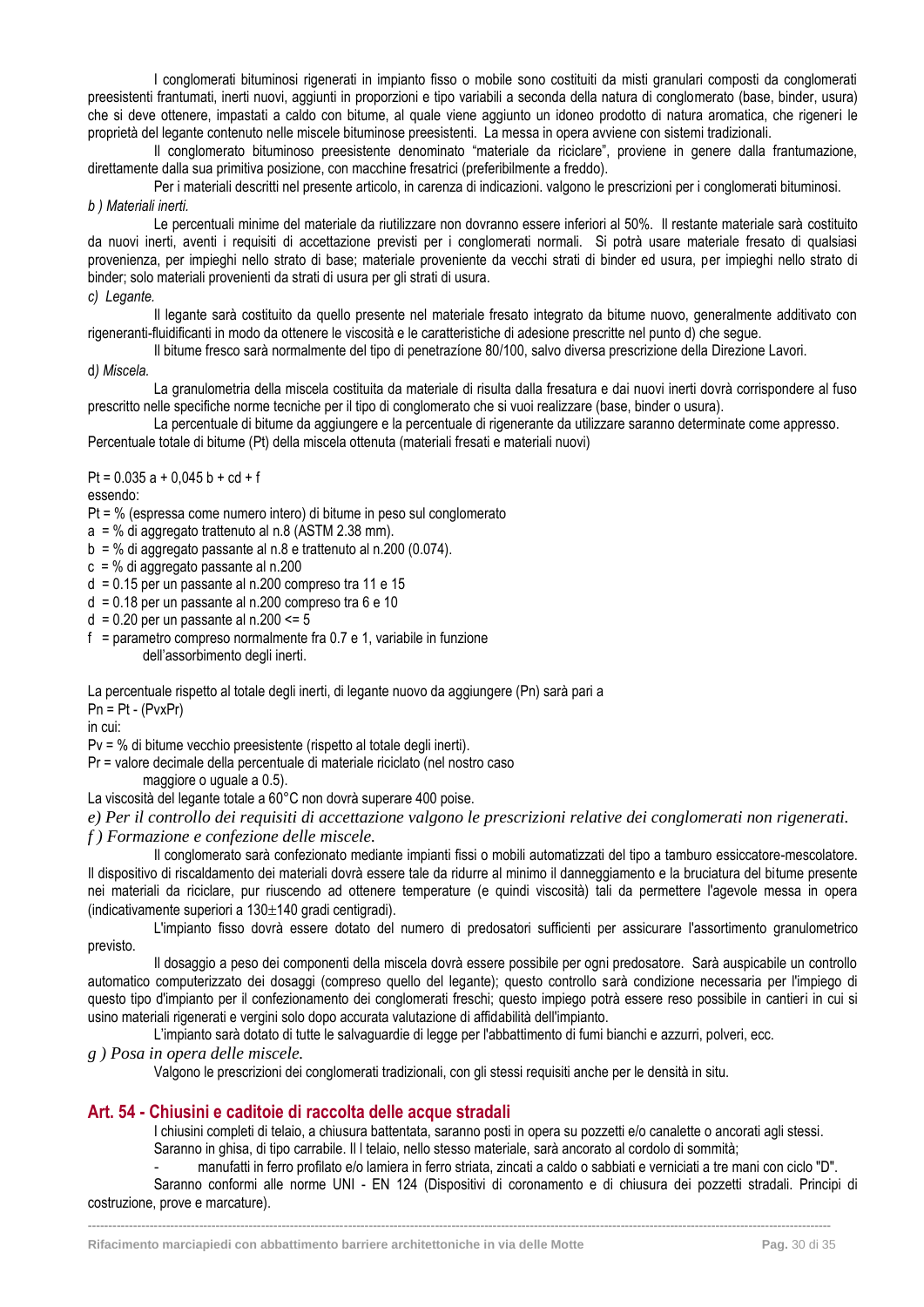Sui pozzetti per i quali sia previsto l'eventuale accesso di persone per lavori di manutenzione o similari, il passo d'uomo non dovrà essere inferiore a 600 mm.

Tutti i coperchi, griglie e telai devono portare una marcatura leggibile e durevole, indicante:

- la norma di riferimento
- la classe corrispondente
- la sigla e/o nome del fabbricante.

La tipologia e le dimensioni sono indicate negli elaborati di progetto.

#### <span id="page-31-0"></span>**Art. 55 - Cordonata in conglomerato cementizio**

Gli elementi prefabbricati delle cordonate in calcestruzzo avranno sezione che sarà di volta in volta precisata dalla Direzione dei Lavori.

Saranno di norma lunghi cm 100, salvo nei tratti di curva a stretto raggio o casi particolari per i quali la Direzione dei Lavori potrà richiedere dimensioni minori.

Il calcestruzzo per il corpo delle cordonate dovrà avere una resistenza cubica a rottura a compressione semplice a 28 giorni di maturazione non inferiore a 30 N/mm2.

Tassativamente si prescrive che ciascuna partita sottoposta a controllo non potrà essere posta in opera fino a quando non saranno noti i risultati positivi delle prove. Gli elementi verranno posati su un letto di calcestruzzo del tipo di fondazione di classe 100. Gli elementi di cordolo verranno posati attestati, lasciando fra le teste contigue lo spazio di cm 0,5. Tale spazio verrà riempito di malta cementizia dosata a 350 Kg di cemento normale per M3 di sabbia.

Le cordonate in cemento armato per la delimitazione dei marciapiedi avranno lunghezze non inferiori a m 0,60, con sezione di cm 12/15x30 a spigolo vivo verso l'interno a smusso a quarto di cerchio (raggio circa un centimetro) verso la strada con le superfici viste a cemento martellinato (calcestruzzo a q.li 4,00 di cemento "425" per mc d'impasto).

Il piano superiore presenterà pendenza del 2% verso l'esterno. Le cordonate dei marciapiedi saranno poste in opera su sottofondo di calcestruzzo; l'onere di tale getto, e così pure quello dello scavo, del consolidamento e della regolazione del piano di posa sono compresi nei prezzi delle cordonate; è pure compreso in detti prezzi l'onere delle eventuali demolizioni necessarie per la posa delle cordonate stesse.

#### <span id="page-31-1"></span>**Art. 56 - Elementi prefabbricati in conglomerato cementizio: generalità**

Per tutti i manufatti da realizzare in conglomerato cementizio vibrato, il controllo della resistenza a compressione semplice del calcestruzzo a 28 giorni di maturazione dovrà essere fatto prelevando, da ogni partita, un manufatto dal quale saranno ricavati 4 provini cubici di cm 5 di lato. Tali provini saranno sottoposti a prove di compressione presso un laboratorio indicato dalla D.L. e sarà assunta quale resistenza a rottura del calcestruzzo la media delle resistenze dei 4 provini.

Le operazioni di prelievo e di prova, da eseguire a cura della D.L. ed a spese dell'Impresa, saranno effettuate in contraddittorio redigendo apposito verbale controfirmato dalla D.L. e dall'Impresa. Nel caso la resistenza risultante dalle prove sia inferiore al valore richiesto, la partita sarà rifiutata e dovrà essere allontanata dal cantiere. Tassativamente si prescrive che ciascuna partita sottoposta a controllo non potrà essere posta in opera fino a quando non saranno noti i risultati positivi delle prove.

#### <span id="page-31-2"></span>**Art. 57 - Tracciamenti**

Sarà cura e dovere dell'impresa, prima di iniziare i lavori, procurarsi presso la direzione tutti i dati costruttivi, le misure e gli ordini particolari inerenti, ed in base a tali informazioni completare il tracciamento a mezzo di picchetti, sagome e modine, ecc. sottoponendolo alla direzione lavori per il controllo; soltanto dopo l'assenso di questa potrà darsi inizio alle opere relative.

Quantunque i tracciamenti siano fatti e verificati dalla direzione dei lavori, l'impresa resterà responsabile dell'esattezza dei medesimi, e quindi sarà obbligata a demolire e rifare a sue spese quelle opere che non risultassero eseguite conformemente ai disegni di progetto ed alle prescrizioni inerenti.

Saranno a carico dell'impresa le spese per rilievi, tracciamenti, verifiche e misurazioni, per i cippi di cemento ed in pietra, per materiali e mezzi d'opera, ed inoltre per il personale ed i mezzi di trasporto occorrenti, dall'inizio delle consegne fino al collaudo compiuto.

#### <span id="page-31-3"></span>**Art. 58 - Disponibilità delle aree relative – proroghe**

Qualora le opere debbano venire eseguite sui fondi privati, l'Amministrazione provvederà a porre a disposizione le aree necessarie per l'esecuzione dell'opera appaltata, come specificato nel progetto allegato al contratto. Qualora per ritardi dipendenti dai procedimenti di occupazione permanente o temporanea ovvero di espropriazione, i lavori non potessero intraprendersi, l'Appaltatore avrà diritto di ottenere solo una proroga nel caso che il ritardo sia tale da non permettere l'ultimazione dei lavori nel termine fissato dal contratto, escluso qualsiasi altro compenso o indennità, qualunque possano essere le conseguenze di maggiori oneri dipendenti dal ritardo.

#### <span id="page-31-4"></span>**Art. 59 - Conservazione della circolazione – sgomberi e ripristini**

L'impresa, nell'esecuzione delle opere, dovrà assicurare la circolazione pedonale e, ove possibile, quella veicolare sulle strade interessate dai lavori.

Essa provvederà pertanto a tutte le necessarie opere provvisionali (passerelle, recinzioni ecc.), all'apposizione di tutta la segnaletica regolamentare per l'eventuale deviazione del traffico veicolante, ed alla sua sorveglianza.

In ogni caso, a cura e spese dell'impresa dovranno essere mantenuti gli accessi a tutti gli ingressi stradali privati, ovvero tacitati gli aventi diritto, nonché provveduto alla corretta manutenzione ed all'interrotto esercizio dei cavi e delle condutture di qualsiasi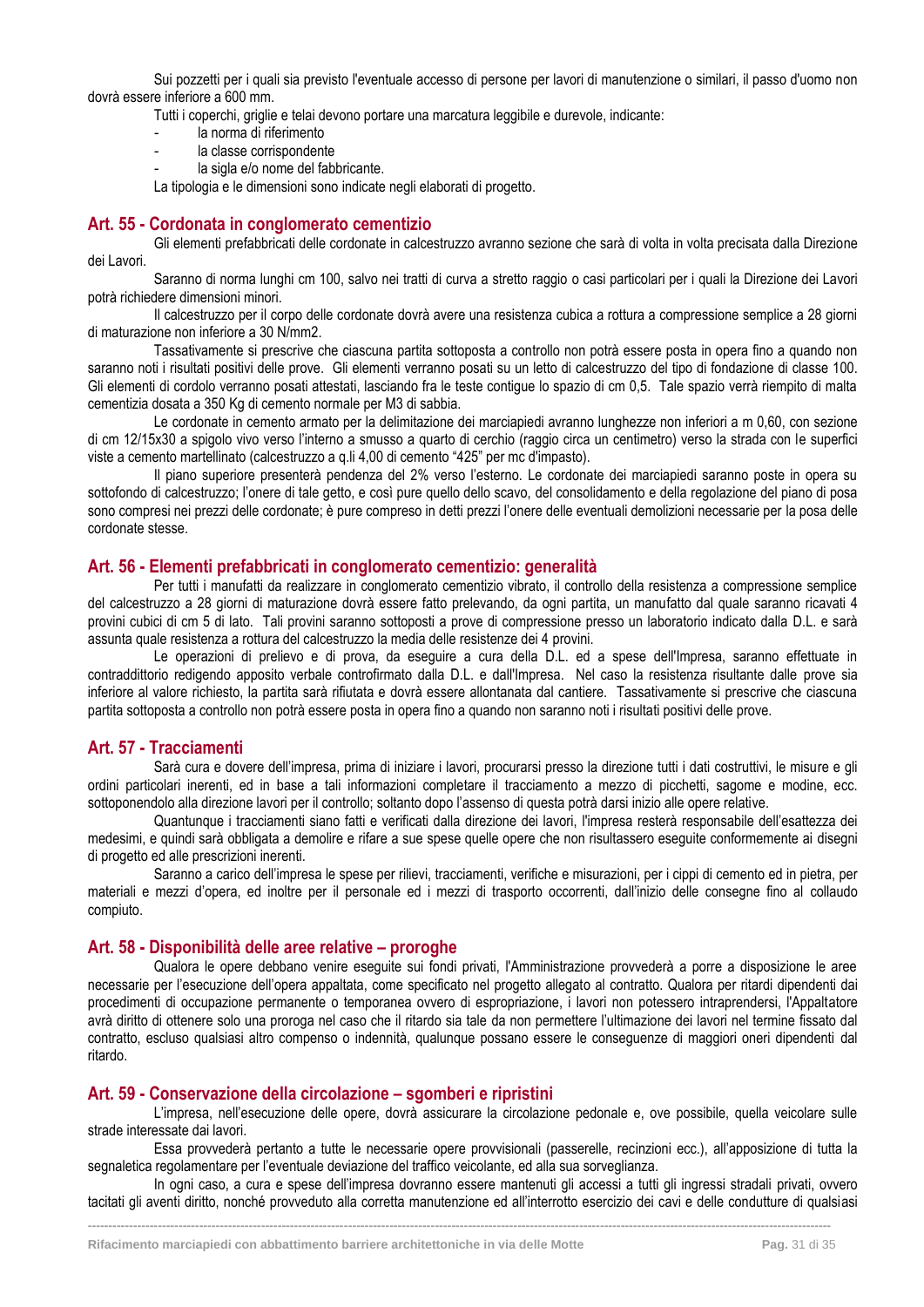genere interessate ai lavori.

Gli scavi saranno effettuati anche a tronchi successivi e con interruzioni, allo scopo di rispettare le prescrizioni precedenti.

L'impresa è tenuta a mantenere, a rinterri avvenuti, il piano carreggiato atto al transito dei pedoni e dei mezzi meccanici, provvedendo a tal fine allo sgombero di ciottoli ed alla rimessa superficiale di materiale idoneo allo scopo.

Ultimate le opere, l'impresa dovrà rimuovere tutti gli impianti di cantiere e sgomberare tutte le aree occupate, rimettendo tutto in pristino stato, in modo che nessun pregiudizio o alterazione derivino in dipendenza dei lavori eseguiti.

Dovrà inoltre – qualora necessario – provvedere ai risarcimenti degli scavi con materiali idonei, all'espropriazione del ciottolame affiorante, ed in genere alla continua manutenzione del piano stradale in corrispondenza degli scavi, in modo che il traffico si svolga senza difficoltà e pericolosità.

### <span id="page-32-0"></span>**Art. 60 - Segnaletica stradale**

Tutti i segnali devono essere rigorosamente conformi a tipi e dimensioni prescritti dal regolamento di esecuzione del Codice della Strada approvato con D.P.R. 30 giugno 1959, n. 420 e a quanto richiesto dalle relative circolari del Ministero lavori pubblici.

La segnaletica orizzontale dovrà essere eseguita di norma a mezzo di macchine traccialinee con compressori a spruzzo appositamente attrezzati e muniti di dischi per la direzione dello spruzzo.

L'uso di macchine traccia-linee semoventi automatiche con manovratore a bordo, dovrà essere preventivamente autorizzato dalla DD.LL.

La quantità di vernice da impiegare per unità di superficie dovrà essere quella occorrente affinchè la segnaletica, a giudizio insindacabile della stazione appaltante, sia perfettamente visibile sia di giorno che di notte, indipendentemente dallo stato del piano viabile stradale (rugosità, ecc.) e comunque *non dovrà avere un coefficiente di luminanza retroriflessa R inferiore ad almeno 100 mcd\*n² lx-1 per tutta la durata mesi 8 (otto) dalla sua esecuzione*.

A tale scopo, con esclusione della segnaletica temporanea (colore giallo), si provvederà alla misura del coefficiente di luminanza retroriflessa, secondo la geometria prescritta dalla Norma UNI EN 1436:1996, utilizzando, per le linee di margine e di mezzeria, sistemi di misura ad alto rendimento (ECODYN, Laserlux) simulanti la visione a 30 m; mentre per frecce direzionali, disegni vari e scritte si farà uso dello strumento portatile a lettura puntuale.

Le misure verranno eseguite a distanza di 30 gg. dalla messa in opera ed al termine del periodo di garanzia.

All'occorrenza l'Impresa dovrà provvedere a sua cura e spese alla pulizia della sede stradale, ove necessario, prima della spruzzatura della vernice; tale onere è comunque da ritenersi compreso nel prezzo unitario.

I lavori dovranno venire eseguiti da personale specializzato e conformi alle disposizioni del codice della strada e del regolamento d'attuazione.

Il direttore dei lavori potrà impartire disposizioni sull'esecuzione dei lavori e l'ordine di precedenza da dare ai medesimi. Gli stessi potranno essere ordinati in più volte, a seconda delle particolari esigenze varie, per esecuzioni anche di notte, senza che l'impresa possa pretendere prezzi diversi da quelli fissati nel presente Capitolato.

La segnaletica orizzontale dovrà avvenire previa pulitura del manto stradale interessato, eseguita mediante idonee macchine tracciatrici ed ubicata come prescritto dalla direzione dei lavori.

Tutti i sostegni metallici devono essere posti in opera su plinto di calcestruzzo dosato a q.li 2,50/mc delle dimensioni opportune ed a giudizio insindacabile della direzione dei lavori.

La lunghezza dell'incastro sarà stabilita di volta in volta dalla Direzione dei lavori, e dove occorra dovranno essere predisposti dei fori per il passaggio di cavi elettrici.

Tutti i supporti metallici dei segnali stradali dovranno essere fissati ai relativi sostegni mediante le apposite staffe e bulloneria di dotazione, previa verifica della verticalità del sostegno stesso.

L'asse verticale del segnale dovrà essere parallelo e centrato con l'asse del sostegno metallico.

Il supporto metallico dovrà essere opportunamente orientato secondo quanto indicato dalla direzione dei lavori.

Tutti i manufatti riguardanti la segnaletica verticale dovranno essere posti in opera a regola d'arte e mantenuti dall'impresa in perfetta efficienza fino al collaudo.

### <span id="page-32-1"></span>**TITOLO XIV – NORME PER LA MISURAZIONE E LA VALUTAZIONE DEI LAVORI**

#### <span id="page-32-2"></span>**Art. 61 - Disposizioni generali**

L'Appaltatore sarà obbligato ad intervenire personalmente alle misurazioni dei lavori e provviste o di farsi rappresentare da persona a ciò delegata.

L'Appaltatore sarà obbligato inoltre a prendere egli stesso l'iniziativa per invitare la direzione dei lavori a provvedere alle necessarie misurazioni, e ciò specialmente per quelle opere e somministrazioni che in progresso di lavori non si potessero più accertare.

Qualora per difetto di ricognizione fatta a tempo debito, talune quantità di lavoro non potessero venire esattamente accertate, l'Appaltatore dovrà accettare le valutazioni che verranno fatte dalla direzione dei lavori, in base ad elementi noti, ed in caso di bisogno dovrà sottostare a tutte le spese che si rendessero necessarie per eseguire i ritardati accertamenti.

Per tutti i lavori e le somministrazioni appaltate a misura, le relative quantità verranno misurate con sistema geometrico e decimale, escluso ogni metodo e valutate secondo le seguenti norme:

**------------------------------------------------------------------------------------------------------------------------------------------------------------------------------------**

*a*) *Movimenti di materie*

La misura dei movimenti di materie risulterà dal volume degli scavi ottenuto dal confronto fra le sezioni di consegna e le sezioni di scavo effettuato.

*b*) *Tubazioni*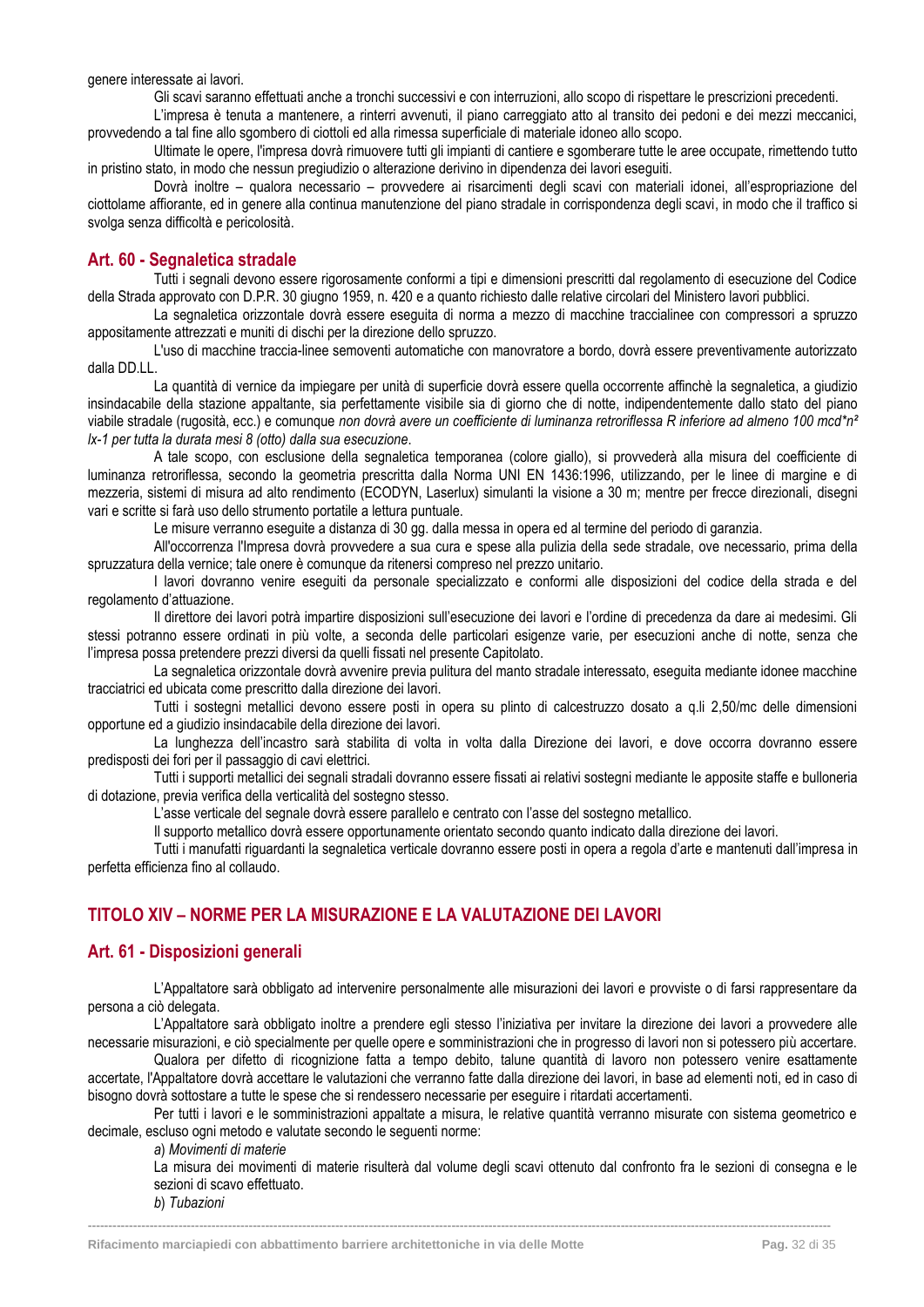Saranno valutate a metro lineare sull'asse con la detrazione dei pozzetti attraversati.

*c*) *Lavori in genere*

Saranno valutati in base a composizione di figure geometriche effettuando le detrazioni solo per superfici superiori a 1 mq e volumi superiori a mc 0,20, salvo diversa precisazione.

### <span id="page-33-0"></span>**Art. 62 - Movimenti di materie**

*a*) *Norme generali*

I movimenti di materie per la formazione della sede stradale, per la posa delle condotte e per i getti delle fondazioni saranno calcolati con il metodo delle sezioni ragguagliate sulla base dei profili rilevati.

Per quanto riguarda la larghezza delle fosse si rimanda alle norme indicate al successivo punto *b*).

Ai volumi totali risultanti di scavo o di rilevato finito ed assestato, saranno applicati i relativi prezzi di elenco secondo le distinzioni di essi indicate e di seguito specificate. Gli scavi di fondazione saranno valutati a pareti verticali, con la base pari a quella delle relative murature sul piano di imposta, anche nel caso in cui sia ammesso lo scavo con pareti a scarpa.

Ove negli scavi e nei rilevati l'impresa adottasse dimensioni maggiori di quelle prescritte, i volumi eccedenti non saranno comunque conteggiati: la direzione dei lavori si riserva inoltre di accettare lo stato di fatto, ovvero di obbligare l'impresa ad eseguire a sua cura e spese tutti quei lavori in terra o murati che si rendessero necessari per assicurare la funzionalità dell'opera a proprio giudizio insindacabile.

Nel prezzo degli scavi è compreso ogni onere: per presenza di acqua nei cavi o per la relativa educazione (acqua di fognatura compresa) e per le opere provvisionali di difesa delle acque stesse; per l'esecuzione di scavi in acqua a qualsiasi profondità di materie ed anche melmose; per il carico, il trasporto, lo scarico a rifiuto del materiale eccedente ai rinterri, ovvero lo scarico in deposito provvisorio, e la ripresa e sistemazione a rinterro, del materiale di risulta che non fosse possibile disporre lungo il cavo, per disfacimento delle massicciate e l'accatastamento del materiale reimpiegabile, per la formazione, il mantenimento ed il disarmo di tutte le sbadacchiature e i puntellamenti che si rendessero necessari per la demolizione di tutti i manufatti inutili indicati dalla direzione lavori rinvenuti negli scavi, per la salvaguardia, la conservazione ed il corretto funzionamento in corso di lavori di tutte le condotte, le canalizzazioni, i cavi e gli altri manufatti utili rinvenuti negli scavi, per le soggezioni derivanti dal mantenimento della circolazione pedonale e veicolare con le conseguenti opere provvisionali, segnalazioni stradali e vigilanza relativa. *b*) *Norme di valutazione*

La larghezza delle fosse per i manufatti in c.a. semplice od armato, gettati in opera o prefabbricati (pozzi di ispezione di incrocio, salti di fondo, fondazioni ecc.) sarà considerata pari alla larghezza di progetto del manufatto (massimo ingombro).

Per la posa in opera di condotte prefabbricate (tubi), la larghezza delle fosse (naturalmente qualora lo scavo non sia incluso nel prezzo) sarà computata a pareti verticali con la larghezza della sezione di scavo pari alla larghezza della sagoma esterna di progetto della condotta di cm 20 per parte.

### <span id="page-33-1"></span>**Art. 63 - Tubazioni in genere**

Saranno valutate a ml sull'asse con la detrazione della lunghezza misurata sui parametri interni dei pozzetti e manufatti attraversati.

I prezzi relativi s'intendono per tubazioni funzionanti poste in opera secondo gli assi e le livellature prescritte dalla direzione dei lavori con i giunti eseguiti a regola d'arte secondo altresì tutti gli oneri e soggezioni elencati relativamente agli scavi, in quanto validi nell'esecuzione della posa e giunzione delle condotte; nonché l'esecuzione di tutte le immissioni con forature e loro perfetta stuccatura a norma e l'apposizione dei tappi terminali.

### <span id="page-33-2"></span>**Art. 64 - Pozzetti**

I pozzetti di ispezione, di incrocio, o per salti gettati in opera verranno valutati a numero o a m<sup>3</sup>, come dai disegni di progetto o da disposizioni della direzione lavori.

I pozzetti sifonati verranno valutati a corpo.

Nei rispettivi prezzi di elenco s'intendono compensati gli stampi di ogni forma, le centine, i casseri e casseforme per il contenimento del calcestruzzo; le armature di legno di ogni sorta a sostegno delle centine di cassoni, i palchi provvisori di servizio e l'innalzamento dei materiali.

### <span id="page-33-3"></span>**Art. 65 - Opere diverse**

a) *Riempimenti di pietrame a secco*

Il riempimento a ridosso di murature per drenaggi e vespai, ecc. con pietrame secco, sarà valutato a mc per il volume effettivo in opera.

#### b) *Demolizioni*

I prezzi si applicano al volume effettivo delle murature da demolire e comprenderanno tutti gli oneri di sbadacchiature, puntellamenti ecc. Le demolizioni di marciapiedi saranno compensate per la superficie demolita o come indicato nello specifico articolo di elenco.

#### c) *Lavori in ferro e ghisa*

Tutti i lavori in ferro o ghisa saranno in genere valutati a peso, con pesatura diretta fatta in contraddittorio ed a spese dell'Appaltatore, con stesura del verbale di pesatura incluse la messa in opera a due mani di verniciatura o coloritura su base di preparazione in minio.

Per il tondino di cemento armato si misureranno le lunghezze effettivamente poste in opera non tenendo conto delle giunzioni e sovrapposizioni e si adotteranno i pesi unitari riportati, per i diversi diametri, dal manuale dell'ingegnere.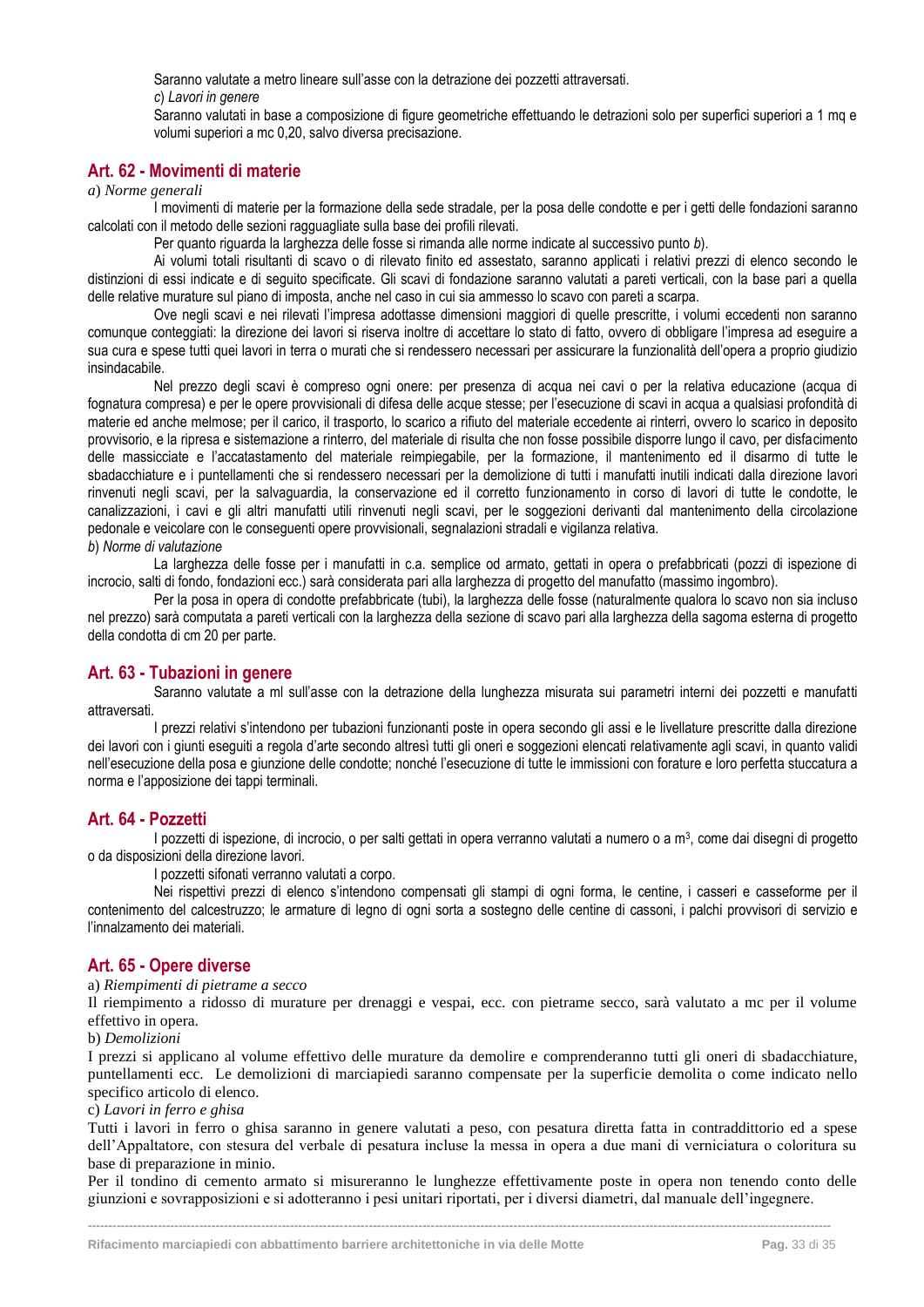L'impresa è responsabile degli eventuali guasti dei materiali stessi che si verificassero dopo la consegna, che s'intende effettuare nei luoghi sopra indicati.

*d) Cordonate*

Le cordonate verranno valutate a ml

#### <span id="page-34-0"></span>**Art. 66 - Prestazioni di manodopera in economia**

Le prestazioni in economia diretta saranno assolutamente eccezionali e potranno verificarsi solo per lavori del tutto secondari; in ogni caso non verranno riconosciute e compensate se non corrisponderanno ad un preciso ordine ed autorizzazione preventiva della direzione lavori.

Per dette prestazioni si applicheranno i prezzi vigenti alla data della prestazione medesima e determinati sulla base dei costi rilevati periodicamente e pubblicati a cura del Genio civile della provincia in cui i lavori hanno luogo. Detti costi saranno aumentati del 13% per spese generali e del 10% per utili di impresa. Alla percentuale per spese generali e utili si applicherà il rialzo od il ribasso contrattuale.

#### <span id="page-34-1"></span>**Art. 67 - Materiali a piè d'opera, trasporti e noli**

I prezzi di elenco per i materiali a piè d'opera, i trasporti ed i noli si applicheranno, con l'incremento per spese generali ed utili impresa di cui all'articolo precedente e previa deduzione del ribasso contrattuale solo:

- alle forniture dei materiali che l'Appaltatore è tenuto a fare a richiesta della direzione lavori, come ad esempio somministrazioni per lavori in economia, provviste di ghiaia o pietrisco da impiegarsi nei ritombamenti in sostituzione dei materiali provenienti dagli scavi, forniture di materiali attinenti ai lavori a misura che l'Amministrazione ritenesse di approvvigionare a titolo di riserva;
- alla valutazione dei materiali accettabili nel caso di esecuzione d'ufficio o nel caso di rescissione coattiva o scioglimento del contratto;
- alla valutazione dei materiali per l'accreditamento del loro importo in partita provvisoria negli stati di avanzamento, ai sensi dell'art. 34 del Capitolato Generale d'Appalto;
- alla valutazione delle provviste a piè d'opera che dovessero venir rilevate dall'Amministrazione quando, per variazioni da essa introdotte, non potessero più trovare impiego nei lavori;
- alla prestazione dei mezzi di trasporto od ai noli di mezzi d'opera dati "a caldo" per l'esecuzione di lavori in economia diretta.

I detti prezzi serviranno anche per la formazione di eventuali nuovi prezzi ai quali andrà applicato il rialzo od il ribasso contrattuale.

Nei prezzi di materiali è compresa ogni spesa accessoria per dare gli stessi a piè d'opera pronti per il loro impiego; in quelli dei trasporti e dei noli è compresa la retribuzione del conduttore e tutte le spese di ammortamento, manutenzione, carburante, lubrificante, tasse ecc.